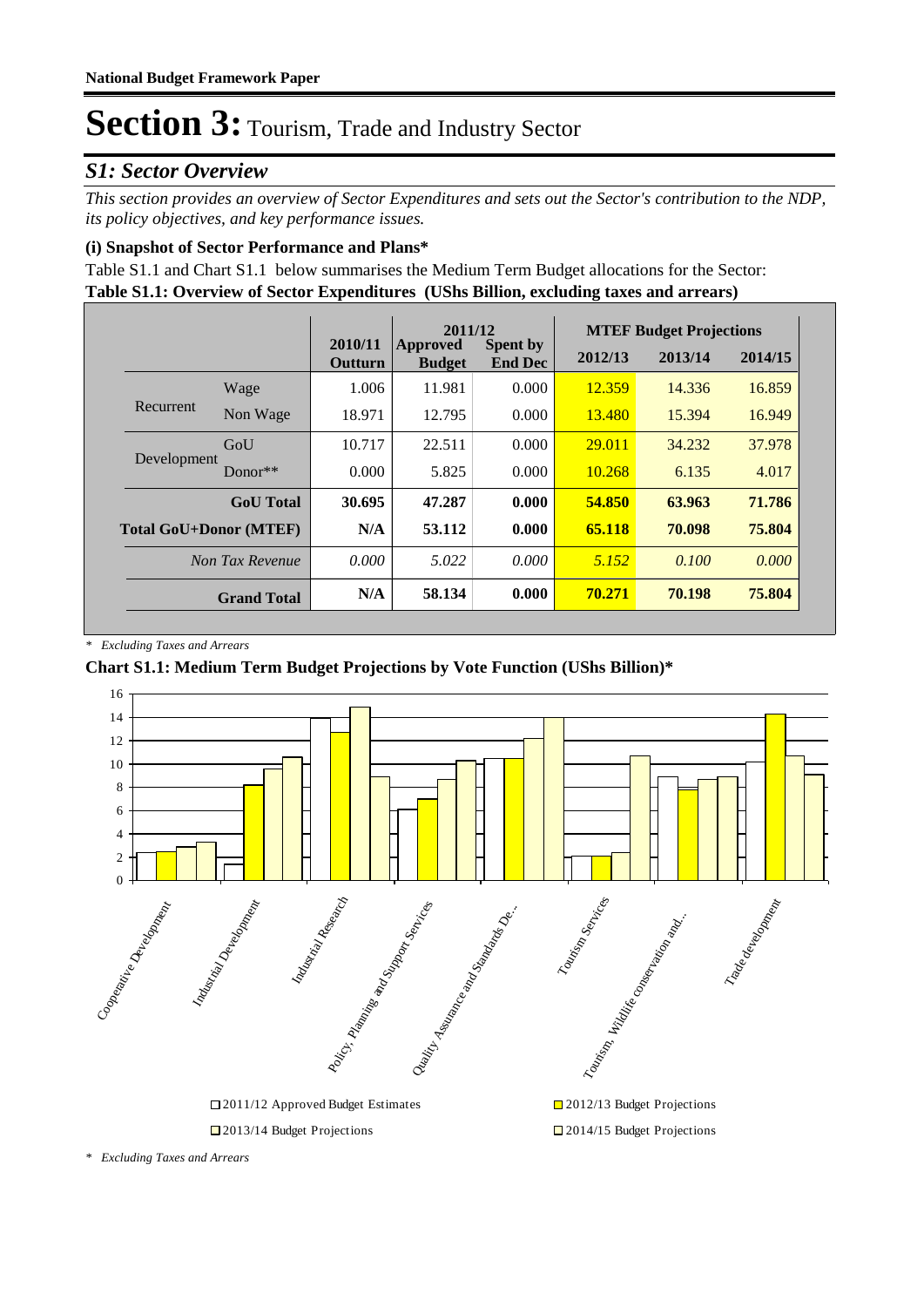#### **(ii) Sector Contributions to the National Development Plan**

The Tourism, Trade and Industry Sector contributes to 17 objectives of the National Development Plan (NDP) under 4 respective subsectors – Tourism, Trade, Manufacturing and Cooperatives.

These objectives include;

- 1. Develop and review all policies, and legal and regulatory frameworks for the sector
- 2. Increase the contribution of tourism to GDP and employment
- 3. Promote good governance of the cooperative movement
- 4. Enhance the capacity of the cooperatives to compete in domestic, regional and international markets
- 5. Diversify the type and range of enterprises undertaken by cooperatives
- 6. Promote the development of value added industries especially the agro-industries
- 7. Increase competitiveness of local industries
- 8. Enhance the development and productivity of the informal Manufacturing sub-sector
- 9. Enhance applied Research and Technology development
- 10. Improve the doing business environment

11. Nurture the private sector with a view to improve its competitiveness in the domestic, regional and other international markets

- 12. Increase market access for Uganda's products and services in regional and international markets
- 13. Improve the stock and quality of trade infrastructure
- 14. Promote Trade Development
- 15. Promote policy synergies between the production and trade sectors

16. Provide equal opportunity to Women and other disadvantaged groups to participate in and benefit from trade

17. Promote the use of standards and quality infrastructure to improve the competitiveness and safety of Ugandan products, processes and service delivery systems in domestic, regional and international

The above objectives are implemented by two Ministries – the Ministry of Trade, Industry and Cooperatives, and the Ministry of Tourism, Wildlife and Heritage. The two Ministries are assisted by their affiliated Agencies.

The Ministry of Trade, Industry and Cooperatives (MoTIC) is assisted by; the Uganda Industrial Research Institute (UIRI), the Uganda National Bureau of Standards (UNBS), the Uganda Development Corporation (UDC), the Uganda Export Promotion Board (UEPB) and the Management Training and Advisory Centre (MTAC). Its other Agencies are; the Uganda Cleaner Production Centre (UCPC) and the Textile Development Authority (TEXDA).

The Ministry of Tourism, Wildlife and Heritage (MoTWH) is assisted by; the Uganda Tourism Board (UTB), the Uganda Wildlife Authority (UWA), the Uganda Wildlife Education Centre (UWEC), the Uganda Wildlife Training Institute (UWTI), and the Hotel and Tourism Training Institute (HTTI).

With the support of their Agencies, the Private Sector and Development Partners, the Sector Ministries will continue to pursue the implementation of the above NDP objectives through selected NDP strategies and interventions in the Financial Year 2012/13 and across the medium term.

#### **(iii) Medium Term Sector Policy Objectives**

.

The sector objectives which guide medium term outputs and resource allocations are:

*- Develop a competitive and export oriented industrial sector;* 

*- Conserve, preserve and ensure sustainable development of Uganda's unique natural and cultural heritage;* 

- *Develop and promote Uganda's tourism domestically and internationally;*
- *Strengthen the cooperative movement in Uganda;*
- *Promote efficient, effective and results oriented resource management in the Ministry;*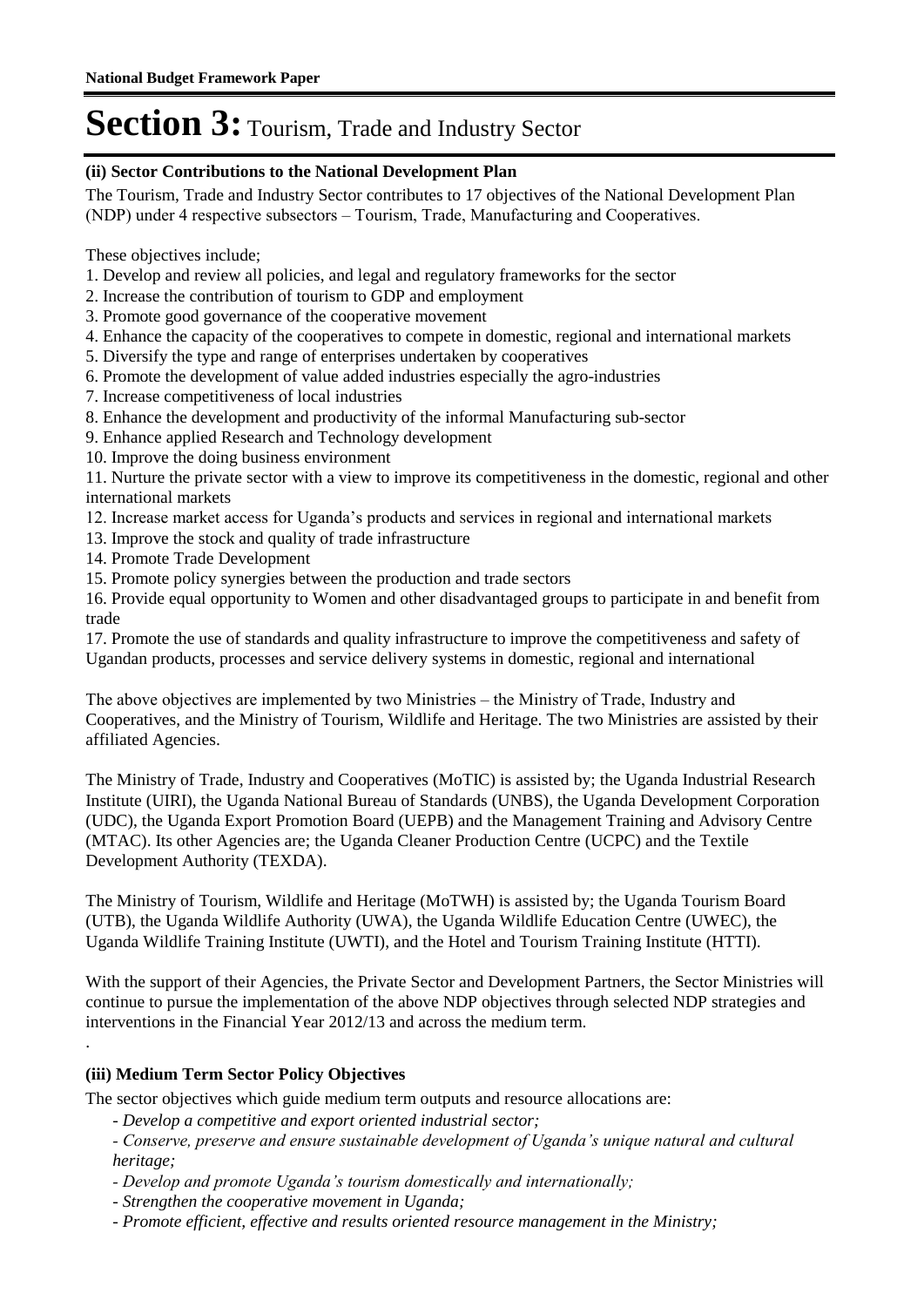*- Promote international competitiveness of Uganda's exports and improve market access of Ugandan products and services;* 

*- Develop and implement standards so as to ensure quality of all manufactured goods through conformity assessments (i.e. Standardization and quality assurance).*

#### **(iv) Summary of Sector Performance**

.

The status of the sector in terms of its three priority sector outcomes is set out below:

#### Outcome 1: A Competitive and Export-oriented Industrial Sector

In regard to the Competitiveness and Export-orientation of the Industrial Sector, the index of all industrial Items significantly increased by 11.2% in 2009. The Producer Price Index-Manufacturing (combined) recorded an increase of 10.3% in calendar year 2009 compared to 2008; and the share of manufacturing output in GDP grew by 12%. The employment in the manufacturing sector grew by about 9%.

In the Financial Year 2009/10, the manufacturing sector had the National Textile policy before Cabinet; Roadmap to develop the National Accreditation policy drawn from 1st meeting of East African; Equipment for OVOP Programme delivered to Masaka, Soroti and Bushenyi and Soroti; 1,287 participants (these include district leader, subcounty chiefs and participating groups) trained in OVOP from Masaka, Bushenyi and Soroti districts.

In the first Half of Financial Year 2010/11, the Manufacturing sector was successful in having the National sugar policy approved by Cabinet; UNBS bill before Parliament; National Textile Policy under implementation National Leather Policy ready for discussion with MAAIF; A draft National Standards and Quality Policy is ready for validation; And undertook study tour of potential districts in Northern Uganda for OVOP Phase I program roll out.

The Manufacturing Sector has planned the following major outputs for the coming Financial Year 2011/12; Steel sub sector policy validated; management training of SMEs and Jua-Kalis in conjunction with UIRI, UNBS, MTAC and ILO in Northern region; 60 ceramics products developed and pilot tested at UIRI Ceramics lab; Newcastle Disease Vaccines produced and commercialized at UIRI vaccine unit.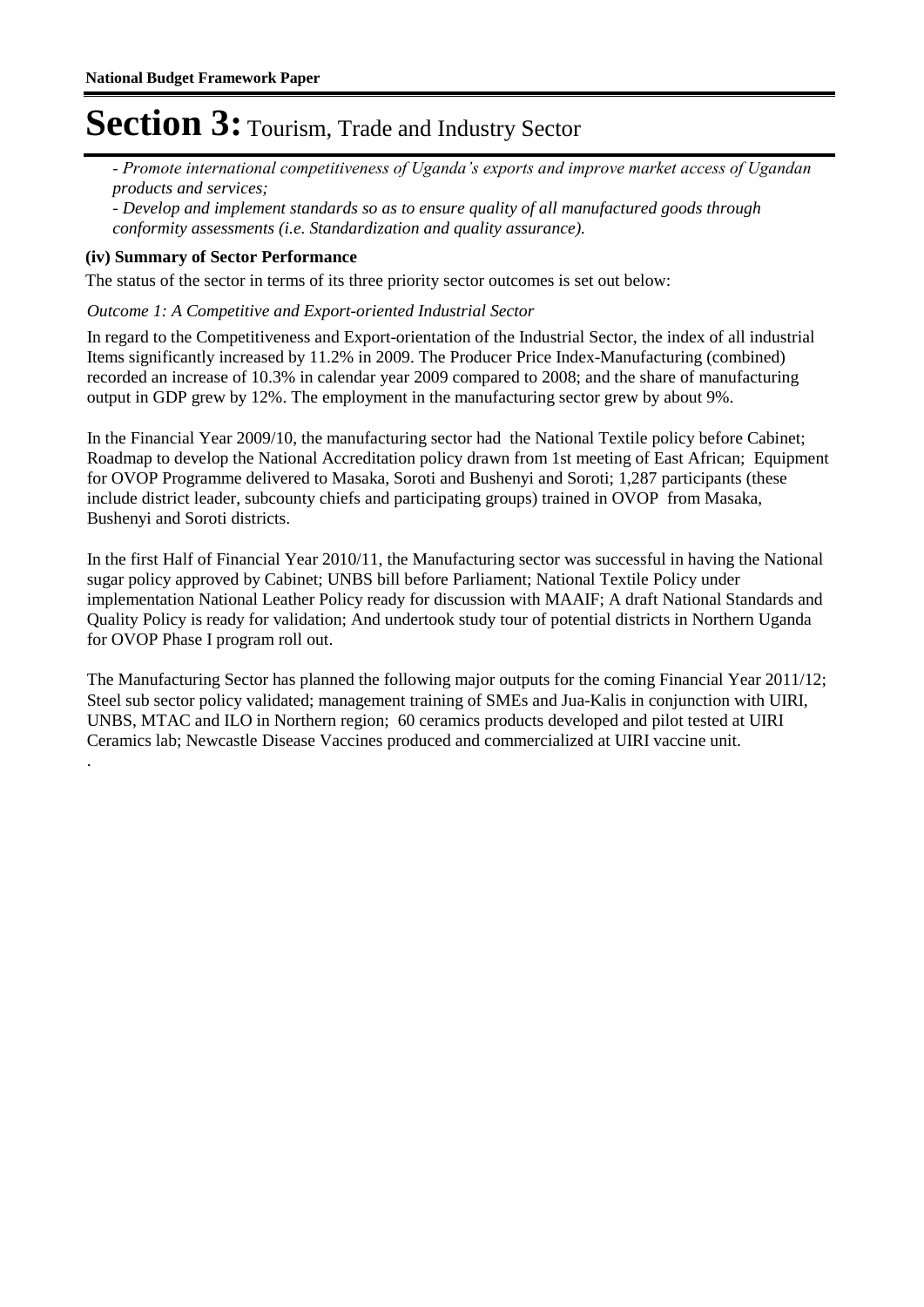#### Outcome 2: Improved Heritage Conservation and Increased Tourism Earnings

In the Tourism sector, there was a 17% increase in the number tourist arrivals from 806,658 in 2009 to 945,899 in 2010 compared to a 4% decline between 2008 and 2009. There was a 25% increase in the number of visitors to national parks from 151,818 in 2009 to 190,112 in 2010. Close to 209,000 visitors visited Uganda Wildlife Education centre of which 95% were Ugandans;Tourism expenditure in the country increased from \$564million in 2009 to \$662million in 2010 reflecting a 14% increase.

In the Financial Year 2009/10 the Tourism subsector amended the National Wildlife policy, the Museums and Monuments Policy, while the Tourism Master Plan and National Hotel and Tourism Curriculum was under review., Friend the Gorilla campaign launched, successfully hosted the 5th Asia Africa Business Forum on Tourism (AABF) which gives further credence to Uganda as a Meetings, Incentives, Conferences and Exhibitions (MICE) destination.

In the Financial Year 2010/11, the sector achieved the following outputs:

- The first draft Bill for the establishment of Uganda Wildlife Education Centre as a statutory institution under the Ministry and the first draft Bills for broadening the mandate of Uganda Wildlife Training Institute (UWTI) , were submitted by the first parliamentary Council

-Organised domestic tourism campaigns and Exhibitions which included the Buganda Tourism Expo, 29th and World Tourism Day celebrations, 27th September 2009.

- 586 students graduated with diplomas and certificates in tourism and hotel management at Hotel Tourism and Training Institute

- 112 students trained in 3-months tailor-made course designed for unemployed youth in and around Jinja without regard to previous education grades attained.

- 5 inbound familiarization trips for international journalists and tour operators were organized and conducted.

-Satellite Tourism Information Offices were opened at Garden City and the Entebbe International Airport.The Uganda martyrs tour circuit was developed; Site visits on the potential agro-tourism farms prepared for Kabale, Mbale and Jinja; Documentation and research on Kasubi tombs is in progress; Undertook Evaluation of the trail upgrade within the central tourism circuit of the Rwenzori Mountains National Park; Updated the inventory on Tourism attractions.

- 6 International Tourism Fairs were attended and a draft domestic Tourism Strategy was formulated;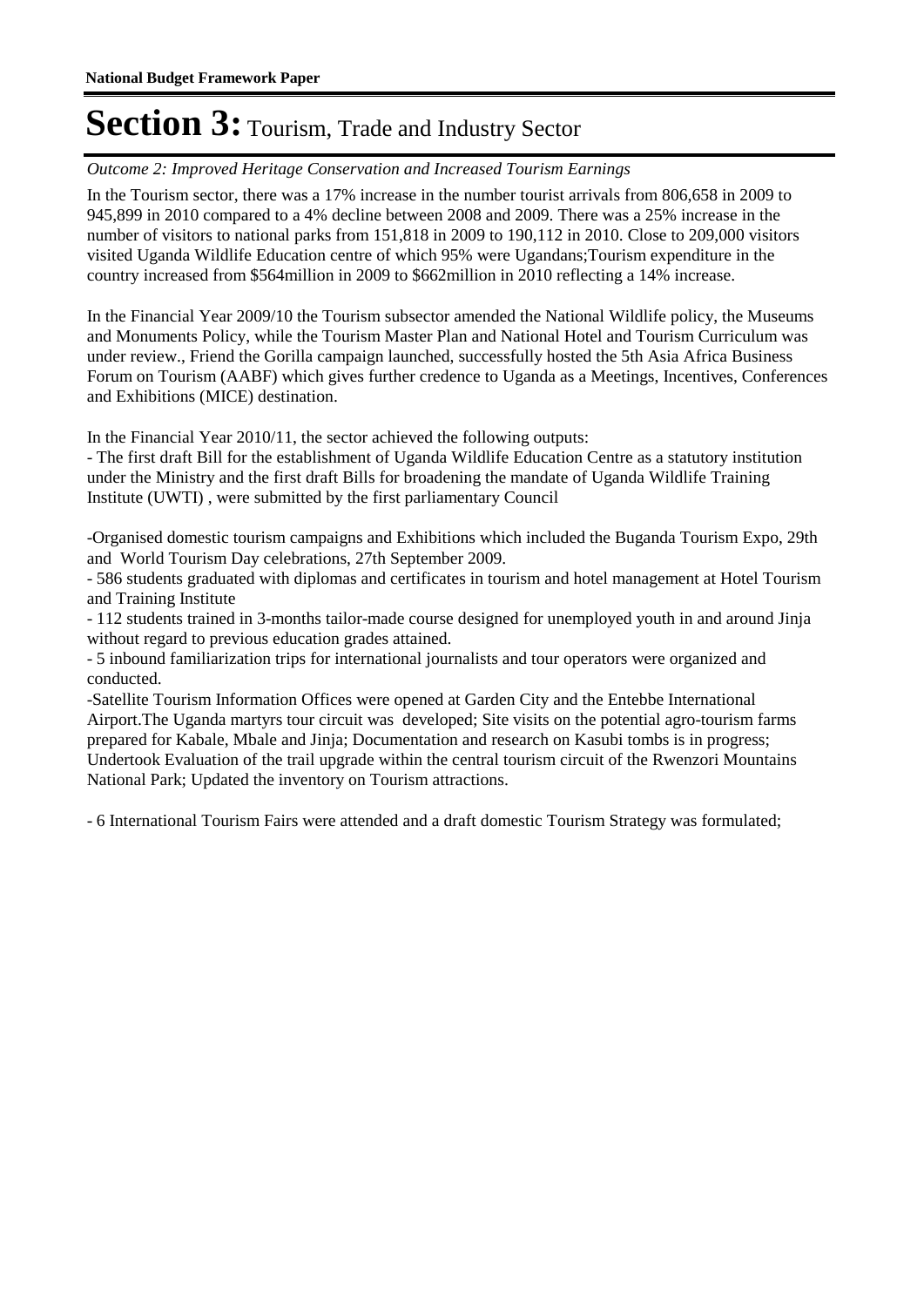Outcome 3: Improved Competitiveness and Market Access of Uganda's Goods and Services

Between 2008 and 2009, the country's trade balance improved by 317 million US dollars which was attributed to increase in informal exports and reduced formal imports. The Trade sector contributed 21.3% to total GDP at current prices in the same period. Goods and service exports contributed 16.0% and 5.3% of the total GDP respectively. The total imports bill reduced by 5.9% from US \$ 4.5 billion in 2008 to US \$ 4.3 billion in 2009. Cooperative membership grew from 10,581 in 2008 to 11,168 in 2009. By end of 2008 SACCOs had mobilised 57.7 bn shillings as member savings, and shillings 40.2 bn as share capital. This status has geared the Trade and Cooperatives sectors towards achieving "Improved Competitiveness and Market Access of Uganda's Goods and Services" in the Financial Year 2011/12.

In the Financial Year 2009/10, the sector, and more specifically Trade and Cooperatives subsectors, held the Presidential Export 2010 Award, NTB clearance, review and formulation of sectoral policies, plans and regulations among other outputs.

In the first half of the current fiscal year 2010/11, the Trade and Cooperatives sectors were successful in having the National Cooperative Policy disseminated, Co-operative Societies Act reviewed, National Cooperatives Day organized and hosted in Gulu,Regional Payment Settlement System (REPSS) Legal Agreements signed; 55 district officials drawn from 11 districts of Uganda trained on policy guidelines and reporting formats; Study on the Tripartite COMESA- EAC-SADC FTA conducted to negotiation process.

In the coming Fiscal Year 2011/12, the Sector seeks to have the following outputs realized: An amended Market and Shop Hours Act; 50 districts supervised in the implementation on commercial Laws, Develop and implement the PPP trade framework; Better market access Negotiated; Increased Parliamentary support in the Trade Negotiations process; UEPB Website upgraded to contain trade information web portal, UNBS home constructed at Bwoyogere; 25,000 import consignments inspected; and Five new import inspection stations opened.

### *S2: Sector Performance and Plans to Improve Sector Outcomes*

*This section describes past performance and plans to improve sector outcomes. For each outcome it sets out outcome indicators, key sector outputs and actions to improve sector performance. It then sets out analysis of the efficiency of sector allocations and major capital investments.*

#### **(i) Outcome 1: A Competitive and Export-oriented Industrial Sector**

#### *Status of Sector Outcomes*

The table below sets out the status of sector outcomes in terms of key sector outcome indicators.

#### **Table S2.1: Sector Outcome Indicators**

| <b>Outcome 1: A Competitive and Export-oriented Industrial Sector</b>            |                 |                  |                             |  |  |  |
|----------------------------------------------------------------------------------|-----------------|------------------|-----------------------------|--|--|--|
| <b>Outcome and Outcome Indicator</b>                                             | <b>Baseline</b> | $2012/13$ Target | <b>Medium Term Forecast</b> |  |  |  |
| Share of Manufacturing to Total GDP (%)                                          | 25% (2008)      |                  | 50% (2011)                  |  |  |  |
| Share of manufacturing output in GDP                                             | 12 (2009)       | 13               | 35(2013)                    |  |  |  |
| Manufacturing Growth Rate (%)                                                    | $-1.9\%$ (2008) |                  | $3\%$ (2011)                |  |  |  |
| Manufacturing Growth rate                                                        | $-1.9\%$ (2008) |                  | $3\%$ (2011)                |  |  |  |
| Manufacturing share to total GDP (%)                                             | 25% (2008)      |                  | 50% (2011)                  |  |  |  |
| Manufactured Exports to total exports value added<br>in Industry as share of GDP | 7.5 (2008/09)   |                  | 8.3(2011)                   |  |  |  |
| <b>Industry Growth rate</b>                                                      | 30% (2008)      |                  | $40\%$ (2011)               |  |  |  |
| Index of Production (IoP) (Manufacturing)                                        | 178.7 (2010)    | 187.635          | 206.3985 (2014)             |  |  |  |
| Growth in the number of manufacturing<br>establishments                          | 132 (2009)      | 150              | 150(2013)                   |  |  |  |
| Growth in Employment in the Manufacturing sector<br>$(\% )$                      | 9(2009)         | 11               | 30(2013)                    |  |  |  |
| Competitiveness Index of manufactyring<br>Production(IOP)                        | 151 (2008)      |                  | 156(2011)                   |  |  |  |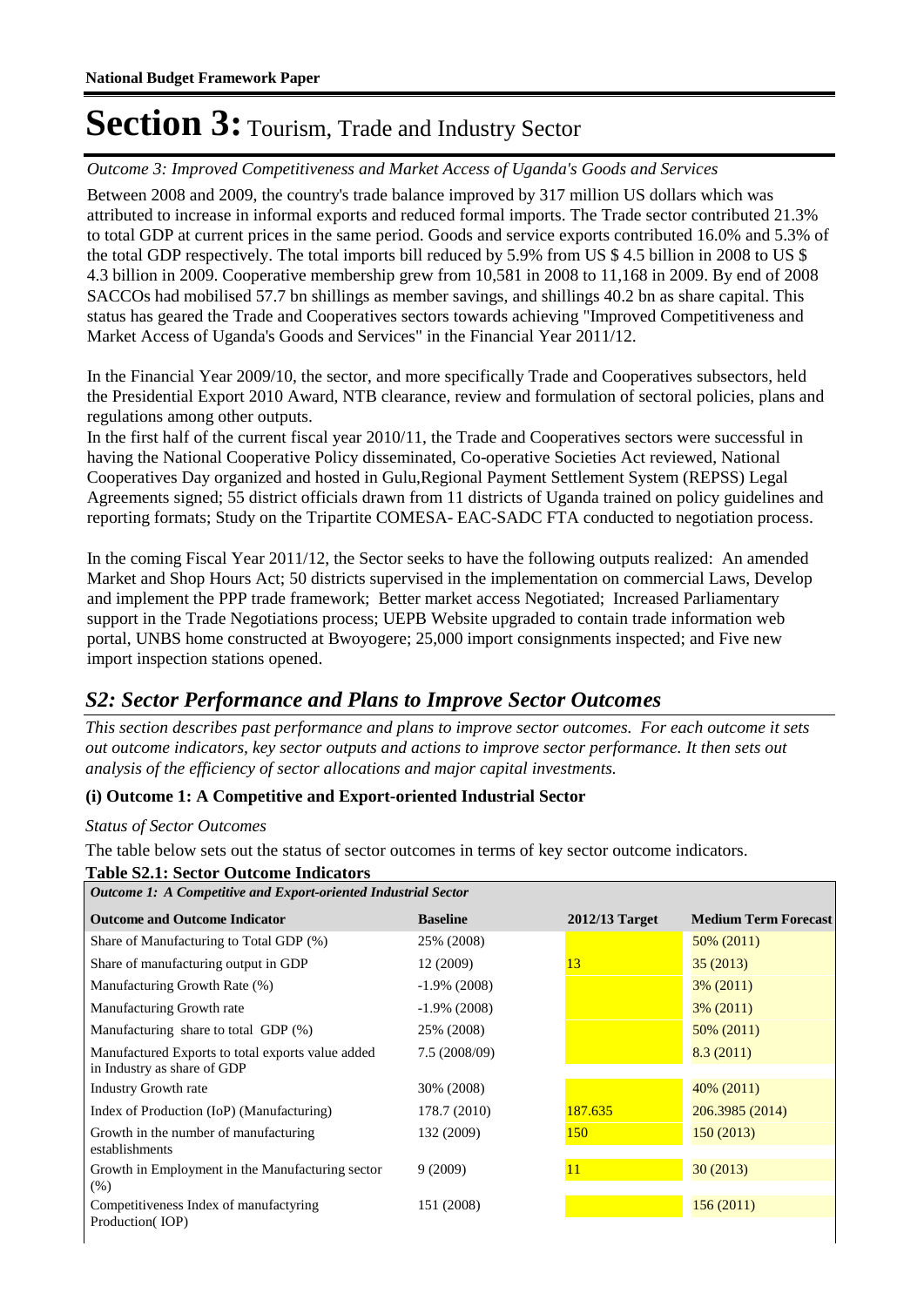| Outcome 1: A Competitive and Export-oriented Industrial Sector |                 |                  |                             |  |  |  |
|----------------------------------------------------------------|-----------------|------------------|-----------------------------|--|--|--|
| <b>Outcome and Outcome Indicator</b>                           | <b>Baseline</b> | $2012/13$ Target | <b>Medium Term Forecast</b> |  |  |  |
| % Growth in employment in the manufacturing                    | 9(2009)         |                  | 30(2013)                    |  |  |  |
| sector                                                         |                 |                  |                             |  |  |  |

*Performance for the first half of the 2011/12 financial year*

In the Financial Year 2011/12, the Manufacturing sector achieved several major outputs such as;

Among the Policies, Laws and Regulations reviewed, MoTIC submitted the Anti-Counterfeit bill for first reading; an Intellectual Property Rights Policy was drafted; a National Standards Policy was drafted; the Competition and Consumer Protection Policy was drafted; The Governing Councils for UNBS and MTAC were inaugurated; 317 standards approved by the UNBS Council by end of December; UDC was returned to the Ministry and a care taker appointed; Sugar prices were stabilized; the National Hides, Skins and Leather Policy was drafted; Annual Joint Sector review was organized and held to review sector performance; Established a response mechanism to aid the removal of NTB's; Licensed 10 new millers to set up Sugar factories; Conducted environmental compliance monitoring on 17 SME's in the Districts of Kamwenge, Kabarole, Kasese, Kabale, Rukungiri and Kanungu.

As support to the Private Sector, MoTIC developed a Cabinet Memo in consultation with MoPS on the establishment of an MSME's Directorate in the Ministry; Trained members of TEXDA in textile production technologies in China; Drafted the Build Uganda Buy Uganda (BUBU) policy which is under consultation with stakeholders; Drafted the National Trade Fairs and Exhibition Policy; Trained over 129 MSME's in incubation, good manufacturing practices and Hygiene standards; Established Market linkage centers in Serere, Luwero and Kasese for citrus fruits, pineapples and vegetables; Business development services offered to 85 entrepreneurs by UIRI; Support and supervision monitoring visits carried out in 16 districts.

Under the Uganda Industrial Research Institute (UIRI), on October 9, 2011, as we commemorated Uganda's 49th Independence anniversary, H.E. the President inaugurated our Peanut Processing Plant in Lira. Vaccine Production Unit has obtained a manufacturing license and is currently producing trails batches to obtain authorization from NDA to launch on the market in March. Currently distribution has in pilot districts of Bukedea, Bulambuli, Manafa, Kumi, Ngora, Butalega, Sironko, Kumi, Kibuko, Mbale, Pallisa, Budaka. UIRI has refurbished and commissioned a fruit juice processing and packaging facility at UIRI campus (Dec 2011). 12 tons of potatoes and 9 tons peanuts were processed for trial marketing at our respective facilities in Kabale and Lira. 4 Food product recipes developed and standardized. These included products such as Ready to drink Juice and Vitamin A fortified Peanut Butter. 20 different products developed. Initial market testing for the Vitamin A fortified Peanut Butter is underway, honey sweetened bushera research is ongoing (preservation). Approx. 150 Product formulations for handmade paper developed into prototypes. End-user products produced, from which different jewellery have been made. Market surveys is still underway to prepare for commercialization 400kg ceramic raw material was processed for formulation and production of various products e.g. Vases (65) developed 2780 samples for the GAIN survey on fortification of foods on Uganda Market have been analyzed. The reports for the GAIN survey were completed and submitted. Trial runs to extract rosin from crude resin were carried out from which 20 Liters of Rosin (Bonding agent) was produced. Standardizing of the process is being undertaken. Determination of fermentation protocol for production of YOBA. Optimum conditions for Production of YOBA Achieved. Undergoing Shelf Life studies. Procurements for establishment of a dairy incubation centre in Ntungamo are underway. Kyobwe Industries Limited (KYIL) has begun business with UIRI. Delivery of equipment is on-going. An in-house Incubatee (Oribags Innovations Ltd) has improved an increased production. 1220 Liters of Pulp was used and 2425 handmade papers produced. There has also been diversification of different fibers used. Oribags has been recognized as eco-friendly by the United Nations Environmental Program and the International Union for Conservation of Nature. 8 Cosmetic products have been developed for Amagara Skin Care. Our business incubation portfolio has increased by four new companies. A gala promotion of mushroom growing in the districts of Kabale,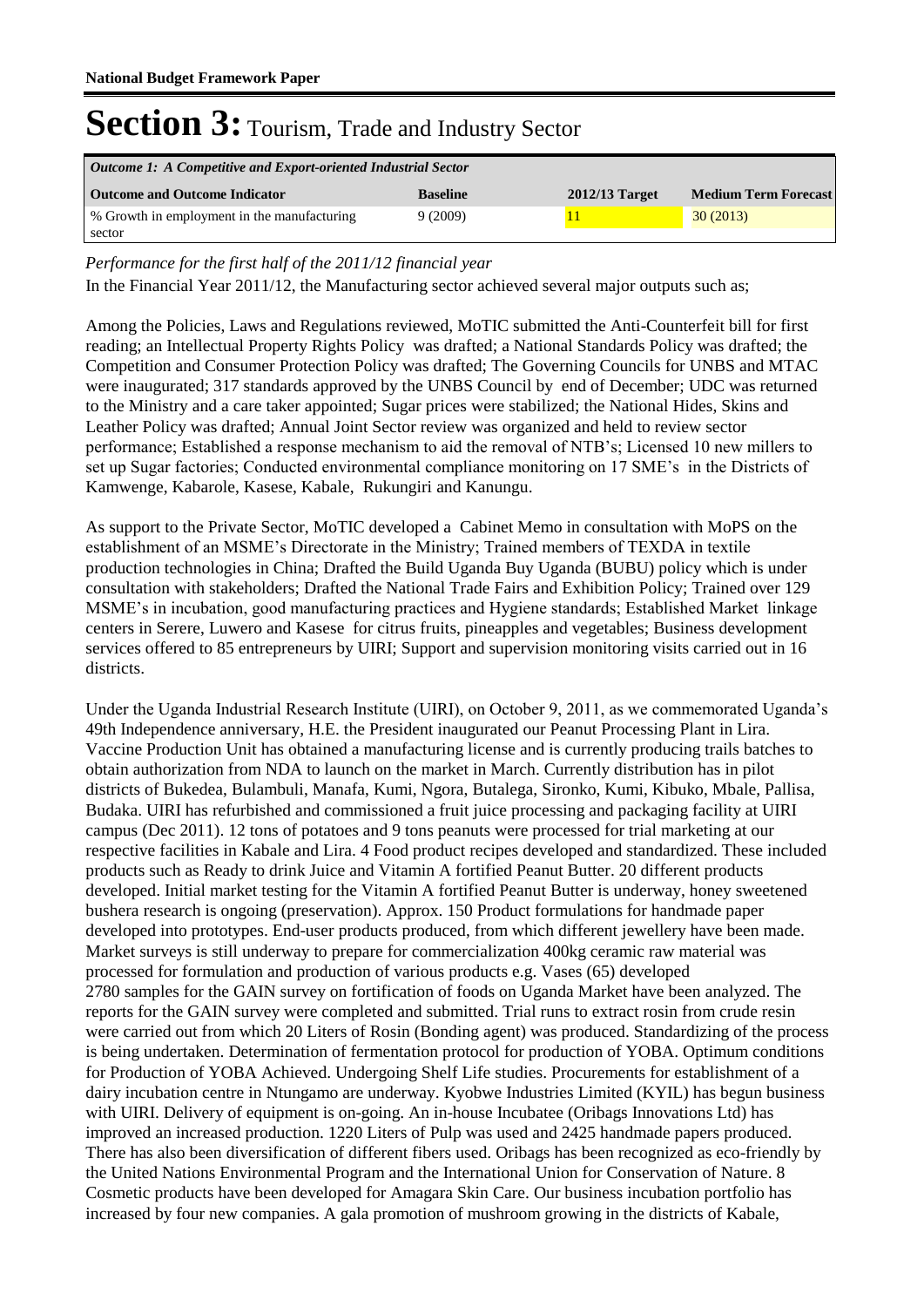Kisoro and Kanungu by one of our incubatees, Mushroom Training and Resource Centre, was held at Kabale stadium on 15th October 2012. Consumables for bamboo plant to commercialize toothpick and mats production lines in Kabale and at UIRI are being procured. The Institute has trained over 69 entrepreneurs in various production process and standard operating procedures in development of various products, like dairy, bakery, ceramics, handmade paper, fruits and vegetables and others. The Institute's Business Development Centre (BDC) has trained more than 600 people on use of ICT for business development. Clients have included SMEs, UIRI incubatees, staffs from other institutions and members of the public. 20 industrial trainees, acquired training in different engineering fields. Under the stewardship of its Technology Development Centre (TDC), the Institute has started up an Instrumentation Unit. Core activities have included retrofitting the Institute's existing Electronics and Printed Circuit Board (PCB) laboratories for microcontroller-based product development capability. The Institute's Business Development Centre (BDC) has trained more than 600 people on use of ICT for business development. Clients have included SMEs, UIRI incubatees, staffs from other institutions and members of the public.

At the Uganda National Bureau of Standards (UNBS), the Bureau performed well in the following areas; 192 standards were developed against the annual target of 154. A total of 317 standards were approved by the Council including standards developed in the period 2010-201.; Calibration and verification of equipment used in trade and manufacturing – there was a 56% performance on a target of 500,000 equipment. Under Accreditation of laboratories; audit of the chemistry laboratory was completed and awaits the accreditation certificate; Accreditation for the Mass laboratory was completed-audit done and accreditation certificated obtained. Awareness creation and publicity-publication of journals and quality chronicles both performed at 50% while the Bureau carried out 10 TV talk shows and 18 sensitization seminars much as they were not planned for (Bureau obtained sponsorship). Under the Quality Assurance and Laboratory Testing, Consignments inspected were 14,690 against a target of 25,000; Companies on the Q-mark were 61 against a target of 116; Companies on the management system certification were 9 against a target of 20; New product permits issue were 49 against a target of 120; Market surveillance of shops, warehouses, and supermarkets – 87 against a target of 180; Factory inspections were 171 against a target of 150; A total of 4,665 samples were tested against a target of 6,000.

Under Uganda Cleaner Production Center (UCPC) the following is reported; 28 enterprises met with to recruit and train them on RECP and RECP implementation, including those in Chemical Sector (Sadolin Paints Limited, Peacock Paints Ltd, Oxy Gas Ltd, Quality Chemicals Industries, Crest Foam Ltd, Mega Industries Ltd and Euro Foam Ltd), Metal industries (Steel and Tube Industries, Shumuk Aluminium Ltd, Multiple Industries, Roofings Ltd and Roofing's Rolling Mills), Fish Sector (Ngege Ltd, Green Fields Ltd, Byansi Ltd and Lake Bounty Ltd), Food Sector (Century Bottling Company, Rwenzori Bottling Company, Britannia Allied Industries, Uganda Meat Industries, City Abattoir and Hot Loaf Bakery), Textile (Phenix Logistics Uganda Ltd), Paper Riley Industries Ltd, Macks Packaging, Uganda Clays Ltd and Poly Fibre Uganda Ltd and Crest Tanks Ltd (Plastic); 219 employees from 9 enterprises trained on 'Cleaner Production applications at the enterprise level' using proven Cleaner Production methodologies, including Ngege Fish Ltd (Fish processing), Byansi Fisheries Ltd (Fish Processing), Lake Bounty Ltd (Fish Processing), Roofing's Ltd (Metal Sector), Sadolin Paints Ltd (Chemical Sector), Meat Industries of Uganda (Food sector), Quality Chemicals Industries Ltd(Chemical Sector), Crown Beverages Ltd (Soft drinks) and Phenix Logistics Uganda Ltd (Textile), and are already implementing low or no cost options; 7 enterprises are at different stages of Environmental Management Systems (EMS) implementation. Successful enterprises will be certified according to ISO 14001:2004 standard. At least 3 additional companies will be recruited into the EMS programme by end of the 2011/12 Financial Year; Low carbon production assessments carried out in the following selected enterprises; Kakira Sugar Works Ltd, Mabale Growers Tea Factory Ltd, Ngege Ltd, GBK Dairy Products Ltd, Paramount Dairies Ltd, Sky fat Tannery Ltd, Leather Industries of Uganda and Bidco Uganda Ltd; A total of 32 participants from key sectors that included Sugar, Tea, Leather and textile and national experts trained on Low Carbon Production Technologies with focus on innovation, technology development and adaptation at a workshop organized by UCPC that was held on 12th September 2011 at Hotel Africana; Development of 2 Sector Specific RECP manuals has been initiated. Development of the manuals will continue during the next quarters. The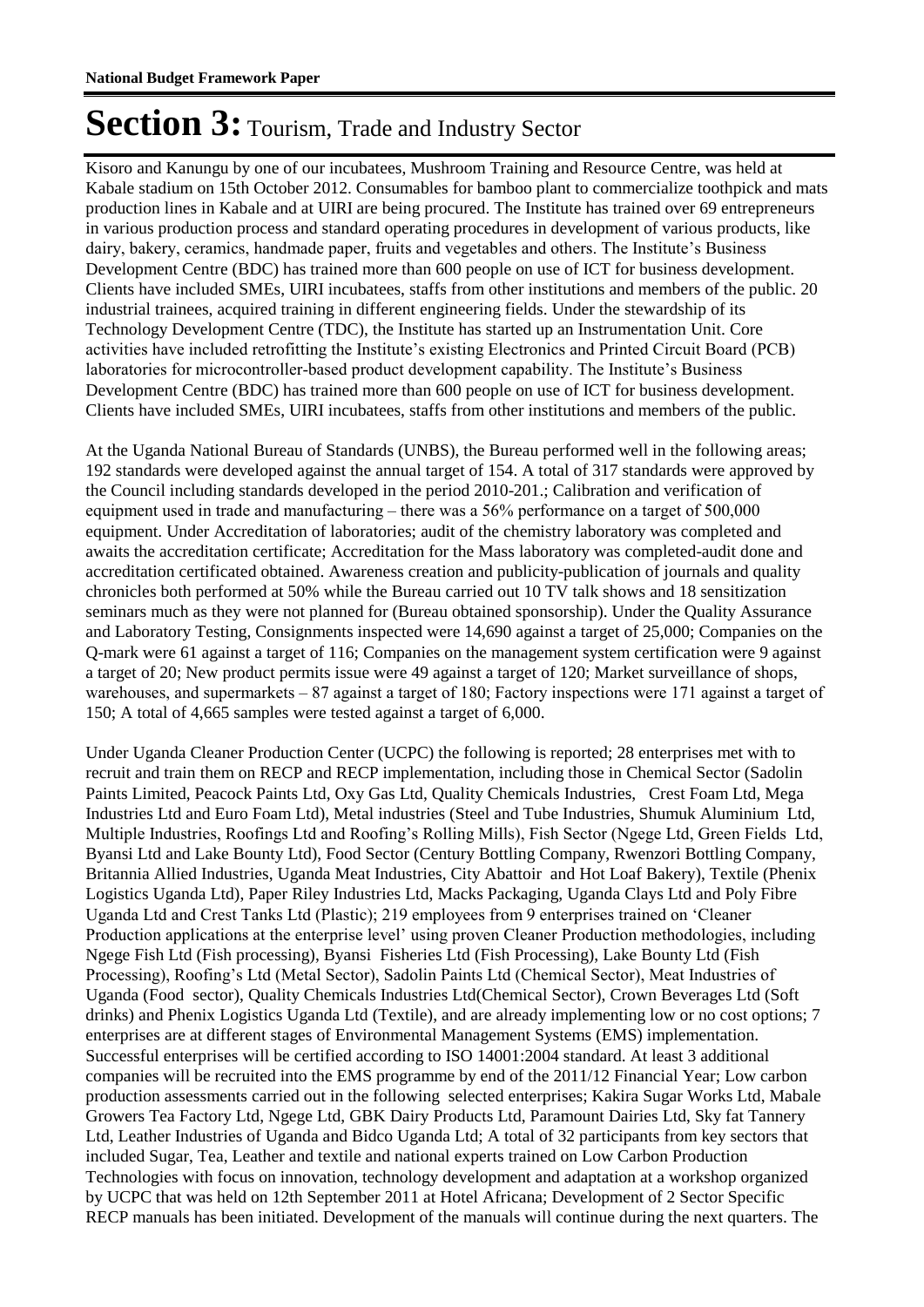.

# Section 3: Tourism, Trade and Industry Sector

manuals will be used to promote RECP in the targeted sectors; Draft Safer Production training materials are in place. The process of developing the materials will be finalized during the next Quarter(s); Training of enterprises will involve chemical use and safety.

#### **Table S2.2: Key 2012/13 Outputs Contributing to the Sector Outcome\***

| Outcome 1: A Competitive and Export-oriented Industrial Sector        |                                                                                                                                                                                                                                                    |                                                                                                                                                                                                  |                                                                                                                                                                                                                                                                       |  |  |
|-----------------------------------------------------------------------|----------------------------------------------------------------------------------------------------------------------------------------------------------------------------------------------------------------------------------------------------|--------------------------------------------------------------------------------------------------------------------------------------------------------------------------------------------------|-----------------------------------------------------------------------------------------------------------------------------------------------------------------------------------------------------------------------------------------------------------------------|--|--|
| Vote, Vote Function<br><b>Key Output</b>                              | 2011/12<br><b>Approved Budget and</b><br><b>Planned outputs</b>                                                                                                                                                                                    | <b>Spending and Outputs</b><br><b>Achieved by End Dec</b>                                                                                                                                        | 2012/13<br><b>Proposed Budget and</b><br><b>Planned Outputs</b>                                                                                                                                                                                                       |  |  |
|                                                                       | Vote: 015 Ministry of Trade, Industry and Cooperatives                                                                                                                                                                                             |                                                                                                                                                                                                  |                                                                                                                                                                                                                                                                       |  |  |
| Vote Function:0601 Industrial Development                             |                                                                                                                                                                                                                                                    |                                                                                                                                                                                                  |                                                                                                                                                                                                                                                                       |  |  |
| <b>Output: 060101</b>                                                 | Industrial policies, plans and monitoring services                                                                                                                                                                                                 |                                                                                                                                                                                                  |                                                                                                                                                                                                                                                                       |  |  |
| Description of Outputs:                                               | Steel sub-sector policies<br>submitted to Cabinet;<br>Monitoring and Technical<br>Guidance to Manufacturing<br>Industries; Sector performance<br>and challenges reviewed and<br>priority action areas identified<br>and agreed for subsequent year | 2nd draft of the HSL policy<br>prepared; An information paper<br>on the National Steel policy<br>prepared; A report on<br>compliance to enviroment and<br>technical standards in industries      | Develop a strategy for business<br>incubation services; Participate<br>in EAC regional meetiing and<br>technology exhibition, Study<br>tour and training at foreign<br><b>Accreditation Bodies; Amended</b><br><b>Industrial Licensing Act</b>                        |  |  |
| Performance Indicators:                                               |                                                                                                                                                                                                                                                    |                                                                                                                                                                                                  |                                                                                                                                                                                                                                                                       |  |  |
| No. of plans developed                                                | $\sqrt{2}$                                                                                                                                                                                                                                         | $\mathbf{1}$                                                                                                                                                                                     | $\overline{2}$                                                                                                                                                                                                                                                        |  |  |
| No. of industrial subsector<br>policies and strategies<br>developedct | $\overline{2}$                                                                                                                                                                                                                                     | $\overline{c}$                                                                                                                                                                                   | $\overline{2}$                                                                                                                                                                                                                                                        |  |  |
| No. of industrial monitoring 8<br>services carried out                |                                                                                                                                                                                                                                                    | 19                                                                                                                                                                                               | 12                                                                                                                                                                                                                                                                    |  |  |
| Output Cost (UShs bn):                                                | 0.215                                                                                                                                                                                                                                              | 0.000                                                                                                                                                                                            | 0.392                                                                                                                                                                                                                                                                 |  |  |
| <b>Output: 060102</b>                                                 | <b>Training and Exposure of Jua Kali</b>                                                                                                                                                                                                           |                                                                                                                                                                                                  |                                                                                                                                                                                                                                                                       |  |  |
| Description of Outputs:                                               | Conduct exhibition skills and<br>management training of SMEs<br>and Jua Kalis; Vet exhibits at<br>regional locations in preparation<br>for the East African Regional<br>Jua Kali Exhibition 2011                                                   | 12th EAC regional jua-kali<br>exhibition organised; 471<br>exhibitors participated; A<br>database for MSMEs populated;<br>MSME training carried out with<br>259 paticipants including<br>farmers | Conduct an exhibition skills and<br>business mgt training for 35<br>Jua Kalis; Vet exhibits,<br>Participate in the Jua Kali Expo<br>2012 Country Organizing<br>Committee meetings, Participate<br>in Jua Kali Exhibition and<br><b>Exhibition post mortem meeting</b> |  |  |
| Performance Indicators:                                               |                                                                                                                                                                                                                                                    |                                                                                                                                                                                                  |                                                                                                                                                                                                                                                                       |  |  |
| No. of Jua-kali artisans<br>trained                                   | 120                                                                                                                                                                                                                                                | 259                                                                                                                                                                                              | 150                                                                                                                                                                                                                                                                   |  |  |
| No. of exhibitors<br>participating in Jua Kali<br>exhibitions         | 180                                                                                                                                                                                                                                                | 471                                                                                                                                                                                              | 200                                                                                                                                                                                                                                                                   |  |  |
| No. of artisans participating<br>in exhibitions                       | 150                                                                                                                                                                                                                                                | 471                                                                                                                                                                                              | 200                                                                                                                                                                                                                                                                   |  |  |
| Output Cost (UShs bn):                                                | 0.057                                                                                                                                                                                                                                              | 0.000                                                                                                                                                                                            | 0.099                                                                                                                                                                                                                                                                 |  |  |
| <b>Output: 060103</b>                                                 | <b>Skilled Human Capacity for Industrial Development</b>                                                                                                                                                                                           |                                                                                                                                                                                                  |                                                                                                                                                                                                                                                                       |  |  |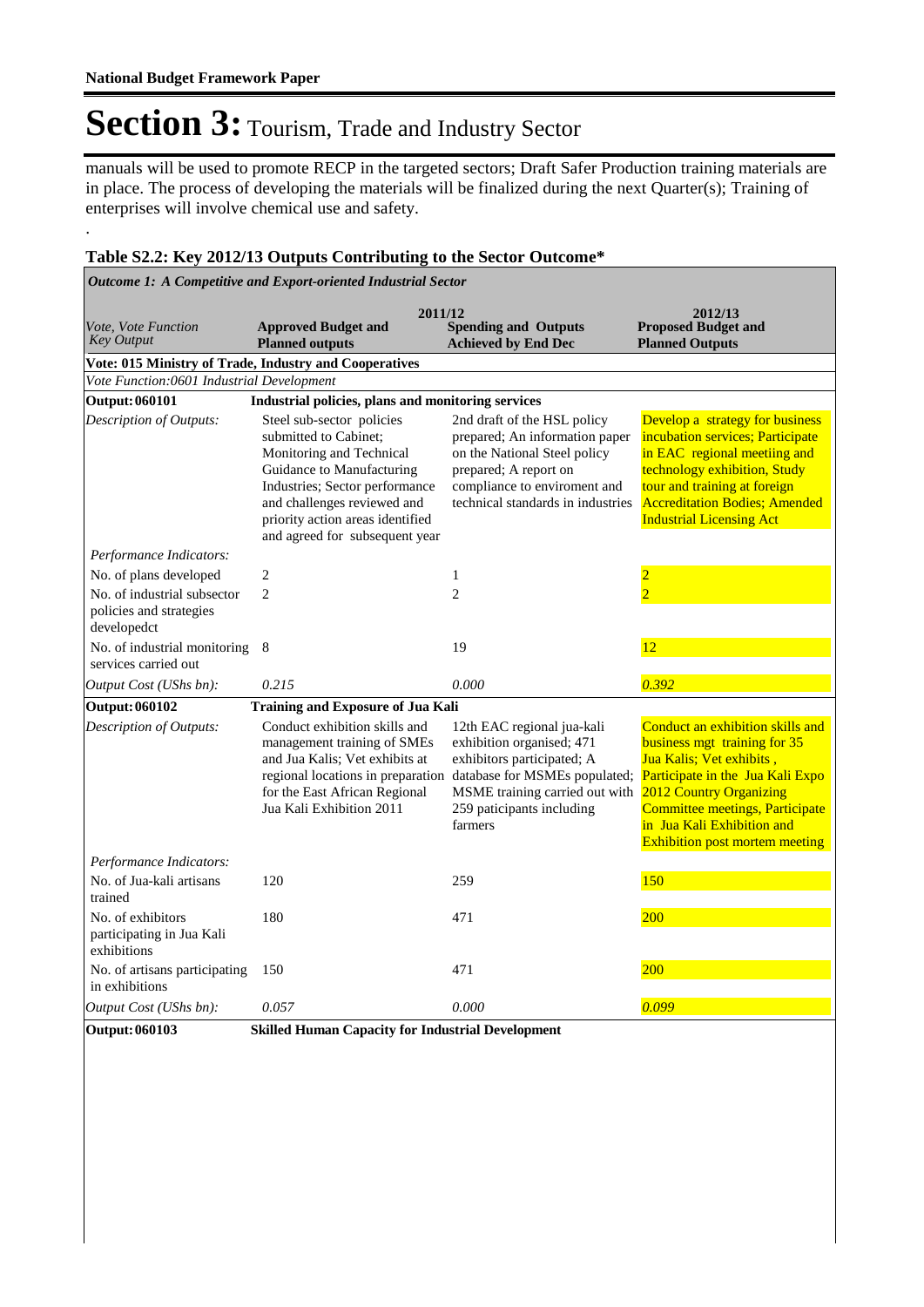|                                                                                          | Outcome 1: A Competitive and Export-oriented Industrial Sector                                                                                                                                                                                                     |                                                                                                                                                                                                                                              |                                                                                                                                                                                                                                 |
|------------------------------------------------------------------------------------------|--------------------------------------------------------------------------------------------------------------------------------------------------------------------------------------------------------------------------------------------------------------------|----------------------------------------------------------------------------------------------------------------------------------------------------------------------------------------------------------------------------------------------|---------------------------------------------------------------------------------------------------------------------------------------------------------------------------------------------------------------------------------|
| Vote, Vote Function<br><b>Key Output</b>                                                 | 2011/12<br><b>Approved Budget and</b><br><b>Planned outputs</b>                                                                                                                                                                                                    | <b>Spending and Outputs</b><br><b>Achieved by End Dec</b>                                                                                                                                                                                    | 2012/13<br><b>Proposed Budget and</b><br><b>Planned Outputs</b>                                                                                                                                                                 |
| <b>Description of Outputs:</b>                                                           | 8 private sector professionals<br>trained in textile technology,<br>through PPP arrangement; 1<br>staff trained at UMI<br>Staff trained in internal audit,<br>system documentation and<br>assessments (National<br>accreditation)                                  | 2 officers trained in textile<br>technology;50 participants<br>trained in business management<br>skills; 1 officer in trade and<br>environment issues;                                                                                       | Participate in UIPE and ERB<br>seminars and study tours, 2<br>officers trained in textile<br>technology;50 participants<br>trained in business management<br>skills; 1 officer in trade and                                     |
| Performance Indicators:                                                                  |                                                                                                                                                                                                                                                                    |                                                                                                                                                                                                                                              |                                                                                                                                                                                                                                 |
| No. of staff trained in target<br>industrial skills                                      | 1                                                                                                                                                                                                                                                                  | 3                                                                                                                                                                                                                                            | $\overline{2}$                                                                                                                                                                                                                  |
| No. of beneficiaries trained<br>under OVOP                                               | 8                                                                                                                                                                                                                                                                  | 50                                                                                                                                                                                                                                           | 15                                                                                                                                                                                                                              |
| Output Cost (UShs bn):                                                                   | 0.212                                                                                                                                                                                                                                                              | 0.000                                                                                                                                                                                                                                        | 0.151                                                                                                                                                                                                                           |
| <b>Output: 060104</b>                                                                    | <b>Support to Value Addition</b>                                                                                                                                                                                                                                   |                                                                                                                                                                                                                                              |                                                                                                                                                                                                                                 |
| Description of Outputs:                                                                  | Africa Industrialisation Day<br>organised; Locally<br>manufactured products<br>promoted for 50 artisans; 500<br>manuals for agro-processing<br>produced; International<br>Support for Local Industrial<br>development, enhanced linkages<br>and knowledge-sharing; | Africa Industrialisation Day<br>organised; 1st draft of a<br>catalogue with locally produced<br>products developed; A concept<br>proposal to support TEXDA<br>transformation approved by<br><b>UNIDO</b>                                     | Collect information on new<br>indigenous and appropriate<br>technologies; Carry out<br>assessment in value addition<br>activities and competitiveness<br>of clusters; Setup the industrial<br>database                          |
| Performance Indicators:                                                                  |                                                                                                                                                                                                                                                                    |                                                                                                                                                                                                                                              |                                                                                                                                                                                                                                 |
| No. of machinery supplied to 0<br>selected OVOP communities                              |                                                                                                                                                                                                                                                                    | $\mathbf{0}$                                                                                                                                                                                                                                 | $\overline{0}$                                                                                                                                                                                                                  |
| No. of active partnership<br>projects                                                    | 5                                                                                                                                                                                                                                                                  | 1                                                                                                                                                                                                                                            |                                                                                                                                                                                                                                 |
| Output Cost (UShs bn):                                                                   | 0.285                                                                                                                                                                                                                                                              | 0.000                                                                                                                                                                                                                                        | 0.183                                                                                                                                                                                                                           |
| Output: 060151                                                                           | <b>Management Training and Advisory Services (MTAC)</b>                                                                                                                                                                                                            |                                                                                                                                                                                                                                              |                                                                                                                                                                                                                                 |
| Description of Outputs:                                                                  | Wage subvention to MTAC;<br>Support development of 10 new<br>business ideas; Support startup<br>of 20 new businesses: Train<br>1000 entrepreneurs;                                                                                                                 | 797 participants traiined in<br>various courses;523<br>entrepreneurs trained; 5 new<br>business ideas developed; 5 new <b>business ideas developed; New</b><br>business startups                                                             | Participants trained in<br>various courses;<br><b>Entrepreneurs trained; New</b><br>business startups                                                                                                                           |
| Performance Indicators:                                                                  |                                                                                                                                                                                                                                                                    |                                                                                                                                                                                                                                              |                                                                                                                                                                                                                                 |
| No. of new business startups                                                             | 10                                                                                                                                                                                                                                                                 | 5                                                                                                                                                                                                                                            | 15                                                                                                                                                                                                                              |
| No. of new business ideas<br>developed                                                   | 10                                                                                                                                                                                                                                                                 | 5                                                                                                                                                                                                                                            | 20                                                                                                                                                                                                                              |
| No. of entrepreneurs trained                                                             | 1000                                                                                                                                                                                                                                                               | 523<br>0.000                                                                                                                                                                                                                                 | 500<br>0.610                                                                                                                                                                                                                    |
| Output Cost (UShs bn):                                                                   | 0.610                                                                                                                                                                                                                                                              |                                                                                                                                                                                                                                              |                                                                                                                                                                                                                                 |
| Vote: 110 Uganda Industrial Research Institute<br>Vote Function:0651 Industrial Research |                                                                                                                                                                                                                                                                    |                                                                                                                                                                                                                                              |                                                                                                                                                                                                                                 |
| <b>Output: 065101</b>                                                                    | <b>Administation</b>                                                                                                                                                                                                                                               |                                                                                                                                                                                                                                              |                                                                                                                                                                                                                                 |
| Description of Outputs:                                                                  | Recruit 16 employess; pay<br>salaries & other staff benefits to<br>205 employees; Asset<br>insurances, utility & property<br>expenses, communication and<br>general supplies, maintenance<br>and professional services paid.                                       | Recruited 3 employess and paid<br>salaries of 205 employees; In<br>collaboration with MoFPED,<br>our ICT Division has upgraded<br>the Institute's network for<br>capability to host the Integrated<br>Financial Management System<br>(IFMS). | To recruit 30 employess; pay<br>salaries & other staff benefits to<br>235 employees; Asset<br>insurances, utility & property<br>expenses, communication and<br>general supplies, maintenance<br>and professional services paid. |
| Output Cost (UShs bn):                                                                   | 5.813                                                                                                                                                                                                                                                              | 0.000                                                                                                                                                                                                                                        | 5.813                                                                                                                                                                                                                           |
| Output: 065102                                                                           | <b>Research and Development</b>                                                                                                                                                                                                                                    |                                                                                                                                                                                                                                              |                                                                                                                                                                                                                                 |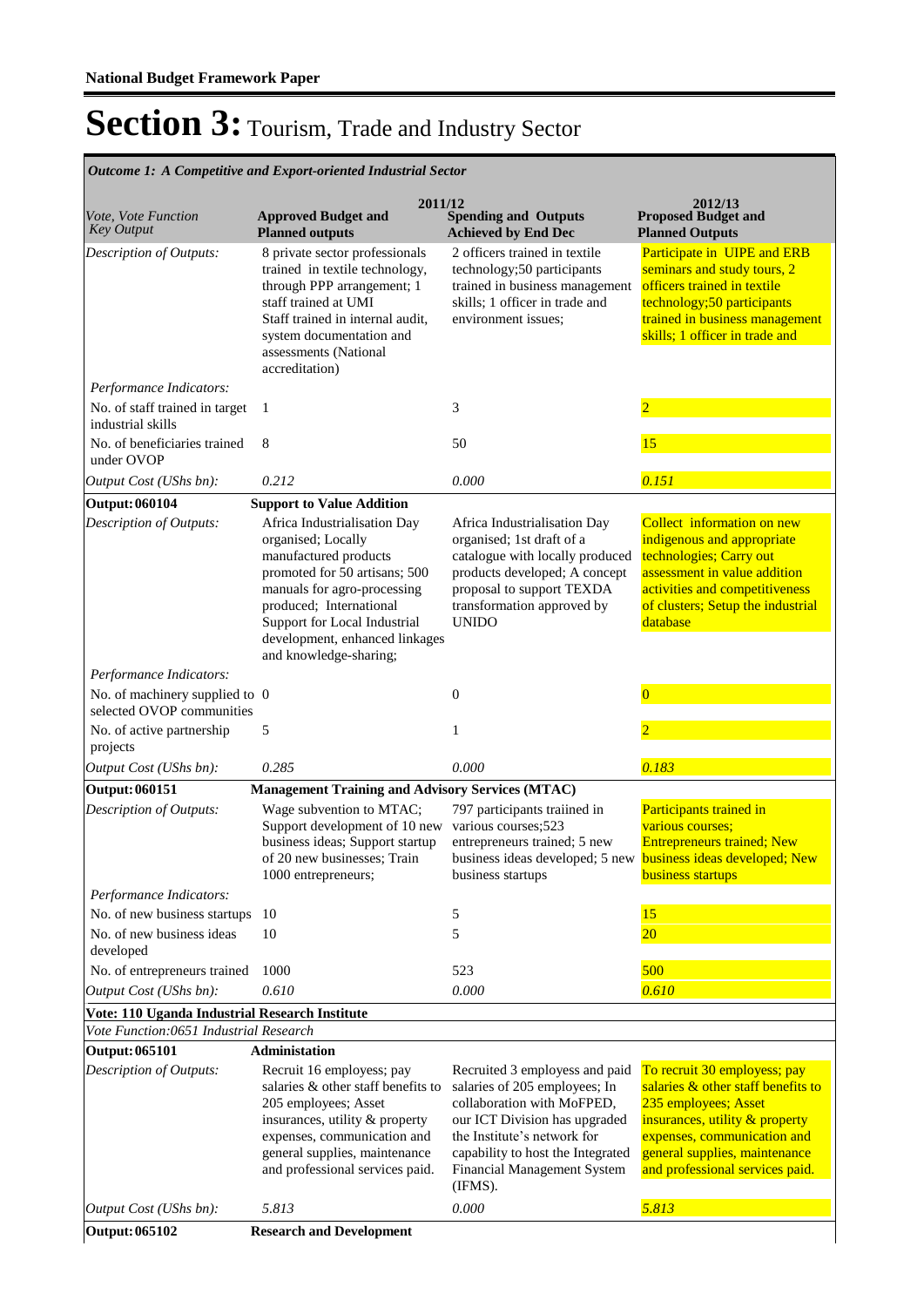| <i>Outcome 1: A Competitive and Export-oriented Industrial Sector</i>                                                                      |                                                                                                                                                                                                                                                                                                           |                                                                                                                                                                                                                                                                                        |                                                                                                                                                                                                                                                                                       |  |  |
|--------------------------------------------------------------------------------------------------------------------------------------------|-----------------------------------------------------------------------------------------------------------------------------------------------------------------------------------------------------------------------------------------------------------------------------------------------------------|----------------------------------------------------------------------------------------------------------------------------------------------------------------------------------------------------------------------------------------------------------------------------------------|---------------------------------------------------------------------------------------------------------------------------------------------------------------------------------------------------------------------------------------------------------------------------------------|--|--|
| Vote, Vote Function<br><b>Key Output</b>                                                                                                   | 2011/12<br><b>Approved Budget and</b><br><b>Planned outputs</b>                                                                                                                                                                                                                                           | <b>Spending and Outputs</b><br><b>Achieved by End Dec</b>                                                                                                                                                                                                                              | 2012/13<br><b>Proposed Budget and</b><br><b>Planned Outputs</b>                                                                                                                                                                                                                       |  |  |
| Description of Outputs:                                                                                                                    | 1. Operationalization of value<br>addition projects that have been<br>set up in Kabale, Lira, Mpigi<br>and Arua. 2. Strengthen<br>technology adaptation for<br>development. 3. Extend support<br>to Business incubation and<br>SME. 4. Commercialisation of<br>Newcastle Vaccine.                         | Kabala and Lira projects are<br>operational at market trail scale.<br>Mpigi is delayed by challenges<br>of power supply. 90% of civil<br>works is now complete at Arua<br>Meat Processing Plant. Vaccine<br>Production Unit in production<br>and distribution in 12 pilot<br>districts | To operationalise the Arua fruit<br>processing facility. Collect and<br>analyze data of vaccine against<br>Newcastle performance in the<br>12 pilot districts. To develop<br>more novel products.                                                                                     |  |  |
| Performance Indicators:                                                                                                                    |                                                                                                                                                                                                                                                                                                           |                                                                                                                                                                                                                                                                                        |                                                                                                                                                                                                                                                                                       |  |  |
| No. of research projects<br>undertaken to increase<br>targeted value additon for<br>rural industralisation to<br>reduce post harvest loss. | 50                                                                                                                                                                                                                                                                                                        | 20                                                                                                                                                                                                                                                                                     | 25                                                                                                                                                                                                                                                                                    |  |  |
| No. of new innovations and<br>value added products                                                                                         | 80                                                                                                                                                                                                                                                                                                        | 38                                                                                                                                                                                                                                                                                     | 40                                                                                                                                                                                                                                                                                    |  |  |
| Output Cost (UShs bn):                                                                                                                     | 1.638                                                                                                                                                                                                                                                                                                     | 0.000                                                                                                                                                                                                                                                                                  | 1.660                                                                                                                                                                                                                                                                                 |  |  |
| <b>Output: 065103</b>                                                                                                                      | <b>Industrial Incubation</b>                                                                                                                                                                                                                                                                              |                                                                                                                                                                                                                                                                                        |                                                                                                                                                                                                                                                                                       |  |  |
| Description of Outputs:                                                                                                                    | Extend support to business<br>incubation and SME. Promote<br>and create awareness of new<br>products by SME's, Develop<br>business management skills<br>through ICT applications                                                                                                                          | UIRI continues to extend<br>support to its Business<br>Incubation program. Over 53<br>groups have been trained in<br>different production processes.<br>SME's and Incubatees have<br>supported in various technical<br>areas                                                           | <b>Extend support to business</b><br>incubation and SME. Promote<br>and create awareness of new<br>products by SME's, Develop<br>business management skills<br>through ICT applications                                                                                               |  |  |
| Performance Indicators:                                                                                                                    |                                                                                                                                                                                                                                                                                                           |                                                                                                                                                                                                                                                                                        |                                                                                                                                                                                                                                                                                       |  |  |
| No. of SME Incubatees                                                                                                                      | 40                                                                                                                                                                                                                                                                                                        | 14                                                                                                                                                                                                                                                                                     | 40                                                                                                                                                                                                                                                                                    |  |  |
| Output Cost (UShs bn):                                                                                                                     | 1.392                                                                                                                                                                                                                                                                                                     | 0.000                                                                                                                                                                                                                                                                                  | 1.288                                                                                                                                                                                                                                                                                 |  |  |
| <b>Output: 065104</b>                                                                                                                      | <b>Maintenance - Civil works</b>                                                                                                                                                                                                                                                                          |                                                                                                                                                                                                                                                                                        |                                                                                                                                                                                                                                                                                       |  |  |
| Description of Outputs:                                                                                                                    | Infrasturacture development at<br>Arua, Bushenyi<br>facilities<br>Paying of<br>retention fees for concluded<br>contracts and General<br>maintenance and repairs of<br>infrastracture                                                                                                                      | 90% of civil works at Arua<br>Meat Processing Plant have<br>been completed. Retention fees<br>for concluded contracts have<br>been paid off. Infrastructural<br>general maintenance and repairs<br>have done.                                                                          | The Institute will continue to<br>carry out routine general and<br>period civil works that need<br>maintenance                                                                                                                                                                        |  |  |
| Output Cost (UShs bn):                                                                                                                     | 0.300                                                                                                                                                                                                                                                                                                     | 0.000                                                                                                                                                                                                                                                                                  | 0.563                                                                                                                                                                                                                                                                                 |  |  |
| <b>Output: 065105</b>                                                                                                                      | <b>Maintenance - Machinery and Equipment</b>                                                                                                                                                                                                                                                              |                                                                                                                                                                                                                                                                                        |                                                                                                                                                                                                                                                                                       |  |  |
| Description of Outputs:                                                                                                                    | Continued preventative / routine Routine and general<br>maintenance, upgrades of<br>system and servicing of<br>unplanned break downs. These<br>include machinery equipment,<br>of electricial system, water and<br>drianage, cold rooms, air<br>conditioners. Replacements and<br>refabrication of parts. | maintenance of on-Site Pilot<br>and off site pilot Plant &<br>incubator facilities have been<br>carried out.                                                                                                                                                                           | Continued preventative / routine<br>maintenance, upgrades of<br>system and servicing of<br>unplanned break downs. These<br>include machinery equipment,<br>of electricial system, water and<br>drianage, cold rooms, air<br>conditioners. Replacements and<br>refabrication of parts. |  |  |
| Output Cost (UShs bn):                                                                                                                     | 0.330                                                                                                                                                                                                                                                                                                     | 0.000                                                                                                                                                                                                                                                                                  | 0.325                                                                                                                                                                                                                                                                                 |  |  |

*Outcome 1: A Competitive and Export-oriented Industrial Sector*

*\* Excludes taxes and arrears*

*2012/13 Planned Outputs*

The Sector has planned the following major outputs for the Financial Year 2012/13;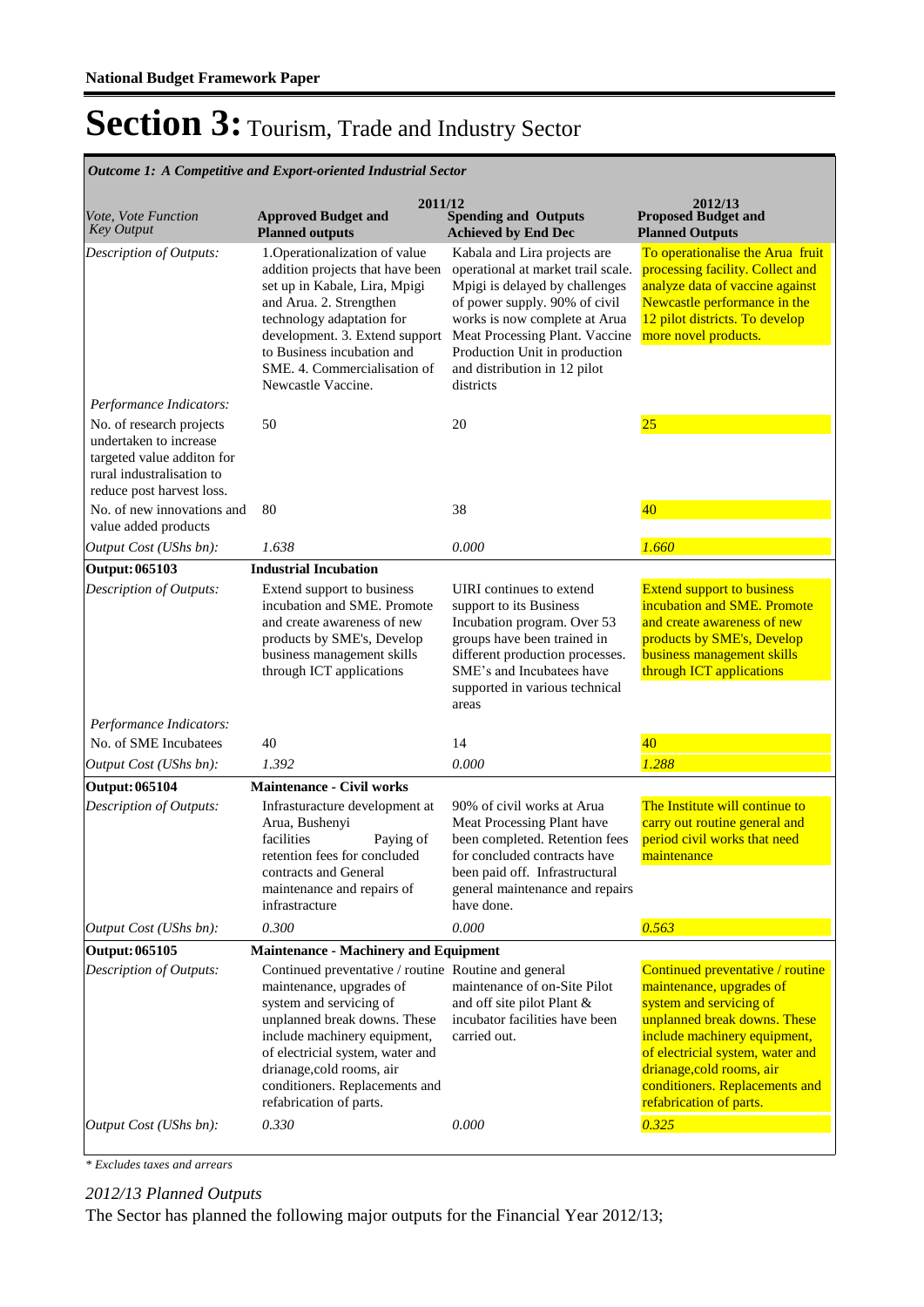#### Industrial Development:

Sector specific strategies and interventions to address emerging industry challenges sought through Annual Industrial Sector Review; Draft National Strategy for Enterprise start-up and incubation services; Improved implementation of Presidential industrial development initiatives interventions in industry, environmental compliance and reduced pollution; Promotion of Pan-African development of Common Science, Technology and Innovation policies and programmes; Promotion of green industry in transition to a green economy; Promote accelerated and sustainable industrial development; Action Plan to 13th EAC Jua-Kali Exhibition 2012; Regional Accreditation Implementation Review and Action Agenda; Policies and regional MSME strategies' formulation; Interactions towards strategies for sustainable industrial development, evaluation of results, achievements and future challenges; 1st Draft Amendments of the Industrial Licensing Act; Enhanced exhibition skills of 35 informal sector manufactures for business competitiveness; Innovative, new and competitive products and technologies in the Jua-Kali sector; Professional development in Engineering society ethics; Competence in internal audit, system documentation and accreditation assessment; Basic and simplified knowledge on value addition disseminated; Accessible industrial database and information system;

Under the One Village One Product (OVOP) programme, OVOP concept awareness created in 12 districts and potential cooperatives/groups identified , Priority Needs of Operational Cooperatives /groups identified, 4 quarterly OVOP activities monitoring reports; 360 participants trained in OVOP concept, value addition, business management and marketing; 12 cooperatives facilitated to develop business plans; 4 groups facilitated to exhibit their products; OVOP activities publicised; 6 Cooperatives/ groups facilitated to process and package their produce

Under the Management Training and Advisory Centre (MTAC), more students and entrepreneurs will be trained under its certificate and diploma courses. The Centre will continue to reach out to businesses' management and technical needs by way of providing on-site guidance and training through follow-up visits to their former trainees.

Under the Uganda Industrial Research Institute (UIRI), the Agency will be committed to delivering on the National Skills Program through construction and development of four regional incubation Centers; Implementation of essential oil project for commercial application; Continued enhancement of the application of Research and Technology for developments by supporting science innovations in the universities and research institutions is at the fore front of UIRI's set programs; Besides the aforesaid projects UIRI's current strategic plan stipulates a complementary short term agenda which broadly includes; Further expansion of business incubation portfolio; Technology diffusion, particulary to rural and periurban communities; Introduction of alternative energy systems; Enhance value addition that will lead to the creation of primary industries and in the long term a manufacturing economy; Roll out of a wide range of commercial ceramic processing's and recycled/handmade paper based packaging technology, commercialization of the vaccine produced against Newcastle disease in poultry; UIRI strives to contribute to government's National Development Plan government to build multi-purpose value addition centers; UIRI remains to address and participate in the President's flagship projects in especially creating sustainable packaging centre of excellence in collaboration with renowned developers of packaging technology in the world; Support the Petroleum Institute Kigumba in the development of skills and petroleum industry is another project that UIRI spearheads and remains committed to implement.

Under the Uganda National Bureau of Standards (UNBS), the Agency plans to recruit 34 staff; Carry out 10 trainings internally to benefit over 100 staff; Renew workmen's compensation and Medical Insurance; Develop over 186 standards, carry out 120 TC meetings, issue 60 new permits, register 120 SMEs for the S-Mark, test over 5,000 Samples in labs; Purchase of calibration equipment and standards for the thermometry Laboratory; Obtain equipment for calibration of Vertical bulk storage tanks; Purchase of calibration equipment and standards for the Electrical laboratory, moisture and Humidity equipment; 1st phase construction of the UNBS Home at Bweyogerere; Procurement of 10 pickups, 1 minivan, and one car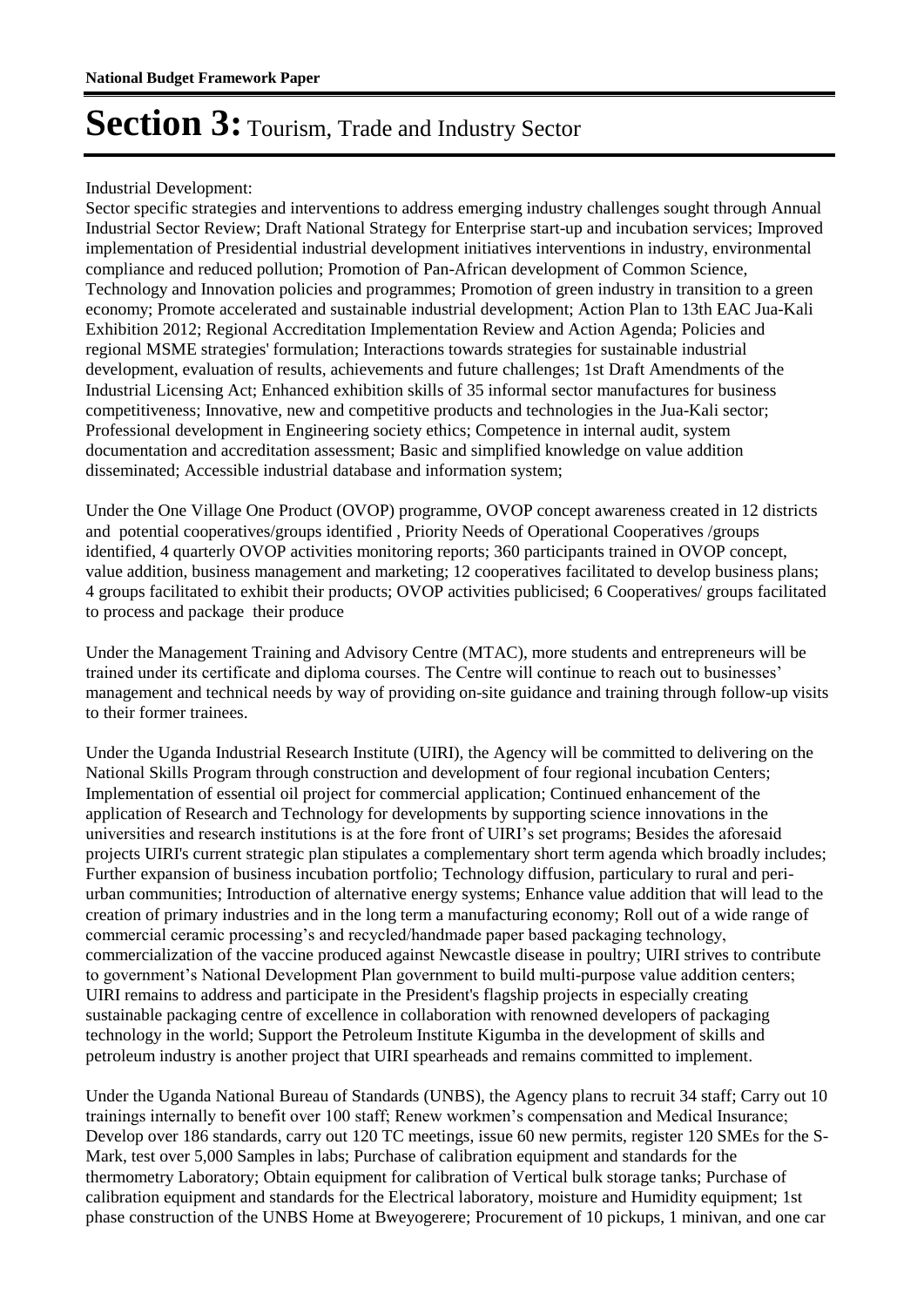(sedan); Procure an assortment of ICT equipment including 30 PCs, 1 heavy duty server, and network one regional office (WAN); Procure an assorted equipment for chemistry, materials, metrology and electrical laboratories; Procure other general equipment such as small generators for regional offices, digital cameras, and invertors.

Under the Uganda Development Corporation (UDC), the Agency is currently running two (2) projects – Soroti Fruit Factory establishment and Luwero Value Addition programme. For the Soroti Fruit factory, UDC plans to procure a Consultant to undertake designs and BOQs for the planned civil works and project infrastructure; Designs and BOQs produced for the project civil works and infrastructure development; Road civil works contractor procured; Commence construction of the fruit processing facility; reconstitute farmers as productive units in the value addition process chain. In regard to the Luwero project, consultants procured for the feasibility and EIA for the project; Feasibility Study report produced; EIA report produced; Project land acquired; Fruit farmers mobilized into cooperatives.

Under the Uganda Cleaner Production Centre (UCPC), the Centre plans to train and engage 20 enterprises in Resource Efficient and Cleaner Production; Have 10 enterprises certified in Environmental Management Systems /ISO 14001; Increase awareness in CP plus concepts (Food Safety, Life Cycle Analysis, Ecolabelling, Eco-design and Product Innovation, Occupational Health and safety, corporate social responsibility) among enterprises.

#### *Medium Term Plans*

.

In the Medium Term, the sector has planned to address the following issues affecting its performance as shown here below;

Issue: Inadequate requisite technical skills for industrial development Medium Term plan:

- Capacity development for staff and private entrepreneurs
- Facilitating Jua-kali exhibitions
- Support skills development institutions

• Collaborative capacity building through training of staff and linkages to academia under internship programs

• Advocate for re-establishment of vocational institutions

Issue: Weak Institutional linkages

Medium Term plan:

- Harmonize policies that support industrial development
- Enhance the capacity to develop bankable projects

Issue: The need to functionalize setup value addition projects Medium Term plan:

- Establishment of five multi-function value addition centers across at Regional level
- Developed value added industries especially agro-industries as per the National agro zone centers

Issue: Un-competitiveness of local industries Medium Term plan:

- Set up a technology depository at UIRI
- Establish regional business incubation centers in industrial parks
- Install a foundry and mineral beneficiation testing lab at UIRI

Issue: Inadequate application of scientific research and technology for development Medium Term plan:

• Development of human resource capacity to undertake applied research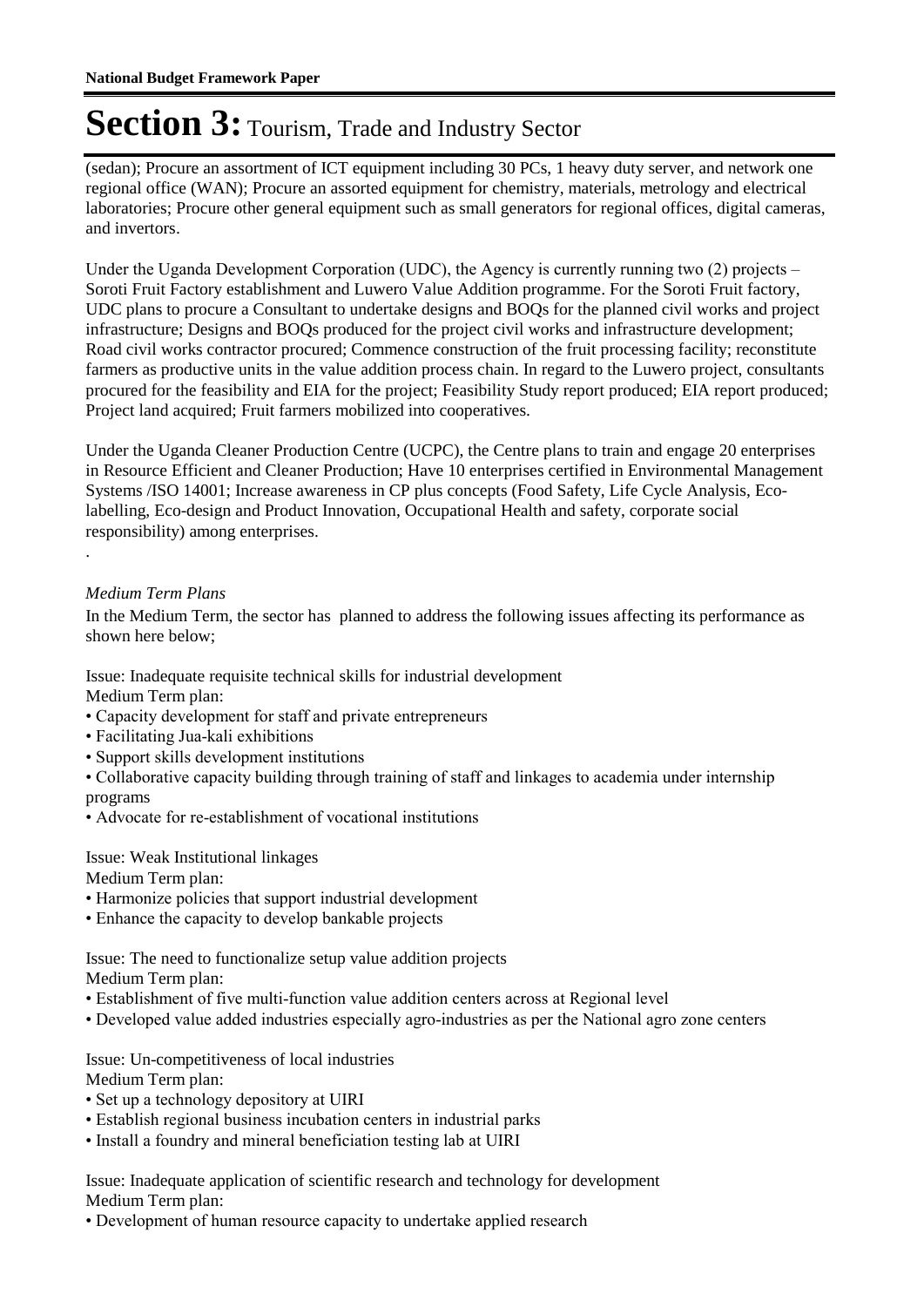- Establish project pilot center in two municipalities
- Development of industrial projects and technologies for commercialization

#### *Actions to Improve Outcome Performance*

The Manufacturing and Industrial Sector plans to improve its performance by addressing its key sector performance issues in the following ways;

- Establishment of an MSMEs Directorate under the Ministry
- Capacity development for staff and private entrepreneurs
- Facilitating Jua-kali exhibitions
- Support skills development institutions

• Collaborative capacity building through training of staff and linkages to academia under internship programs

- Advocate for re-establishment of vocational institutions
- Harmonize policies that support industrial development
- Enhance the capacity to develop bankable projects
- Establishment of five multi-function value addition centers across at regional level
- Developed value added industries especially agro industries as per the National agro-zone centers.
- Set up a technology depository at UIRI.
- Establish regional business incubation centers in industrial parks
- Install a foundry and mineral beneficiation testing lab at UIRI
- Development of human resource capacity to undertake applied research
- Establish project pilot center in two municipalities
- Development of industrial projects and technologies for commercialization

#### **Table S2.3: Actions and Medium Term Strategy to Improve Sector Outcome**

#### *Sector Outcome 1: A Competitive and Export-oriented Industrial Sector*

| 2011/12 Planned Actions:                                                                                                                                                                                                                                              | 2011/12 Actions by Dec:                                                                                                                                                                                                       | 2012/13 Planned Actions:                                                                                                                                                                                              | <b>MT</b> Strategy:                                                                                                                                                                                                                                                                             |  |  |  |
|-----------------------------------------------------------------------------------------------------------------------------------------------------------------------------------------------------------------------------------------------------------------------|-------------------------------------------------------------------------------------------------------------------------------------------------------------------------------------------------------------------------------|-----------------------------------------------------------------------------------------------------------------------------------------------------------------------------------------------------------------------|-------------------------------------------------------------------------------------------------------------------------------------------------------------------------------------------------------------------------------------------------------------------------------------------------|--|--|--|
| Vote: 015 Ministry of Trade, Industry and Cooperatives                                                                                                                                                                                                                |                                                                                                                                                                                                                               |                                                                                                                                                                                                                       |                                                                                                                                                                                                                                                                                                 |  |  |  |
| Vote Function: 0601 Industrial Development                                                                                                                                                                                                                            |                                                                                                                                                                                                                               |                                                                                                                                                                                                                       |                                                                                                                                                                                                                                                                                                 |  |  |  |
| Hand over the land to the<br>Katwe Smallscale Industries<br>Association along with the<br>Architectural and<br>Engineering designs that were<br>made for them to develop that<br>piece of land in Makindye                                                            | Construction consultancy<br>undertaken. Architectural and<br>Engineering designs were<br>made. Piece of land was<br>purchased.                                                                                                | <b>Create an MSMEs Directorate</b><br>in the Ministry to handle and<br>coordinate all the MSMEs<br>issues, promote value addition<br>and technology transfer,<br>promotion of quality and use<br>of standards         | Support the development of<br><b>Industrial support</b><br>infrastructure:                                                                                                                                                                                                                      |  |  |  |
| Conduct exhibition skills<br>training for artisans at 2<br>regional locations:<br>Develop, publish &<br>disseminate a manual on<br>agro-processing;<br>Training of private sector<br>professionals in textile $\&$<br>leather technologies through<br>PPP arrangement | Skills development for staff<br>and private entrepreneurs;<br>Facilitating Jua-Kali<br>exhibitors; 70 participants in 2<br>groups were trained in<br>entrepreneurship development<br>and facilitated in an SME<br>exhibition; | Continue to build capacities of<br>the Private Sector, facilitate<br>the Private Sector to<br>participate in trade shows and<br>exhibitions                                                                           | Capacity development for staff<br>& private entrepreneurs<br>Facilitate Jua-kali exhibitions:<br>Support skills devt<br>institutions; Collaborative<br>capacity building thru training<br>of staff and linkages to<br>academia:<br><b>Advocacy for Vocational</b><br>Institutions establishment |  |  |  |
| Hold Annual Industrial sector<br><b>Review Conference:</b><br>Commemorate the Africa<br>Industrialization Day;<br>Spread awareness on<br>Accreditation services;                                                                                                      | More consultations going on<br>for the setup of the Industrial<br><b>Consultative Committee:</b>                                                                                                                              | <b>Incorporate the Annual Sector</b><br>Review recommendations.<br>promote the use of standards<br>through the implementation of<br>the Accreditation Policy and<br>the Sanitary and Phyto-<br><b>Sanitary Policy</b> | Harmonize policies that<br>support industrial<br>development;<br>Enhance the capacity to<br>develop bankable projects                                                                                                                                                                           |  |  |  |
|                                                                                                                                                                                                                                                                       | Vote: 110 Uganda Industrial Research Institute                                                                                                                                                                                |                                                                                                                                                                                                                       |                                                                                                                                                                                                                                                                                                 |  |  |  |

Vote Function: 06 51 Industrial Research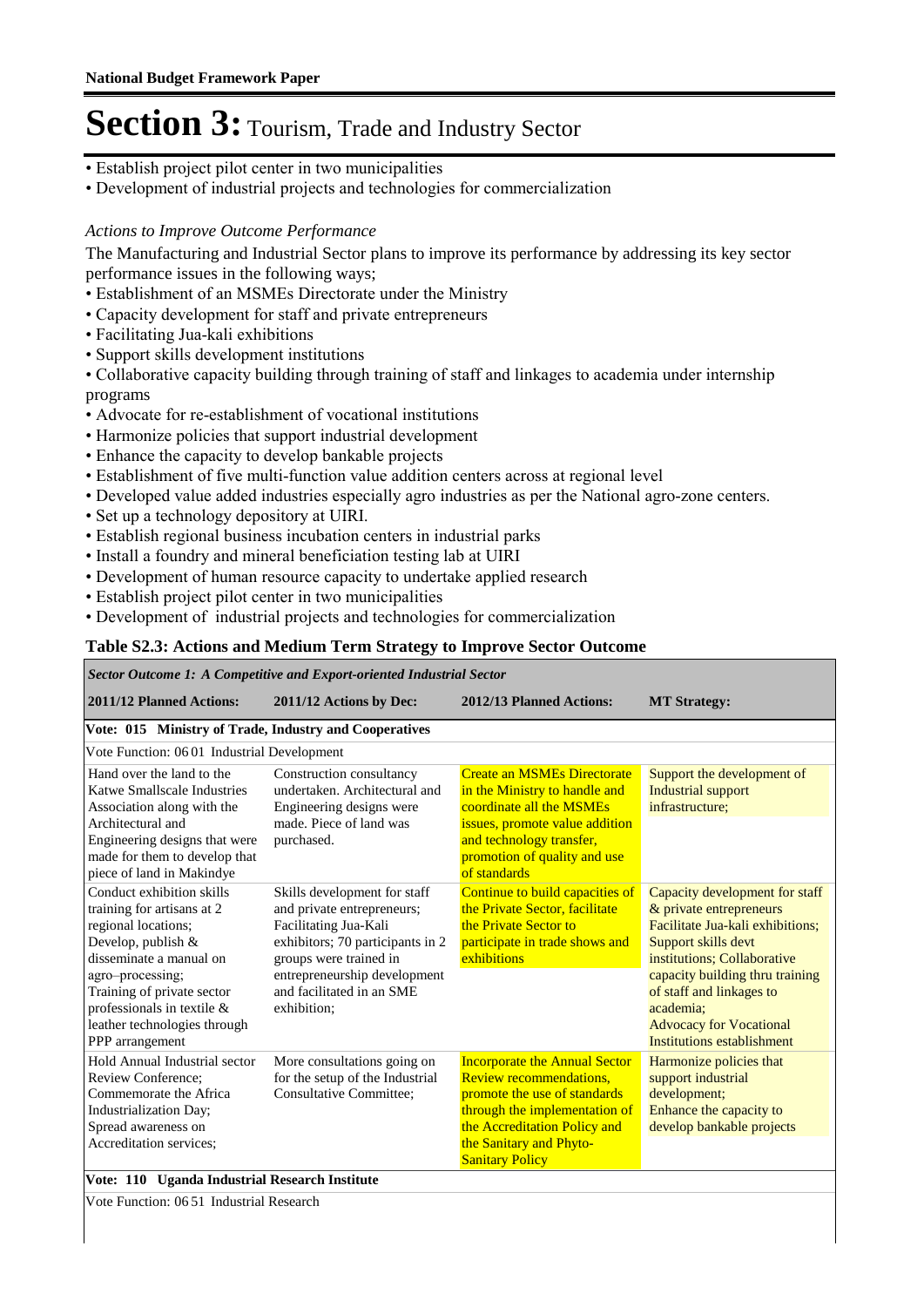*Sector Outcome 1: A Competitive and Export-oriented Industrial Sector*

| 2011/12 Planned Actions:                                                                                                                                                                                                                        | 2011/12 Actions by Dec:                                                                                                                                                                                                                                                                | 2012/13 Planned Actions:                                                                                                                                                                                                                                                                | <b>MT Strategy:</b>                                                                                                                                                                                                       |
|-------------------------------------------------------------------------------------------------------------------------------------------------------------------------------------------------------------------------------------------------|----------------------------------------------------------------------------------------------------------------------------------------------------------------------------------------------------------------------------------------------------------------------------------------|-----------------------------------------------------------------------------------------------------------------------------------------------------------------------------------------------------------------------------------------------------------------------------------------|---------------------------------------------------------------------------------------------------------------------------------------------------------------------------------------------------------------------------|
| Recruitment of high calibre<br>scientists and engineers, and<br>continuous upgrade of<br>techniques and skills;<br>Activate the innovation and<br>industrial fund; Promote and<br>support scientific research for<br>technology development and | Development of human<br>resourse skills needed for<br>comprehensive handling of<br>new and already existing<br>technologies, market and<br>product research to match<br>appropriate and cost effective<br>technologies, management of                                                  | Two of UIRI's staff are<br>currently undertaking their<br><b>PhD's in South Africa. Other</b><br>staffs have had opportunity to<br>train under the established<br>platforms of collaboration.<br>This highly trained resource<br>will form adequate capacity to                         | Development of human<br>resource capacity to undertake<br>applied research; Establish<br>project pilot center in two<br>municipalities; Development<br>of industrial projects and<br>technologies for<br>commercializatio |
| transfer adaptation;                                                                                                                                                                                                                            | academia and industry<br>technology transfer.                                                                                                                                                                                                                                          | undertake appropiate R&D                                                                                                                                                                                                                                                                |                                                                                                                                                                                                                           |
| Strengthen technology<br>adaptation and acquisition<br>including availability of<br>advisory services to support<br>local manufactures:<br>Promotion and strengthening<br>industrial development.                                               | Business incubation of new<br>ideas to support development<br>of new industries; Re-design<br>and engineering of production<br>equipment to boost industrial<br>production capacities                                                                                                  | <b>UIRI</b> looks to strengthen its<br>industrial incubation<br>initiatives aimed at boosting<br>specific industrial sectors for<br>commercialization of<br>competitive quality products<br>developed by the Institute.                                                                 | Set up a technology depository<br>at UIRI; Establish regional<br>business incubation centers in<br>industrial parks; Install a<br>foundry and mineral<br>beneficiation testing lab at<br>UIRI.                            |
| Operationalisation of the set<br>up facilities, the Peanut and<br>incubation facility in Lira,<br>Mpigi fruit processing facility<br>and Arua.                                                                                                  | The Potato Processing facility<br>in Kabale and the Peanut<br>Research & Incubation center<br>in Lira are now operational.<br>Operations at the Mpigi fruit<br>processing facility have been<br>delayed by power supply<br>challenges.90% Construction<br>of Arua facility is complete | The Institute aims for fully<br>functional facilities by the end<br>of FY 2012/13. Awareness<br>campaigns are being carried<br>out to form farmer groups for<br>sustainable supply of raw<br>materials like specific species<br>of potatoes, peanuts and fruits<br>that are of interest | Establishment of five multi-<br>function value addition centers<br>across at regional level;<br>Developed value added<br>industries especially agro<br>industries as per the National<br>agro zone centers.               |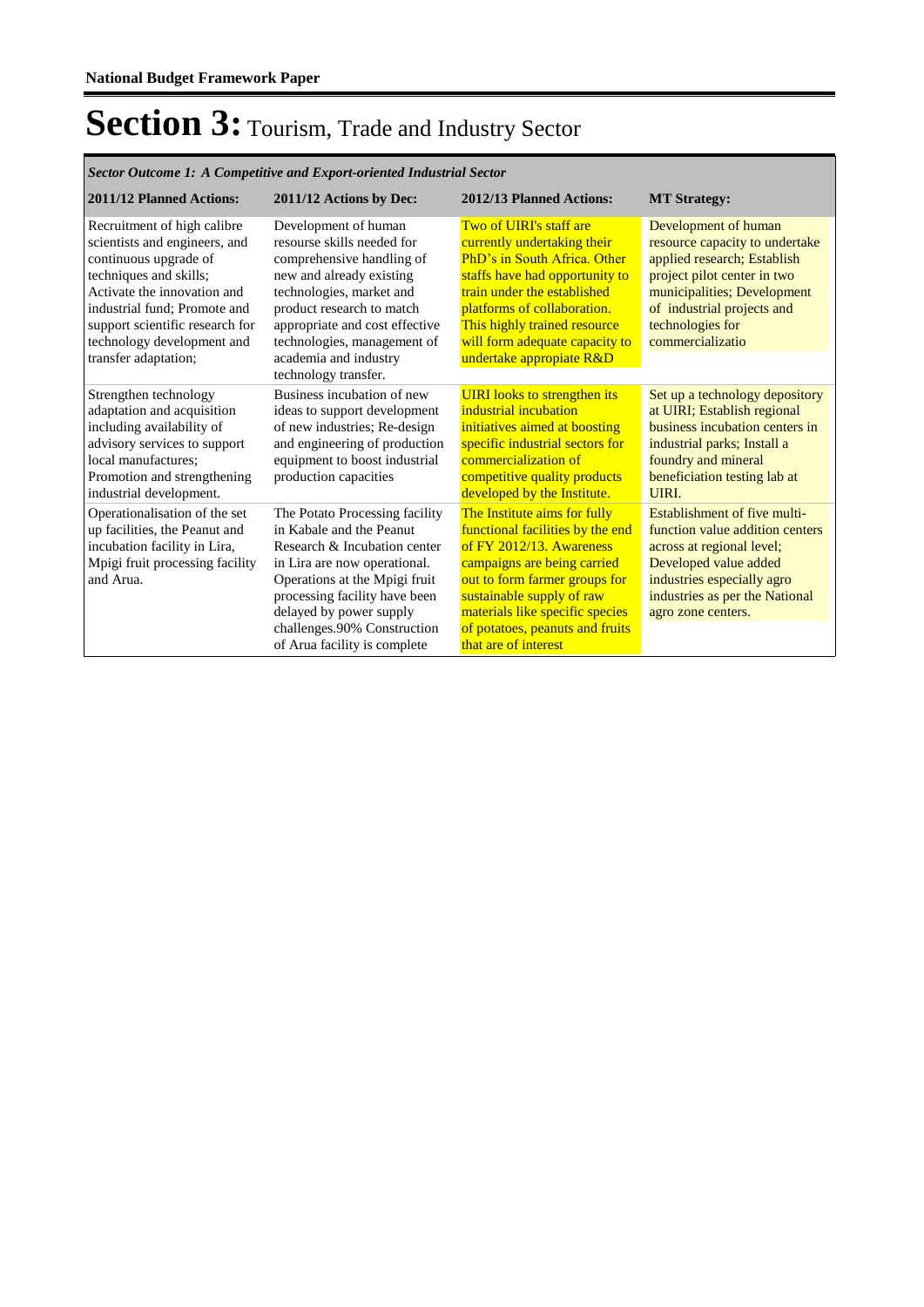#### **(ii) Outcome 2: Improved Heritage Conservation and Increased Tourism Earnings**

#### *Status of Sector Outcomes*

The table below sets out the status of sector outcomes in terms of key sector outcome indicators.

#### **Table S2.1: Sector Outcome Indicators**

| <b>Outcome 2: Improved Heritage Conservation and Increased Tourism Earnings</b> |                   |                  |                             |  |  |  |  |
|---------------------------------------------------------------------------------|-------------------|------------------|-----------------------------|--|--|--|--|
| <b>Outcome and Outcome Indicator</b>                                            | <b>Baseline</b>   | $2012/13$ Target | <b>Medium Term Forecast</b> |  |  |  |  |
| Number of Visitors to other Tourist sites                                       | 278545 (2009)     | 332649           | 365914 (2013)               |  |  |  |  |
| Number of Foreign Tourist arrivals                                              | 844,000 (2007/08) | 1000000          | 1,046,000(2013)             |  |  |  |  |
| Number of Foreign tourists entering National parks                              | 74523 (2010)      | 83466            | 121193 (2014)               |  |  |  |  |
| Number of foreign and domestic tourists entering<br>national parks              | 190,112 (2010)    | 210000           | 220000 (2014)               |  |  |  |  |
| Number of Domestic tourists entering National parks                             | 87295 (2009)      | 101262           | 108000 (2014)               |  |  |  |  |
| Number of domestic tourists entering national parks                             | 115588 (2010)     | 129458           | 146288 (2014)               |  |  |  |  |
| Number of foreign tourist arrivals                                              | 945,899 (2010)    | 1135078          | 1461981 (2014)              |  |  |  |  |
| Foreign exchange earnings from Tourism (US\$m)                                  | 590m (2008)       |                  | 711(2011)                   |  |  |  |  |
| Foreign Exchange earnings from Tourism (US\$m)                                  | 590m (2008)       | 800              | 711(2013)                   |  |  |  |  |

*Performance for the first half of the 2011/12 financial year*

In the first half of the financial year 2011/12the following key sector targets have been implemented over the last two quarter while others are ongoing:

Policies, strategies and monitoring services

i. The final National wildlife policy is ready for submission to Cabinet

ii. The Bill for HTTI is ready for discussion by the Top Management team

iii. The Bill for establishing UWRTI is before first parliamentary council

iv. The Bill for establishing UWEC is awaiting final stakeholder consultations

v. The consultations on the first Museum and monument policy are to be finalized in this 3rd quarter FY 2011/12.

vi. Kalangala tourism master plan was approved by district council

vii. The Amendments on the National Wildlife Act have been initiated under a technical committee to be submitted to the Top Management Team by end of 3rd Qtr FY 2012/13.

viii. In collaboration with UNWTO and UNDP the Ministry is embarking on a comprehensive tourism sector study that will inform the development of a tourism master plan, tourism policy and the development of inclusive tourism markets.

Accommodation and hospitality registration, grading and capacity building

i. 24 hotel assessors recognized by the East African Community graduated at Hotel and Tourism Training Institute.

ii. A register of accommodation facilities in the Kampala and Wakiso has been completed to establish bed and room capacity.

Capacity building, Research and Coordination

i.A total of 106 hotel personnel were trained in various disciplines including Food Production,

Housekeeping, Front desk operations and Food and Beverages. 60 tour guides will be trained in the third quarter this FY 2011/12

ii.50 UWA guides benefited from training in customer care, identification of birds, and communication and interpretation skills for maximum visitor satisfaction held in Kibale Conservation Area.

iii.31 rangers and 2 wardens undertook intensive marine training in rescue operations.

iv. A one month paramilitary training of 97 students at Uganda Wildlife Training Institute was conducted by the UPDF.

v.12 staff at Museums have been trained in preservation and protection of heritage

vi. One staff member at UWEC was trained in Zoo Conservation Education in Japan in order to improve Thematic Conservation Education at the Centre.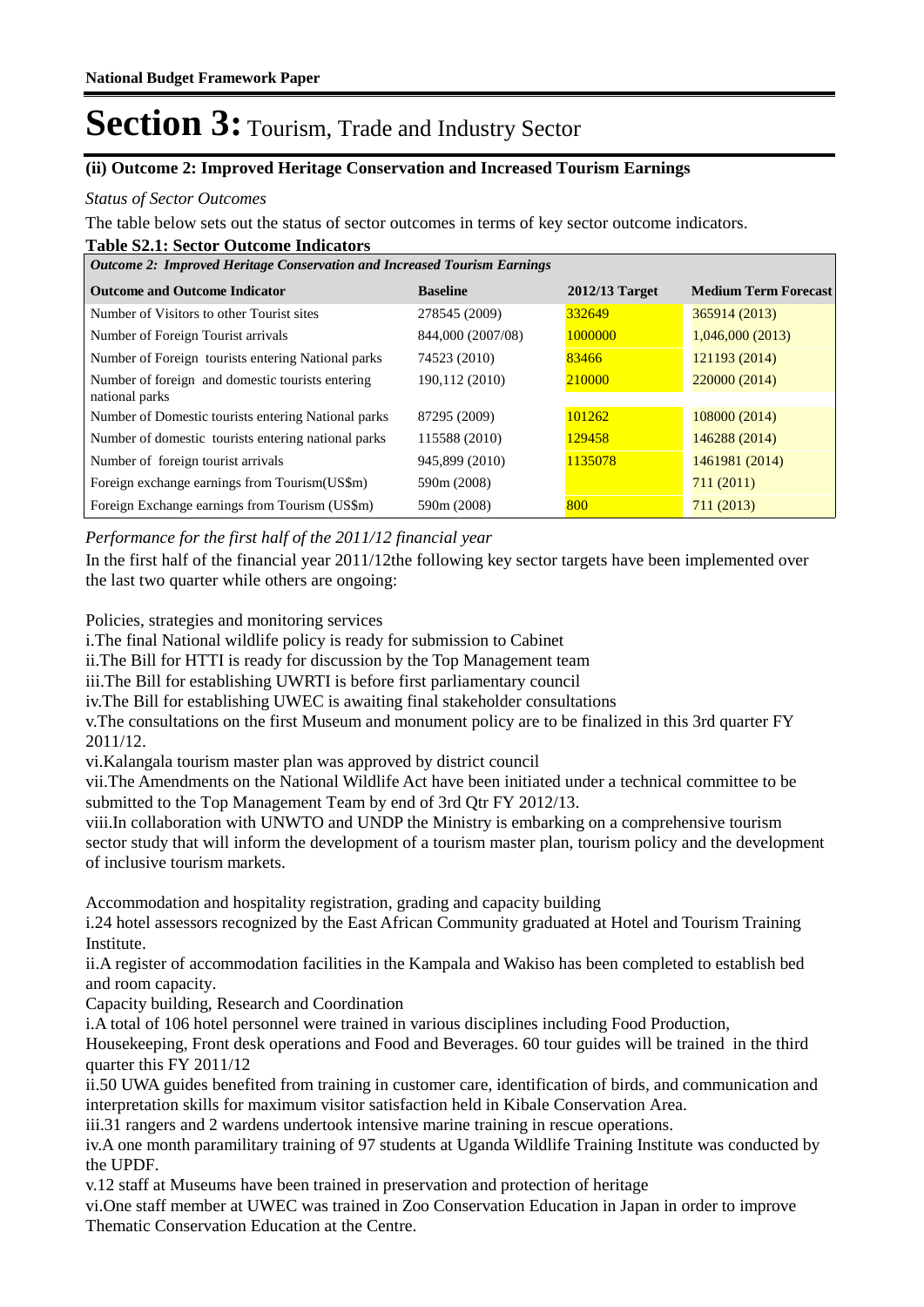vii. In order to improve the health of wildlife at UWEC, two staff travelled to Japan and Germany to acquire skills on Animal handling

Tourism Investment, Product development, Promotion and Marketing

i.5000 assorted promotional materials were distributed. 2000 flyers and stickers were distributed in the UK. 1000 flyers in Canada, 500 materials sent to the Ugandan high commission in UK. 1000 flyers and stickers were distributed in Japan and 500 were distributed domestically during world tourism day.

ii. Entebbe International airport has been re-branded with key tourism attractions.

iii. World tourism day was held successfully in Gulu on 27th September 2011.

iv. A Media award function was held on 16th September 2011to recognize the media for a job well done in reporting on tourism issues.

v. Actively participated in the launch of Kigezi Tourism Multi sectoral Platform during the International Convention of Banyakigezi (ICOB) 2011.

ii. New tourism products launched e.g. Fort Patiko, Batwa trail in Kisoro, Nyero Rock paintings, birding in Murchison Falls National park.

iii. Promotional activities e.g. World Travel Market in London, Fitur in Spain and discussions with potential representation in source markets i.e. China, US and Germany, CNN are on going.

iv. Participation in international meetings e.g. EAC, UNWTO, Lusaka Agreement and CITES

v. As a way of promoting tourism in the EAC countries, a study was done to introduce an EAC Single Tourist visa and consultations are ongoing on the possibility of issuing a single tourist visa.

vi. The big birding day celebrations were held country wide with over 1,000 bird species counted and Queen Elizabeth National Park was rewarded for recording more birds than any other place.

vii. As part of diversifying tourism products, the Batwa trail in Kisoro was launched in partnership with several stakeholders

viii. Construction of Kabale Museum was completed

Management of National Parks and game reserves

i.28.5km of trenches will have been excavated in Murchison Falls Conservation Area by the end of third quarter using local community labour force.

ii.21 km of trenches will have been excavated in Queen Elizabeth Conservation Area using local community labour force.

iii. UWA acquired a digger to dig trenches for controlling problem animals.

Tourism Infrastructure

i. A dormitory at UWTI has been constructed up to window level

ii. The procurement process for the reconstruction of Kasubi tombs is ongoing. The ministry has been working closely with Buganda Kingdom, Ministry of Works and Transport and UNESCO. A short list of firms to bid for the works has been received from Buganda Kingdom. We are engaging PPDA so as to push the procurement process faster.

iii.120 Km of roads, 77 km of tracks and 564 km of trails were maintained by Uganda Wildlife Authority in the protected areas.

iv. In conjunction with Competitive Investment Climate Secretariat (CICS) and the private sector, a list of key tourism roads to be worked on has been submitted to MFPED, Ministry of Works and Transport and Uganda National Roads Authority (UNRA) for consideration.

v. Renovation of historical sites and monuments is ongoing e.g. Barlonyo, Pabo, Lokudi and Aboke memorials.

#### **Table S2.2: Key 2012/13 Outputs Contributing to the Sector Outcome\***

*Outcome 2: Improved Heritage Conservation and Increased Tourism Earnings*

| Vote, Vote Function<br><b>Key Output</b>                       | <b>Approved Budget and</b><br><b>Planned outputs</b>    | 2011/12<br><b>Spending and Outputs</b><br><b>Achieved by End Dec</b> | 2012/13<br><b>Proposed Budget and</b><br><b>Planned Outputs</b> |  |  |  |  |
|----------------------------------------------------------------|---------------------------------------------------------|----------------------------------------------------------------------|-----------------------------------------------------------------|--|--|--|--|
|                                                                | Vote: 022 Ministry of Tourism, Wildlife and Antiquities |                                                                      |                                                                 |  |  |  |  |
| Vote Function:0603 Tourism, Wildlife conservation and Museums  |                                                         |                                                                      |                                                                 |  |  |  |  |
| Policies, strategies and monitoring services<br>Output: 060301 |                                                         |                                                                      |                                                                 |  |  |  |  |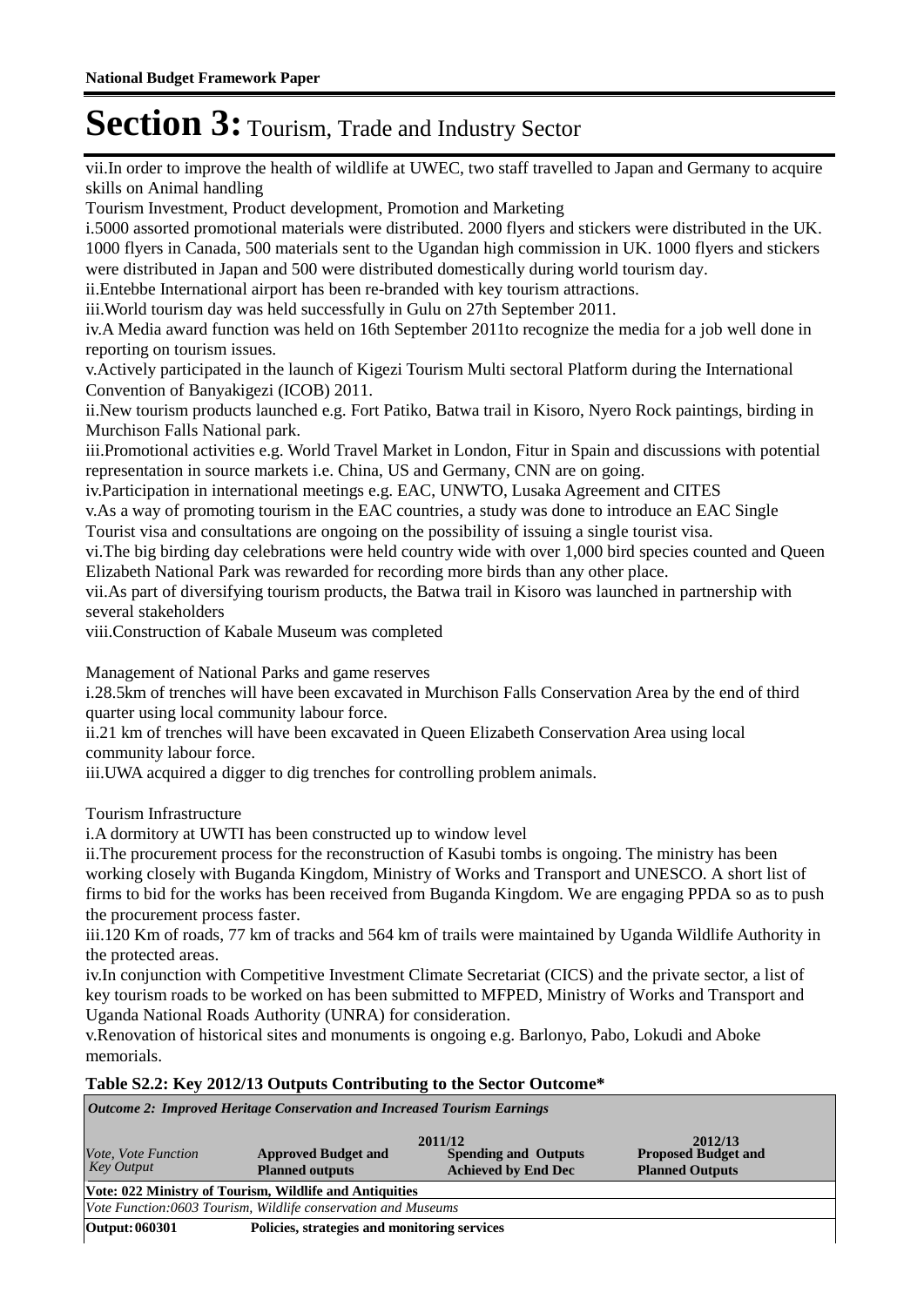*Outcome 2: Improved Heritage Conservation and Increased Tourism Earnings*

| Vote, Vote Function<br><b>Key Output</b>                                                   | 2011/12<br><b>Approved Budget and</b><br><b>Planned outputs</b>                                                                                                                                                                          | <b>Spending and Outputs</b><br><b>Achieved by End Dec</b>                                                                                                                                                                                                                         | 2012/13<br><b>Proposed Budget and</b><br><b>Planned Outputs</b>                                                                                                                                                                                             |
|--------------------------------------------------------------------------------------------|------------------------------------------------------------------------------------------------------------------------------------------------------------------------------------------------------------------------------------------|-----------------------------------------------------------------------------------------------------------------------------------------------------------------------------------------------------------------------------------------------------------------------------------|-------------------------------------------------------------------------------------------------------------------------------------------------------------------------------------------------------------------------------------------------------------|
| Description of Outputs:                                                                    | Revised Uganda National<br>Tourism policy; Tourism Master<br>Plan Finalised; Museum and<br>Monuments policy finalised;<br>Museums and Monuments Act<br>(1967) revised; evised Wildlife<br>Act;<br>Regulations under the Wildlife<br>Act; | The draft Wildlife Policy is<br>before the minister for<br>submission to Cabinet;<br>Consutlation reports on the<br>Wildlife Act; The UWRTI Bill<br>is before the First Parliamentary<br>Council (FPC); A draft Cabinet<br>Memo for submitting the HTTI<br>Bill has been prepared | <b>Wildlife Act and 4 regulations</b><br>on Userights, Concessions, Fire<br>arms, Revenue Sharing and Oil<br>and Gas Protected Area<br>presented to Cabinet and<br>Parliament; Historical<br>monuments act revised and draft<br>procuced by june 2012/2023; |
| Performance Indicators:                                                                    |                                                                                                                                                                                                                                          |                                                                                                                                                                                                                                                                                   |                                                                                                                                                                                                                                                             |
| No. of policies, bills and<br>strategies developed for<br>tourism, wildlife and<br>museums | 6                                                                                                                                                                                                                                        | 4                                                                                                                                                                                                                                                                                 | $\overline{6}$                                                                                                                                                                                                                                              |
| Output Cost (UShs bn):                                                                     | 1.328                                                                                                                                                                                                                                    | 0.000                                                                                                                                                                                                                                                                             | 2.574                                                                                                                                                                                                                                                       |
| <b>Output: 060302</b>                                                                      | Accommodation and Hospitality Registration, Grading and Capacity building                                                                                                                                                                |                                                                                                                                                                                                                                                                                   |                                                                                                                                                                                                                                                             |
| Description of Outputs:                                                                    | N/A                                                                                                                                                                                                                                      | 24 clasification officers trained;<br>100 hotel personnel trained in<br>hospitality and food<br>management                                                                                                                                                                        |                                                                                                                                                                                                                                                             |
| Performance Indicators:                                                                    |                                                                                                                                                                                                                                          |                                                                                                                                                                                                                                                                                   |                                                                                                                                                                                                                                                             |
| No. of hotels, and hospitality 0<br>facilities registered                                  |                                                                                                                                                                                                                                          | 12279                                                                                                                                                                                                                                                                             | $\overline{0}$                                                                                                                                                                                                                                              |
| No. of hotels, and hospitality 0<br>facilities graded and<br>classified                    |                                                                                                                                                                                                                                          | $\boldsymbol{0}$                                                                                                                                                                                                                                                                  | $\overline{0}$                                                                                                                                                                                                                                              |
| No. of classification Officers 0<br>Trained                                                |                                                                                                                                                                                                                                          | 24                                                                                                                                                                                                                                                                                |                                                                                                                                                                                                                                                             |
| Output Cost (UShs bn):                                                                     | 0.189                                                                                                                                                                                                                                    | 0.000                                                                                                                                                                                                                                                                             | 0.219                                                                                                                                                                                                                                                       |
| Output: 060303                                                                             | <b>Support to Tourism and Wildlife Associations</b>                                                                                                                                                                                      |                                                                                                                                                                                                                                                                                   |                                                                                                                                                                                                                                                             |
| Description of Outputs:                                                                    | Office space for Uganda<br>Tourism Association secured<br>and furnished; Best Performing<br>Tour enterprises recognised for<br>their Excellence; Makerere<br>University Tourism Association<br>supported;                                | Makerere University Tourism<br>Association supported to print<br>their Tourism association<br>magazine                                                                                                                                                                            |                                                                                                                                                                                                                                                             |
| Performance Indicators:                                                                    |                                                                                                                                                                                                                                          |                                                                                                                                                                                                                                                                                   |                                                                                                                                                                                                                                                             |
| No. of tourism and wildlife<br>associations supported                                      | $\overline{c}$                                                                                                                                                                                                                           | $\mathbf{1}$                                                                                                                                                                                                                                                                      | $\Omega$                                                                                                                                                                                                                                                    |
| Output Cost (UShs bn):                                                                     | 0.041                                                                                                                                                                                                                                    | 0.000                                                                                                                                                                                                                                                                             | 0.000                                                                                                                                                                                                                                                       |
| <b>Output: 060304</b>                                                                      | <b>Museums Services</b>                                                                                                                                                                                                                  |                                                                                                                                                                                                                                                                                   |                                                                                                                                                                                                                                                             |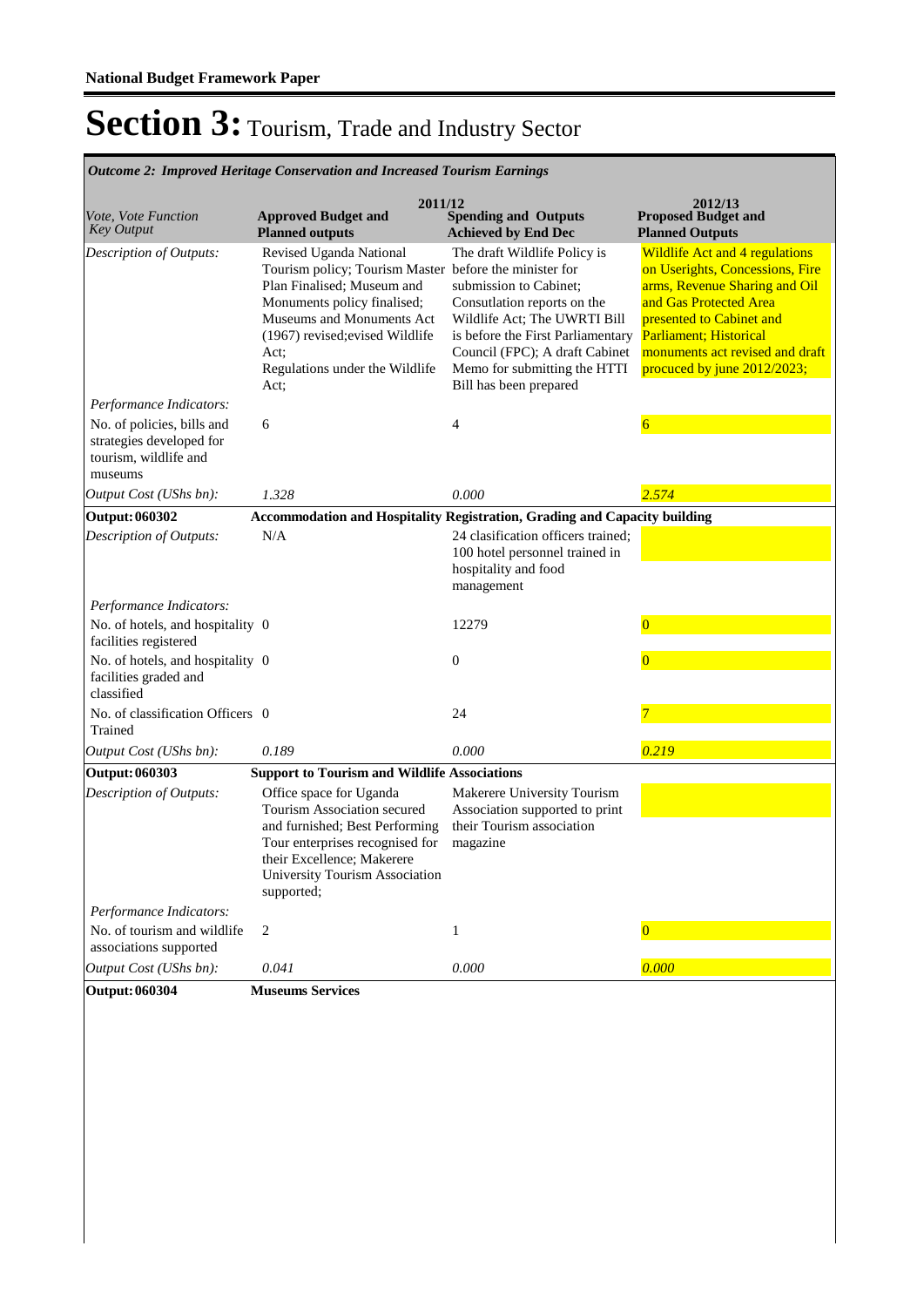**Spending and Outputs Achieved by End Dec Approved Budget and Planned outputs Proposed Budget and Planned Outputs 2011/12** *Vote, Vote Function Key Output* **2012/13** *Outcome 2: Improved Heritage Conservation and Increased Tourism Earnings* Museums and collections conserved and preserved; Cultural information and artefacts collected; National museum galleries upgraded ; Archaeological sites upgraded; Information and artefacts collected and mounted in Kabale museum Ethnography collections and natural history(special birds); 60 Rebellion sites preserved artifacts collected; Moroto museum completed; Nyero rocks, komoge and Kapir sites preserves 150 artifacts collected; Lamogi *Output Cost (UShs bn): 0.146 0.000 0.091 Description of Outputs: Performance Indicators:* No. of sites preserved and recorded 5 3  $\frac{1}{3}$ No. of regional museums constructed 2 1 1 No. of artifacts collected 100 60 60 150 **Output: 060305 Capacity Building, Research and Coordination** Staff competencies in Musuem Services improved; Data to guide wildlife conservation and tourism product development; 12 staff at Museums have been trained in preservation and protection of heritage; 1 staff trained in archaeology and heritage; Information and 60 artifacts collected and will be displayed in the cultural homestead 300 hotel persons trained hospitality areas; 80 airport drivers trained in visitor handling; 25 executive members of associations trained in enterprise skills *Output Cost (UShs bn): 0.136 0.000 0.326 Description of Outputs: Performance Indicators:* No. of tourism, wildlife instructors/trainers trained 5 24  $\overline{0}$ No. of studies undertaken 4 2 No. of staff trained 4 15 **Output: 060306 Tourism Investment, Promotion and Marketing** Concept papers –product development on Source of the Nile Jinja and the entire Nile, on Ssese islands, Hot Springs; International and domestic promotions; Designs for Stop overs produced Bids received for the consultant to develop the source of the Nile Jinja and entire Nile plan; Kalangala Tourism master plan developed; Attended 2 international and 1 domestic tourism promotion 3 international tourism fares attended; 6 development plans developed; 15 signages and information boards produced; 150 stakeholders across 10 districts sensitized on tourism development, regulation, promotion and marketing *Output Cost (UShs bn): 0.258 0.000 1.709 Description of Outputs: Performance Indicators:* No. of tourism investment proposals written 3  $1$ No. of regional and international tourism fairs/exhibitions attended 3 3 2 **Output: 060351 Management of National Parks and Game Reserves(UWA)**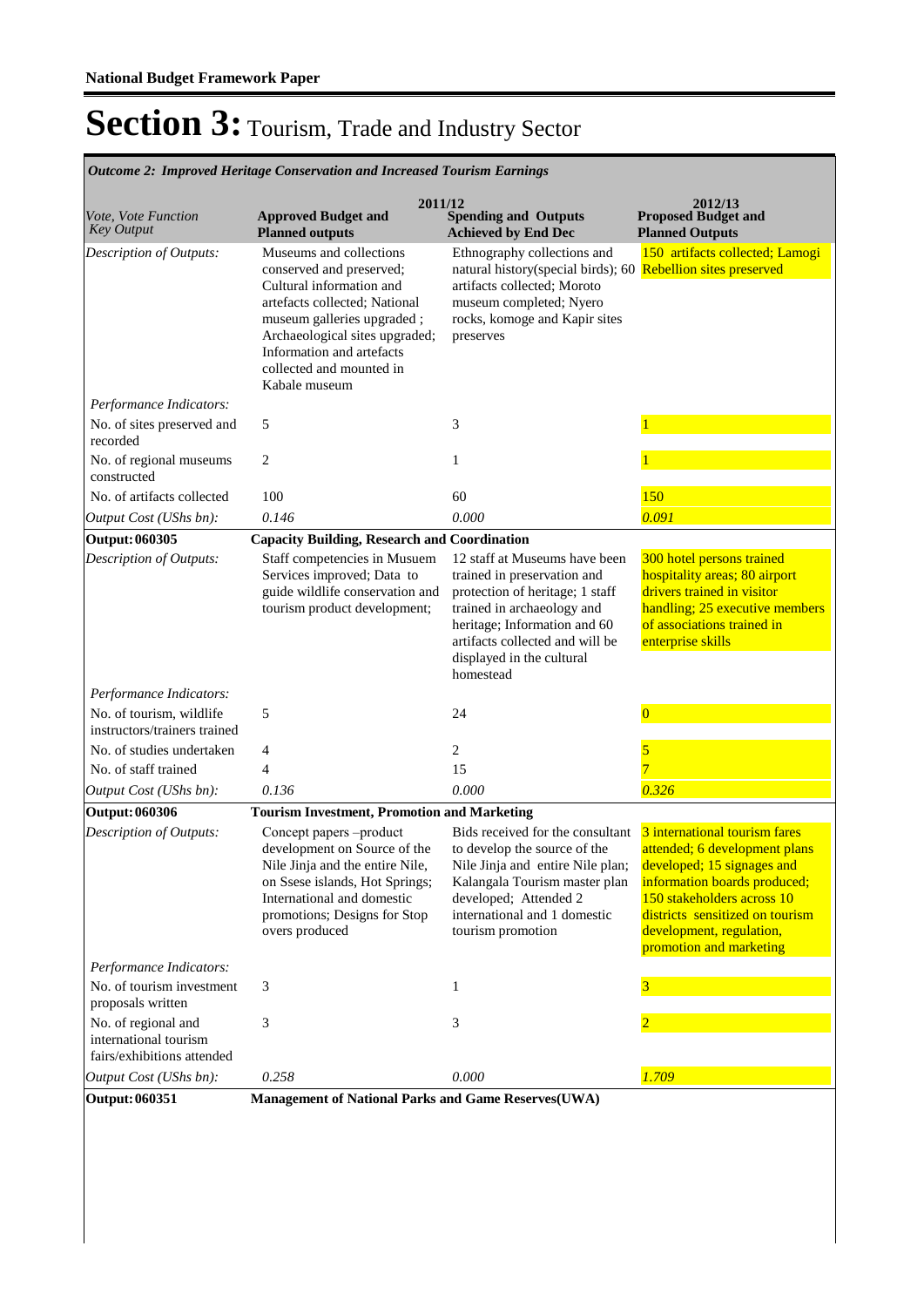**Spending and Outputs Achieved by End Dec Approved Budget and Planned outputs Proposed Budget and Planned Outputs 2011/12** *Vote, Vote Function Key Output* **2012/13** *Outcome 2: Improved Heritage Conservation and Increased Tourism Earnings* Security in the parks; Animal health intervention provided; Carrying out wildlife surveys; Trenches excavated around National Parks 131,242 arrivals recorded in all the CAs, 915 km of roads maintained in the CAs; 52Kms of trails maintained; 85 veterinary interventions carried out in the park 30 Kms of trenches in hot spots in Kibale NP and Murchison Falls; 50 Kms of live fence around hotspots in Bwindi Impenetrable National Park *Output Cost (UShs bn): 1.068 0.000 0.728 Description of Outputs: Performance Indicators:* No. of visitors entering the parks 154,913 131242 174913 No. of veterinary interventions in national parks 115 90 113 Length of roads (Km) maintained by UWA 1851.7 915 915 915 **Output: 060352 Wildlife Conservation and Education Services(UWEC)** Pier restaurant construction finished; Wildlife rescue interventions done; Animals fed and attended to veterinary services; Educate visitors on wildlife as well as host them to interesting wildlife sceneries Out of 272 parrots rescued in addition to other 16 species;BOQs and done drawings for the pier restaurant; A contractor secured; 186,356 visitors were recorded at Wildlife rescue interventions done; Animals fed and attended to veterinary *Output Cost (UShs bn): 0.065 0.000 0.065 Description of Outputs: Performance Indicators:* No. of wildlife rescue interventions 290 288 288 5 No. of visitors entering UWEC 209000 186356 300000 300000 300000 300000 300000 300000 300000 300000 300000 300000 300000 300000 300000 30000 Entebbe Tourist circuit established  $0$  0 **Output: 060353 Support to Uganda Wildlife Training Institute** Dormitory constructed at UWTI; Wage Subvention provided; Students trained in wildlife conservation Domitry contructed up to Foundation level; Conducted field training practical and paramilitary training at Queen Elizabeth national Park; Construction of the domitry completed; 2 staff houses constructed *Output Cost (UShs bn): 0.708 0.000 0.567 Description of Outputs: Performance Indicators:* Staff houses constructed no no No No yes Dormitory constructed yes No No yes Dining Hall completed yes Yes **Output: 060354 Tourism and Hotel Training(HTTI)**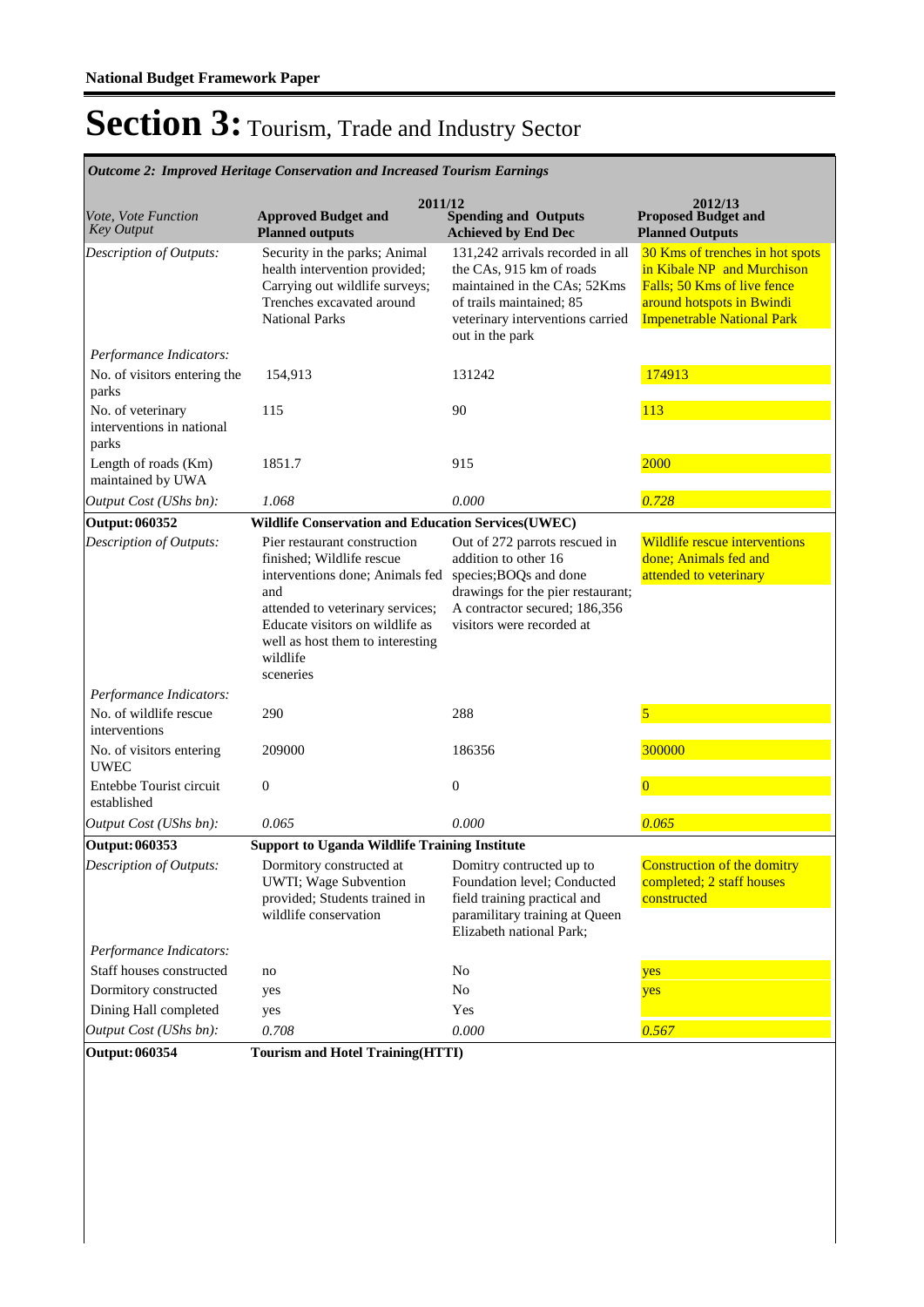|                                                     | Outcome 2: Improved Heritage Conservation and Increased Tourism Earnings                                                                                                                  |                                                                                                                                                                                                                                                         |                                                                                                                                                                |
|-----------------------------------------------------|-------------------------------------------------------------------------------------------------------------------------------------------------------------------------------------------|---------------------------------------------------------------------------------------------------------------------------------------------------------------------------------------------------------------------------------------------------------|----------------------------------------------------------------------------------------------------------------------------------------------------------------|
| Vote, Vote Function<br><b>Key Output</b>            | 2011/12<br><b>Approved Budget and</b><br><b>Planned outputs</b>                                                                                                                           | <b>Spending and Outputs</b><br><b>Achieved by End Dec</b>                                                                                                                                                                                               | 2012/13<br><b>Proposed Budget and</b><br><b>Planned Outputs</b>                                                                                                |
| Description of Outputs:                             | Wage subvention provided;<br>Students trained in hospitality<br>services both at Certificate and<br>Diploma level; Procure<br>hospitality equipment for skill<br>development of students. | Wage subvention provided for<br>the two quarters; Students<br>trained in hospitality services<br>both at Certificate and Diploma<br>level; Procure hospitality<br>equipment for skill development<br>of students; 198 students were<br>enrolled at HTTI | Curruculum reviewed for HTTI;<br>300 students enrolled: 240<br>students graduating                                                                             |
| Performance Indicators:                             |                                                                                                                                                                                           |                                                                                                                                                                                                                                                         |                                                                                                                                                                |
| No. of training/instructional<br>materials procured | 65                                                                                                                                                                                        | $\boldsymbol{0}$                                                                                                                                                                                                                                        | $\overline{0}$                                                                                                                                                 |
| No. of students graduating at 240<br><b>HTTI</b>    |                                                                                                                                                                                           | $\theta$                                                                                                                                                                                                                                                | 240                                                                                                                                                            |
| No. of students enrolling at<br><b>HTTI</b>         | 240                                                                                                                                                                                       | 198                                                                                                                                                                                                                                                     | 300                                                                                                                                                            |
| Output Cost (UShs bn):                              | 2.499                                                                                                                                                                                     | 0.000                                                                                                                                                                                                                                                   | 0.400                                                                                                                                                          |
| <b>Output: 060382</b>                               | <b>Tourism Infrastructure and Construction</b>                                                                                                                                            |                                                                                                                                                                                                                                                         |                                                                                                                                                                |
| Description of Outputs:                             | Architectural plans and bills of<br>quantities for Soroti museums<br>prepared; Amphitheater and Art NP were maintained; 13 km of<br>gallery designed                                      | 12 km trails for Mt Rwenzori<br>and 40km of trails for Bwindi                                                                                                                                                                                           | Soroti museum constructed; A<br>cultural centre constructed in<br>Fort portal; Designs for a<br>roads were maintained at UWEC laboratory and gallery developed |
| Performance Indicators:                             |                                                                                                                                                                                           |                                                                                                                                                                                                                                                         |                                                                                                                                                                |
| Length of trails constructed<br>at Mt Rwenzori (km) | 9                                                                                                                                                                                         | 18                                                                                                                                                                                                                                                      | $\overline{0}$                                                                                                                                                 |
| Length of road at UWEC<br>(Km)                      | 13                                                                                                                                                                                        | 13                                                                                                                                                                                                                                                      | 13                                                                                                                                                             |
| Output Cost (UShs bn):                              | 1.145                                                                                                                                                                                     | 0.000                                                                                                                                                                                                                                                   | 0.982                                                                                                                                                          |
| Vote: 117 Uganda Tourism Board                      |                                                                                                                                                                                           |                                                                                                                                                                                                                                                         |                                                                                                                                                                |
| Vote Function:0653 Tourism Services                 |                                                                                                                                                                                           |                                                                                                                                                                                                                                                         |                                                                                                                                                                |
| Output: 065303                                      | Qualirty Control (Inspection, Registration, Licenses, Class. & Monitoring)                                                                                                                |                                                                                                                                                                                                                                                         |                                                                                                                                                                |
| Description of Outputs:                             |                                                                                                                                                                                           | A workshop with the necessary<br>stakeholders was held to<br>validate all the regulations                                                                                                                                                               | Classifiy and grade hospitality<br>facilities                                                                                                                  |
| Performance Indicators:                             |                                                                                                                                                                                           |                                                                                                                                                                                                                                                         |                                                                                                                                                                |
| No. of tourist facilities<br>classified and graded  | $\boldsymbol{0}$                                                                                                                                                                          | $\boldsymbol{0}$                                                                                                                                                                                                                                        | 200                                                                                                                                                            |
| Output Cost (UShs bn):                              | 0.072                                                                                                                                                                                     | 0.000                                                                                                                                                                                                                                                   | 0.072                                                                                                                                                          |

*\* Excludes taxes and arrears*

#### *2012/13 Planned Outputs*

In the coming Financial Year 2011/12, the major outputs of the Tourism subsector will include:

Policies, strategies and monitoring services:

-Historical monuments act revised and submitted to Cabinet, disseminated by June 2012/2013; -Supporting of ongoing projects on technical advice (Monitoring of standards and best practices)

(10projects);

-Revised National Wildlife Policy disseminated thru-radio talk shows, workshops, TV programs, Policy booklets;

-3 regulations on Use rights, Concessions, Fire arms, Revenue Sharing and Oil and Gas Protected Area presented to Cabinet and Parliament;

-Quarterly inspections of Kidepo Valley, Murchison Falls, Kibale, Mt Elgon, Bwindi and Mgahinga Conservation Areas to oversee Government Policy implementation;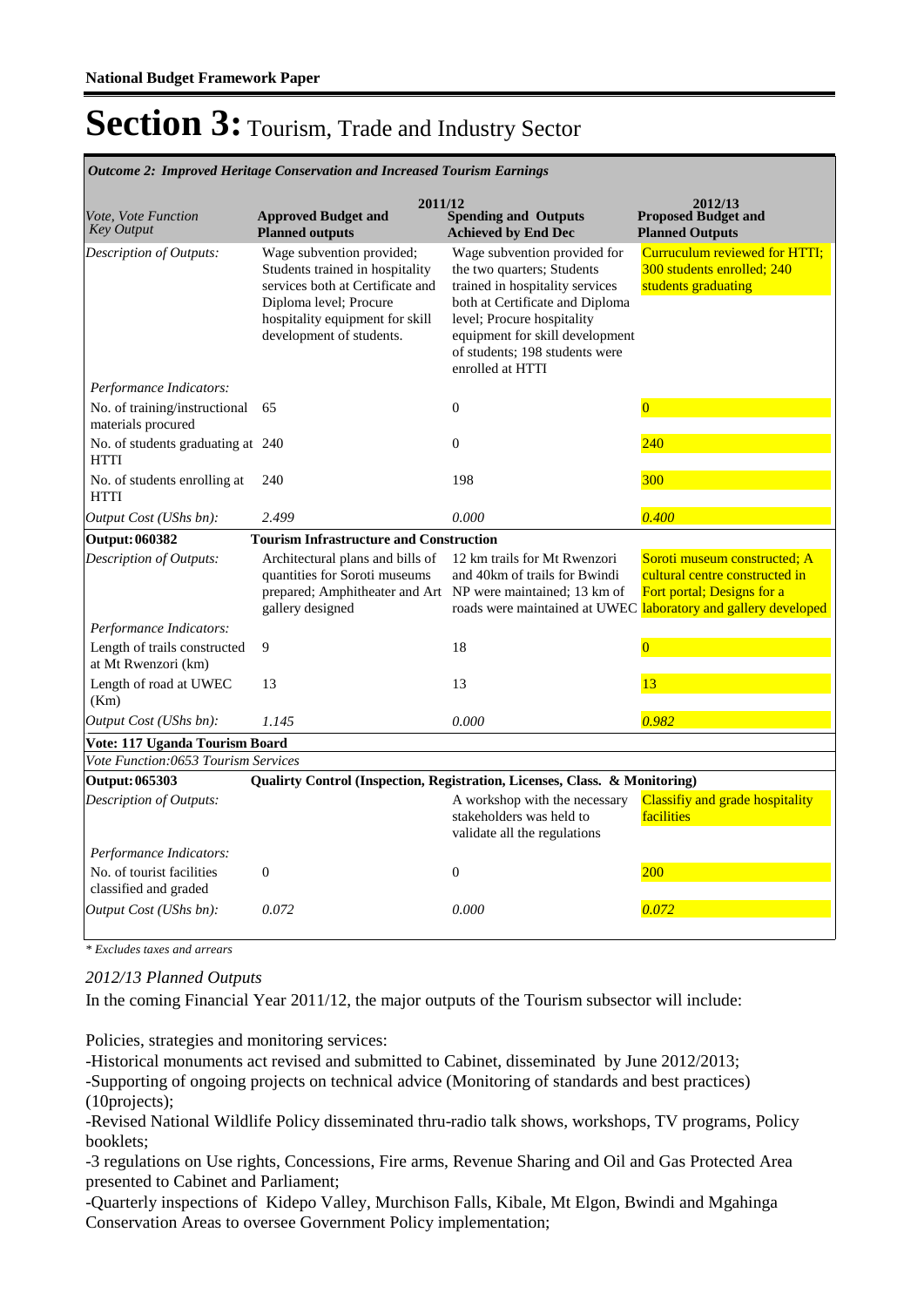-Quarterly inspection of wildlife use rights holders outside wildlife protected areas for quality assurance

Management of National Parks and game reserves:

-30 Kms of trenches in hot spots in Kibale NP and Murchison Falls

-50 Kms of live fence around hotspots in Bwindi Impenetrable National Park

-170 youth trained as vermin guards in 12 Districts prone to wildlife related crop damage

Tourism Investment, Product development, Promotion and Marketing:

-Install 10 Signage and 10 Information Boards to Key Attractions- Equator, Mparo tombs, Kibiro, Amuru and Kitagata hot springs, Kalanga islands, Kafu, Busitema and Kona-kamudini stopvoers & Ssezibwa falls -Payment of the UNWTO Membership Fees

-10 districts of Mbarara, Kibale, Kasese, Kapchora, Mbale, Jinja, Hoima, Hoima , Masaka, Kalangala (150 stakeholders) sensitized on tourism development, regulation, promotion and marketing

-Conduct FAM tours for selected groups in the country (5 travel writers)

-Attend 3 international tourism fairs and exhibitions (WTM, Fitur, Indaba)

-World tourism day celebrated

Tourism Investment, Product development:

-Development of the Slave Trail in Northern Uganda (Environmental impacts and social/heritage assessments ;report on the impact assessment exercise; Research and documentations of slave trade routes 10 sites; stake holder consultation for site development)

-Development of Fortportal Heritage Trail (cultural centre constructed; Pathways/amenities to the heritage site developed

-Rock Art trails in Eastern Uganda(signage for Kakoro,komuge, Lolwe, kapir developed; 3sites fenced and demarcated; -Pathways /amenities to the rock art trails developed

-Museums Refurbishment (2 Galleries constructed at plot 5 Kira road to expand the museum; Kabale museum equipped with support services; Museum outreach programme enhanced) -Designs for the construction of a laboratory and art gallert at Uganda museum

Capacity building, Research and Coordination:

-Three day Skills Training Workshops for the Tourism Stakeholders; Hoteliers (Food Production, F & B Service House Keeping and Front office, Guide Training, Tourism Enterprise Management -200 stakeholders

-Strengthen the private sector tourism Apex body: Enterprise Skills training for AUTO, UHOA, USAGA, TUGATA and UCOTA executive members

-Training of Immigration Officers, Airport taxi Drivers in Customer Service and In House Service Staff -A national domestic tourism expenditure survey-TSA

-An Outbound tourism expenditure survey - TSA

-Recurrent expenditure at HQs on e.g., budgetary processes, human resource development, staff and ministers' facilitation, stationery, ICT and telecommunication, fuel and lubricants, wage subvention to institutions and utilities

Uganda Tourism Board:

-Both international and domestic tourism campaigns

-Quality assurance including classification of hospitality facilities

-Support to the private sector; support to the LGs in quality assurance; encourage investment in the sector; promote and sponsor educational programs and training in the tourism sector including in schools; and undertake and commission appropriate research in the field of tourism.

#### *Medium Term Plans*

In the medium term, the Tourism subsector plans the following actions to address Inadequate human resources and poor quality of service in tourism and hospitality industry:

• Build capacity in all Districts in Tourism Product Development, Quality Inspection and Promotion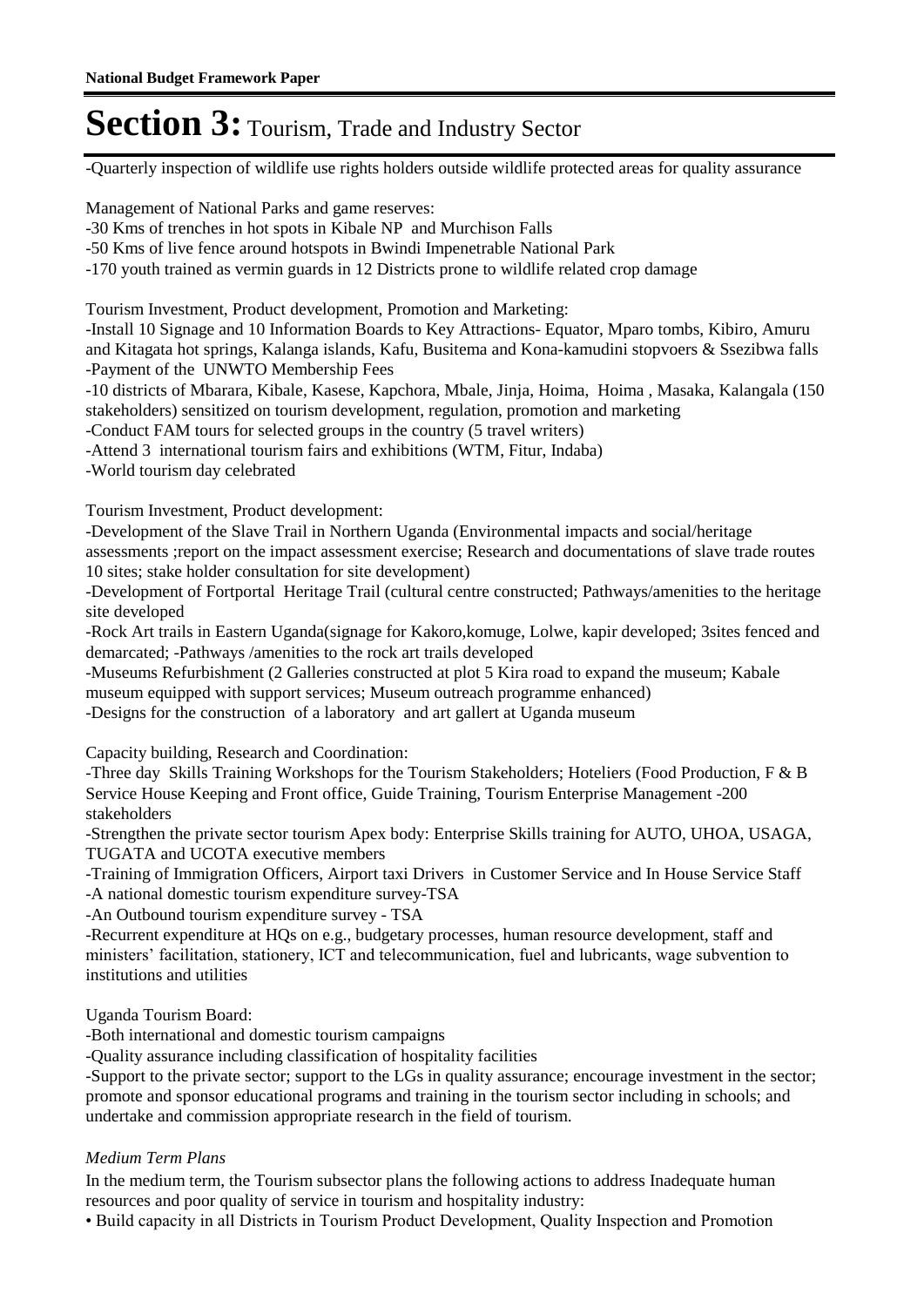- Support training of trainers programmes focusing on tourism and hospitality Management in all districts
- Support Tourism Enterprise Development and promote sector competitiveness

The sector plans to align all sectoral policies and laws to the over arching planning and legislation frameworks to address inadequate policies and laws

The narrow range of developed tourism products and services over the medium term will be addressed through:

- Promotion and Implementation of the Tourism Concept Plans
- Expanding the range of tourism products across the country
- Develop Concept Plans for Designated Tourism Sites.
- Develop New Tourism Products focusing on Agro, Sports and Cultural Tourism

#### At Uganda Tourism Board

In addition to the above the following are the medium term plans: to establish the Tourism Development Fund; to acquire a permanent office accommodation; to expand the tourist source markets with more emphasis in the East, Far East and Americas; establish wider collaboration with Uganda's missions abroad and the local governments; to establish a standards monitoring unit; to establish an effective internal advertising mechanism through audio-visual facilities; to establish four regional tourism offices to link UTB and the countryside; to stimulate and encourage domestic tourism initiatives; and, to support the establishment of a single visa and the branding of EAC as a single destination.

#### *Actions to Improve Outcome Performance*

In order to improve the performance of the Tourism sector in the 2011/12 Fiscal Year, the following will be required;

- Build capacity in all Districts in Tourism Product Development, Quality Inspection and Promotion
- Support training of trainers programmes focusing on tourism and hospitality Management in all districts
- Support Tourism Enterprise Development and promote sector competitiveness.
- Align all sectoral policies and laws to the over arching planning and legislation frameworks
- Promotion and Implementation of the Tourism Concept Plans
- Expanding the range of tourism products across the country
- Develop Concept Plans for Designated Tourism Sites.
- Develop New Tourism Products focusing on Agro, Sports and Cultural Tourism
- Complete the implementation of the recommendations of the institutional review exercise.
- Staff remuneration upscaled to a level comparable with other statutory agencies
- Implement the tourism development levy.
- Expand Uganda's tourist source market
- Stimulate domestic tourism
- Establish billboards and tourist stopping centers at strategic points at the airport and along highways.
- Increase training and sensitization programmes in tourism marketing.
- Inspect all tourist facilities, grade and classify all facilities

#### **Table S2.3: Actions and Medium Term Strategy to Improve Sector Outcome**

| <b>Sector Outcome 2: Improved Heritage Conservation and Increased Tourism Earnings</b> |                                                                |                          |                     |  |  |
|----------------------------------------------------------------------------------------|----------------------------------------------------------------|--------------------------|---------------------|--|--|
| 2011/12 Planned Actions:                                                               | $2011/12$ Actions by Dec:                                      | 2012/13 Planned Actions: | <b>MT Strategy:</b> |  |  |
| Vote: 022 Ministry of Tourism, Wildlife and Antiquities                                |                                                                |                          |                     |  |  |
|                                                                                        | Vote Function: 0603 Tourism, Wildlife conservation and Museums |                          |                     |  |  |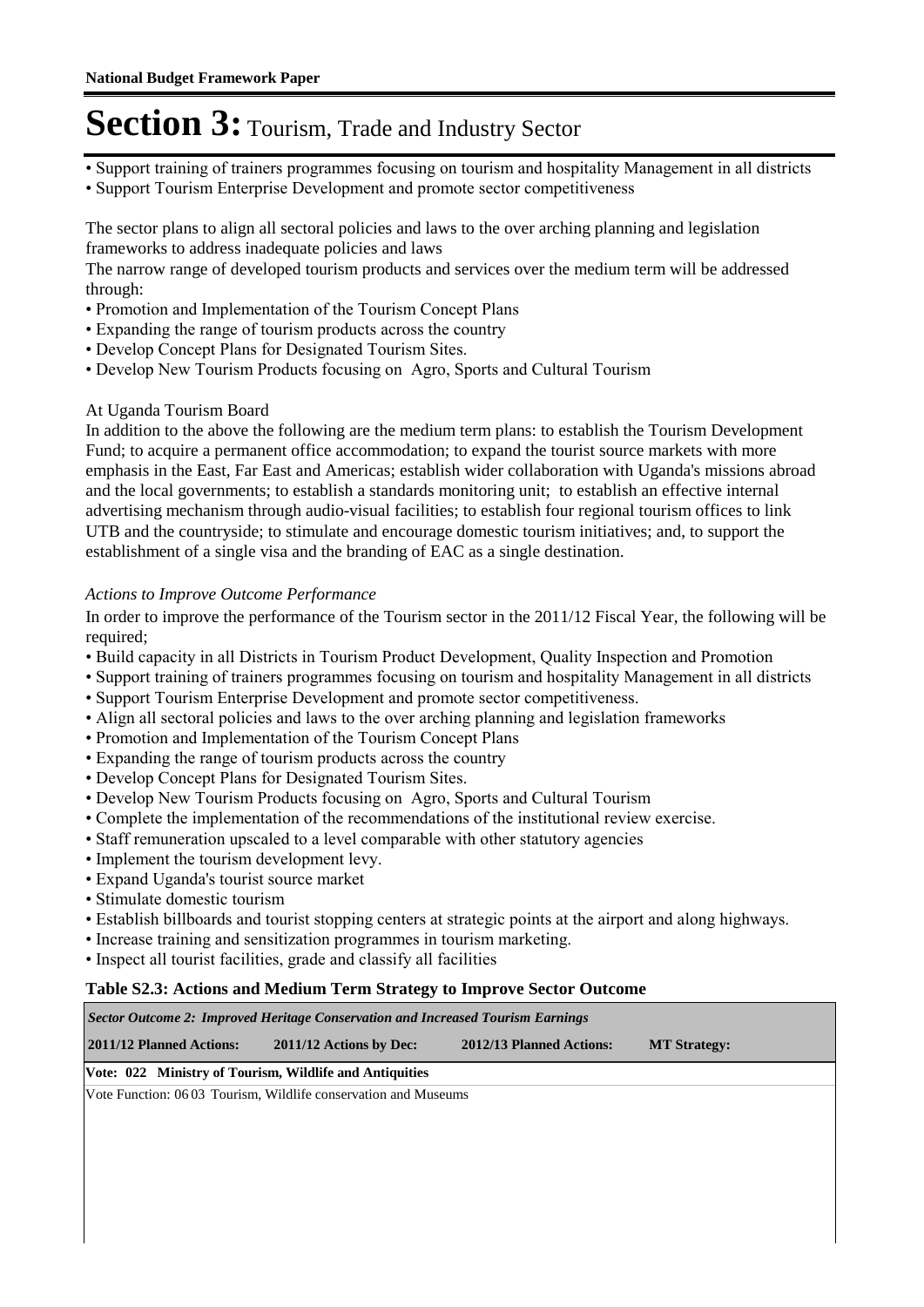*Sector Outcome 2: Improved Heritage Conservation and Increased Tourism Earnings*

| 2011/12 Planned Actions:                                                                                                                                                                                                                                                                   | 2011/12 Actions by Dec:                                                                                                                                                                                                                                                         | 2012/13 Planned Actions:                                                                                         | <b>MT Strategy:</b>                                                                                                                                                                                                                                                                                            |
|--------------------------------------------------------------------------------------------------------------------------------------------------------------------------------------------------------------------------------------------------------------------------------------------|---------------------------------------------------------------------------------------------------------------------------------------------------------------------------------------------------------------------------------------------------------------------------------|------------------------------------------------------------------------------------------------------------------|----------------------------------------------------------------------------------------------------------------------------------------------------------------------------------------------------------------------------------------------------------------------------------------------------------------|
| Develop Six Tourism<br>Concept Plans for identified<br>marine tourism sites, Tororo<br>Rock and Fort Patiko:<br>Support development of<br>Tourism Infrastructure at 5<br>Identified Tourism Stopovers;<br>Support Cultural Tourism;<br>Finalise construction of Pier<br>restaurant at UWEC | Developing a new law on<br>restablishing UWTI as a<br>research and training<br>institution; UTA faciliated<br>with 2 computers; In<br>collaboration with MFPED an<br>import duty has been scrapped<br>on tourism vehicles and other<br>goods partaining to tourism<br>industry; | Engage the private sector and<br>embassies in marketing tourism                                                  | Promotion and<br>Implementation of the<br><b>Tourism Concept Plans;</b><br>Expanding the range of<br>tourism products across the<br>country; Develop Concept<br><b>Plans for Designated Tourism</b><br><b>Sites; Develop New Tourism</b><br>Products focusing on Agro,<br><b>Sports and Cultural Tourism</b>   |
| Revise and disseminate<br>relevant policies and laws;                                                                                                                                                                                                                                      | A wildlife conservation trust<br>fund is being setup by UWA;                                                                                                                                                                                                                    | <b>Engage MFPED to provide</b><br>funding for rent                                                               | Build a tourism house in<br>Kamwokya                                                                                                                                                                                                                                                                           |
| Develop sector regulations<br>and guidelines for Tourism<br>and Hospitality mgt;<br>Develop a Tourism<br>management information<br>framework; Collect statistics<br>on the sector to inform<br>planning and policy decisions;                                                              | Friend a gorrila campaign<br>undertaken; Increased funding<br>for UTB to market tourism                                                                                                                                                                                         |                                                                                                                  |                                                                                                                                                                                                                                                                                                                |
| 24 hotel assessors trained:<br>Training of 400 hotel staff in<br>hospitality; Training of 100<br>tour guides and 100 tour<br>drivers:<br>Enrolling 210 at HTTI and 80<br>students at UWTI; Improve<br>competencies of 20 staff in<br><b>Museum Services</b>                                | Draft Hotel and Tourism<br>Training curriculum developed                                                                                                                                                                                                                        | 300 hotel personel trained in<br>hospitality course; 80 airport<br>tax operators trained in visitor<br>handling; | <b>Build capacity in all Districts</b><br>in Tourism Product<br>Development, Quality<br><b>Inspection and Promotion;</b><br>Support training of trainers<br>programmes focusing on<br>tourism and hospitality Mgt in<br>all districts; Support Tourism<br><b>Enterprise Devt and sector</b><br>competitiveness |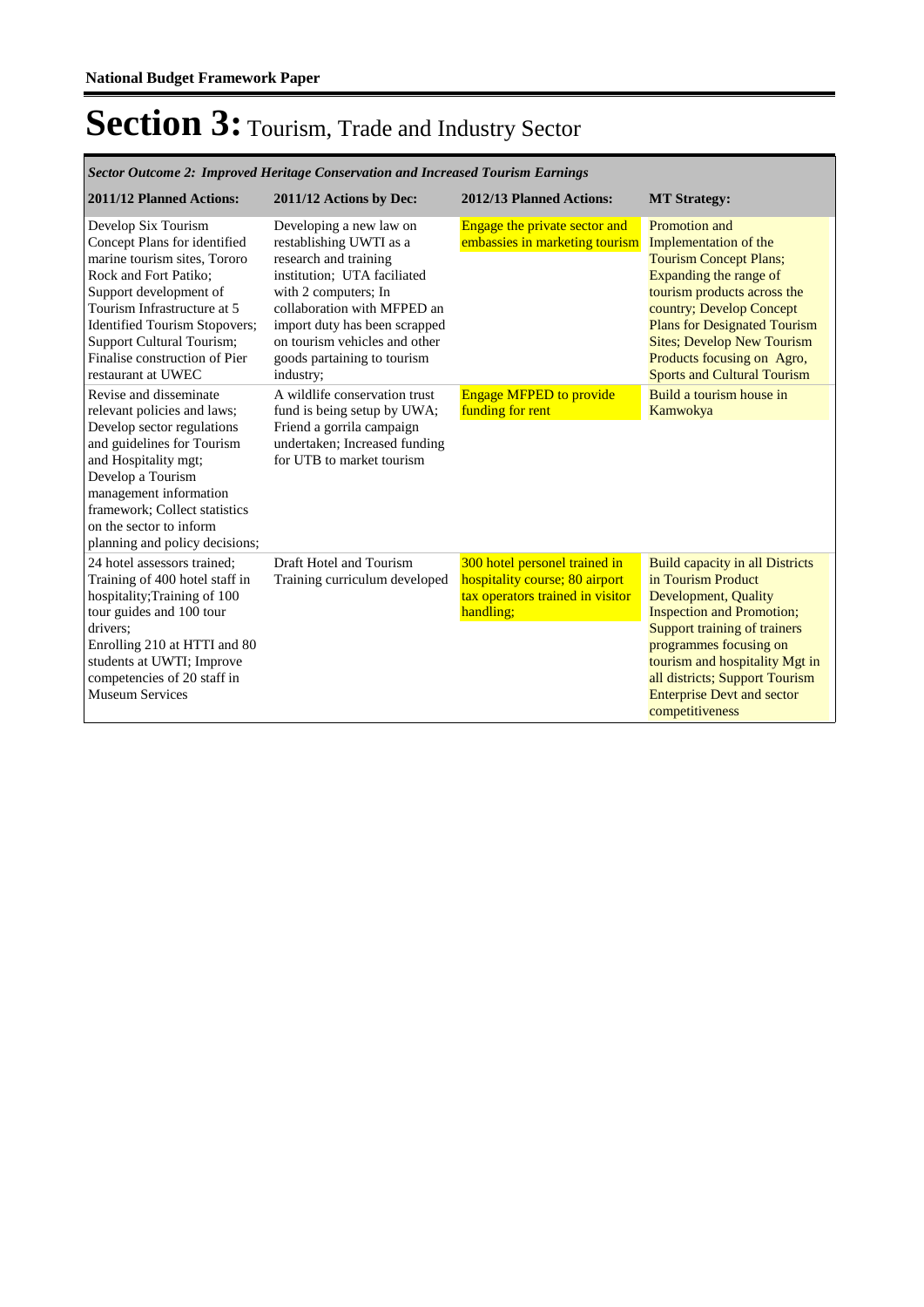#### **(iii) Outcome 3: Improved Competitiveness and Market Access of Uganda's Goods and Services**

#### *Status of Sector Outcomes*

The table below sets out the status of sector outcomes in terms of key sector outcome indicators.

#### **Table S2.1: Sector Outcome Indicators**

| Outcome 3: Improved Competitiveness and Market Access of Uganda's Goods and Services |                        |                  |                             |  |  |  |
|--------------------------------------------------------------------------------------|------------------------|------------------|-----------------------------|--|--|--|
| <b>Outcome and Outcome Indicator</b>                                                 | <b>Baseline</b>        | $2012/13$ Target | <b>Medium Term Forecast</b> |  |  |  |
| Volume of Lending by SACCOs (Ushs bn)                                                | 84.7 (2009)            | 88               | 120(2013)                   |  |  |  |
| Volume of Business Turnover by Cooperatives<br>(Ushs bn)                             | 97.9 (2009)            | 102.5            | 150(2014)                   |  |  |  |
| Volume of Business Turnover by Cooperatives                                          | $\left( \right)$       |                  | $\Omega$                    |  |  |  |
| Volume of lending by SACCOs (Ushs bn)                                                | Not reported (surveys) |                  | Not reported (surveys)      |  |  |  |
| Uganda's Ranking in the Global Doing-Business                                        | 122 (2010)             | <b>119</b>       | 100(2014)                   |  |  |  |
| Net Income of Cooperatives                                                           | 62416073391 (2010)     | 68657680730      | 82389216876 (2014)          |  |  |  |
| Logistical Performance Index (LPI)                                                   | 0                      |                  | $\left($                    |  |  |  |
| Growth in the Number of Cooperative Members                                          | 1269969 (2009)         | 1371566          | 1440144 (2014)              |  |  |  |
| <b>Export to GDP Ratio</b>                                                           | 21.3 (2009)            | 2 <sub>3</sub>   | 25(2013)                    |  |  |  |

*Performance for the first half of the 2011/12 financial year*

In the first half of Financial Year 2011/12, the Trade and Cooperatives sub-sectors achieved several major outputs such as;

Among the Policies, Laws and Regulations reviewed, the Trade licensing amendment bill was drafted; Statutory Instrument No. 2 of 2011(reducing rates by 25%) was published; Draft Hire Purchase Regulations were submitted for printing; the Competition and Consumer Protection Policy was drafted; a National Standards Policy was drafted; a Cabinet Paper was prepared on the Principles of the Revised Cooperatives Act; 200 members of Housing Cooperatives were trained on Cooperative management, leadership and building technologies; 240 leaders and Managers of Cooperative societies in 5 Districts (Arua, Hoima, Kabale, Kamuli and Soroti) were trained on SACCO; the National Trade Fairs and Exhibition Policy was drafted; a Conditional Grant to support 15 DCOs was extended; Signed 4 MoU's with Rwanda – MoU on Cooperatives, Cross Border Trade, MSME's, elimination of NTBs; Drafted MoU's for collaboration with South Africa; Appraised Parliamentarians on accelerating Trade and Economic Development at the Kyankwanzi retreat.

To facilitate access to Markets, training for the National Negotiation teams was undertaken; A Cabinet memo to inform Uganda's position on joining the COMESA FTA prepared. This awaits a certificate of Financial implication from MoFPED; Agreed on the Uganda position on Rules of procedure for the EAC Tripartite trade negotiations; The Business community was sensitized on the Technical Barriers to Trade (TBT and Sanitary & Phyto-Sanitary Policy (SPS); Developed the rules of Origin text for the EAC-EPA negotiations with the EU; Developed the Export Promotion Handbook; A report on the Southern Sudan Trade Arbitration was presented to the Minister of Southern Sudan; Received Bid offers for land for construction of 10 Silos. These are under evaluation; Obtained offers for land for Border Markets; 54 Cooperatives were sensitized on diversification of enterprises to bee- keeping, fish farming, among others.

The Uganda Export Promotion Board disseminated Trade information through its website; UEPB ran newspaper supplements in the New Vision and Orumuri on the marketing of horticultural projects; Published market briefs, seasonality charts and guidelines on producing the citrus fruits, pineapples and Chilies; 3 talk shows on need for informal cross border traders to formalize their trade held for the Eastern, Southern and Kigezi region; Printed information education communication materials on the formalization of informal cross-border trade; 10 Ugandan farmers visited Kenya on a horticultural bench marking mission to learn; Made a presentation on Uganda's export potential to a Malaysian mission interested in investing in Uganda; 12 SMEs participated in sales mission to North Tanzania market where they held over 20 meetings with distributors and buyers; A cooperation MOU was signed between UEPB, UNCCI and East African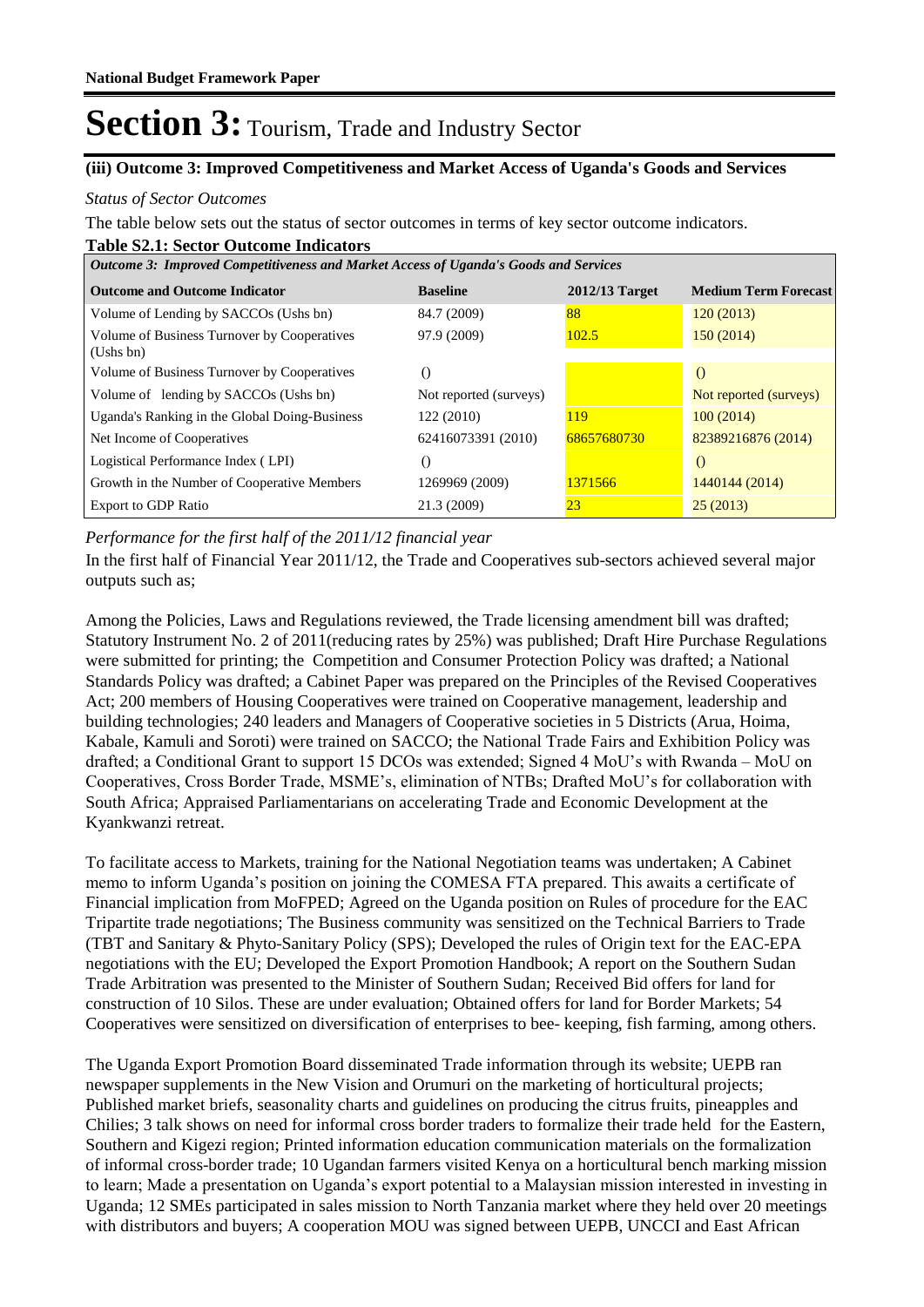.

# Section 3: Tourism, Trade and Industry Sector

Sub- Regional support initiatives for the Advancement of Women (EASSI); 18 new SMEs were counseled and registered, 32 clients counseled on various export aspects including general export procedures, regulations, export markets and documentation; 30 participants from the public and private sector trained as business management advisors; 215 farmers trained by UEPB and NAADS on quality assurance and postharvest handling practices; 34 exporters/farmers trained on standards, quality, and Sanitary & Phyto Sanitary requirements; Market Linkage Centres established in 3 districts of Soroti, Luwero and Kasese as were agreed upon in collaboration with NAADS; Internal and External Market Surveys were carried out in Luwero, Kasese, Soroti and Rwanda, Kenya and Juba respectively in collaboration with NAADS.

| Outcome 3: Improved Competitiveness and Market Access of Uganda's Goods and Services                  |                                                                                                                                                                                                                             |                                                                                                                                                                                                        |                                                                                                                                                                                                                                                                                         |  |  |
|-------------------------------------------------------------------------------------------------------|-----------------------------------------------------------------------------------------------------------------------------------------------------------------------------------------------------------------------------|--------------------------------------------------------------------------------------------------------------------------------------------------------------------------------------------------------|-----------------------------------------------------------------------------------------------------------------------------------------------------------------------------------------------------------------------------------------------------------------------------------------|--|--|
| Vote, Vote Function<br><b>Key Output</b>                                                              | 2011/12<br><b>Spending and Outputs</b><br><b>Approved Budget and</b><br><b>Planned outputs</b><br><b>Achieved by End Dec</b>                                                                                                | 2012/13<br><b>Proposed Budget and</b><br><b>Planned Outputs</b>                                                                                                                                        |                                                                                                                                                                                                                                                                                         |  |  |
|                                                                                                       | Vote: 015 Ministry of Trade, Industry and Cooperatives                                                                                                                                                                      |                                                                                                                                                                                                        |                                                                                                                                                                                                                                                                                         |  |  |
| Vote Function:0602 Cooperative Development                                                            |                                                                                                                                                                                                                             |                                                                                                                                                                                                        |                                                                                                                                                                                                                                                                                         |  |  |
| <b>Output: 060201</b>                                                                                 | Cooperative policies, strategies and monitoring services                                                                                                                                                                    |                                                                                                                                                                                                        |                                                                                                                                                                                                                                                                                         |  |  |
| Description of Outputs:                                                                               | National Cooperative Policy<br>disseminated<br><b>Amended Cooperative Societies</b><br>Act.:<br>Amended Cooperative<br>Regulations;<br>International Cooperatives day<br>organised                                          | 500 copies of the Cooperative<br>policy disseminated; 4<br>cooperatives audited; 16<br>cooperatives supervised;<br>Cabinet memo ready for<br>submiision to Cabinet on<br>theCooperative Societies Act, | <b>Amended Cooperative Societies</b><br><b>Act, Amended Cooperative</b><br>Regulations                                                                                                                                                                                                  |  |  |
| Performance Indicators:                                                                               |                                                                                                                                                                                                                             |                                                                                                                                                                                                        |                                                                                                                                                                                                                                                                                         |  |  |
| No. of policies and<br>legislations developed                                                         | $\overline{c}$                                                                                                                                                                                                              | $\mathbf{0}$                                                                                                                                                                                           |                                                                                                                                                                                                                                                                                         |  |  |
| No. of cooperatives<br>supervised                                                                     | 40                                                                                                                                                                                                                          | 16                                                                                                                                                                                                     | 50                                                                                                                                                                                                                                                                                      |  |  |
| No. of cooperatives audited                                                                           | 20                                                                                                                                                                                                                          | $\overline{4}$                                                                                                                                                                                         | 30                                                                                                                                                                                                                                                                                      |  |  |
| Output Cost (UShs bn):                                                                                | 0.390                                                                                                                                                                                                                       | 0.000                                                                                                                                                                                                  | 0.242                                                                                                                                                                                                                                                                                   |  |  |
| <b>Output: 060202</b>                                                                                 | <b>Support to Cooperatives Establishment and Management</b>                                                                                                                                                                 |                                                                                                                                                                                                        |                                                                                                                                                                                                                                                                                         |  |  |
| Description of Outputs:                                                                               | 40 Cooperatives societies<br>supervised, 20 audits, 20<br>inspections, and 20<br>investigations undertaken; 4<br>MTTI staff trained in<br>Cooperatives administration and Nakawa Division are still on<br>management skills | 4 cooperatives audited; 16<br>cooperatives supervised; 3<br>cooperatives inspected;<br>Investigations on Bugisu CU<br>and Lweny Ki Can SACCO in<br>going,                                              | 224 societies supervised, 12<br>audits, 12 inspections, 4<br>investigations undertaken,<br>establish A functional Co-<br>operative Data Analysis System<br>(CODAS), train Department<br>Staff and attended international<br>meetings, Popularization of<br><b>Cooperatives Movement</b> |  |  |
| Performance Indicators:                                                                               |                                                                                                                                                                                                                             |                                                                                                                                                                                                        |                                                                                                                                                                                                                                                                                         |  |  |
| No. of cooperators equipped 20<br>with Cooperatives<br>Management skills                              |                                                                                                                                                                                                                             | 393                                                                                                                                                                                                    | 30                                                                                                                                                                                                                                                                                      |  |  |
| No. of cooperatives<br>registered and captured in<br>the Cooperatives Data<br>Analysis System (CODAS) | 1000                                                                                                                                                                                                                        | 456                                                                                                                                                                                                    | 1200                                                                                                                                                                                                                                                                                    |  |  |
| Output Cost (UShs bn):                                                                                | 0.478                                                                                                                                                                                                                       | 0.000                                                                                                                                                                                                  | 0.183                                                                                                                                                                                                                                                                                   |  |  |
| Output: 060203                                                                                        | <b>Support to Commodity Marketing</b>                                                                                                                                                                                       |                                                                                                                                                                                                        |                                                                                                                                                                                                                                                                                         |  |  |

#### **Table S2.2: Key 2012/13 Outputs Contributing to the Sector Outcome\***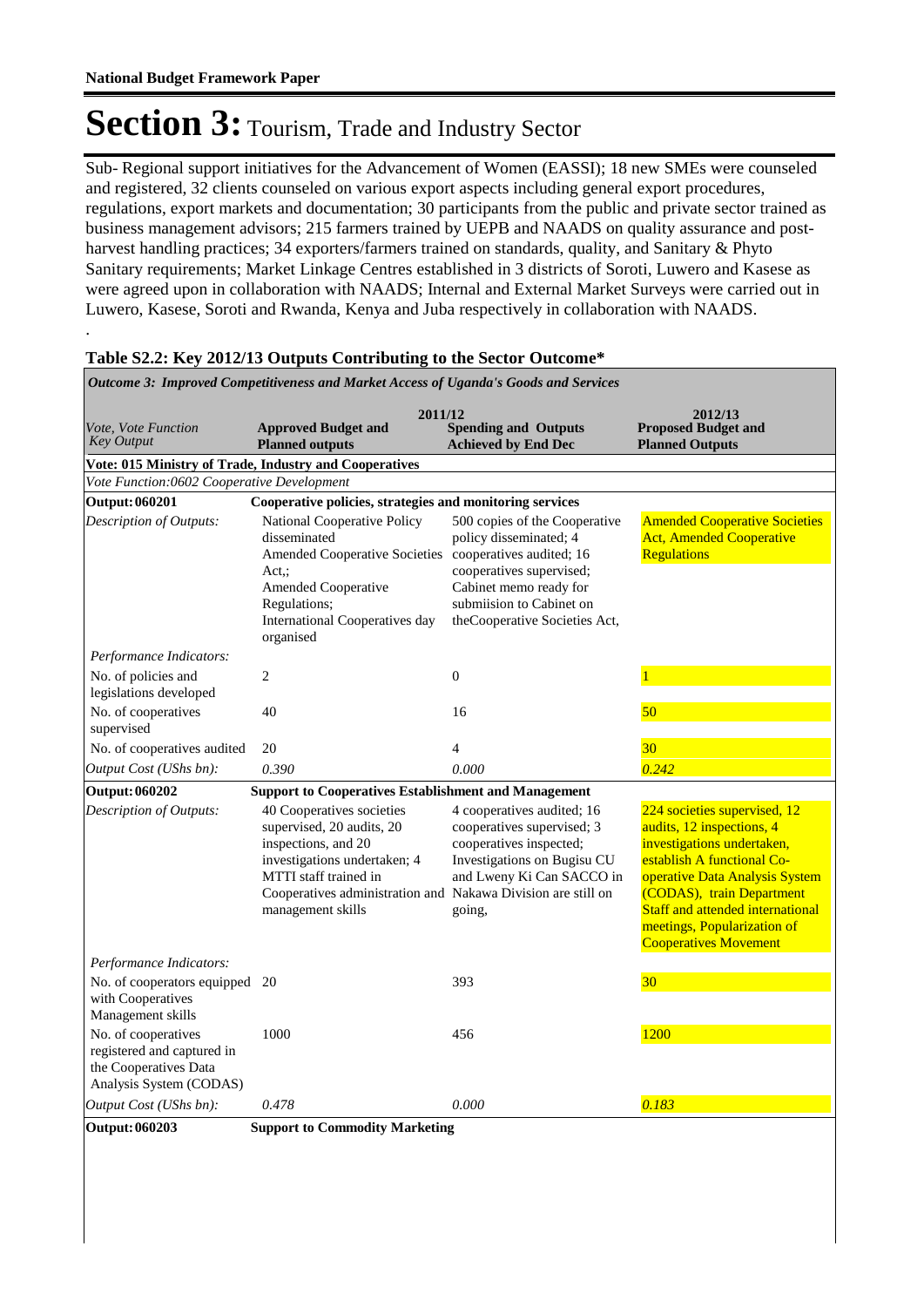**Spending and Outputs Achieved by End Dec Approved Budget and Planned outputs Proposed Budget and Planned Outputs 2011/12** *Vote, Vote Function Key Output* **2012/13** *Outcome 3: Improved Competitiveness and Market Access of Uganda's Goods and Services* Support to the UCE; Training of Support to the UCE; Inspection warehouse keepers and other technical people in WRS management; Inspection and supervision of warehouses; 10 Cooperative Unions prepared to host Information centres for accessing market information and supervision of warehouses; 3 CU's prepared to host information centres; Support to the UCE: Training of warehouse keepers and other technical people in WRS management; Inspection and supervision of warehouses: 10 Cooperative Unions prepared to host Information centres for accessing market **information** *Output Cost (UShs bn): 0.450 0.000 0.729 Description of Outputs: Performance Indicators:* No. of societies undertaking 50 bulk marketing 50 12 100 No. of cooperators trained in WRS 0 613  $\frac{200}{200}$ No. of cooperative warehouses licensed 0 0 5 **Output: 060281 Construction and Rehabilitation of Cooperative Produce stores**  Preparing Architectural plans and BOQs; BOQs for refurbishment; Procurement of Land for warehouses Copies of land titles received from bidders and forwarded to Ministry of Lands and Housing to verify the authenticity of each **Land for warehouses** plot (10plots); An MOU with Kakumiro CU signed to refurbish the 2 stores; BOQs were submitted with cost implications. **Preparing Architectural plans** and BOQs; BOQs for refurbishment; Procurement of *Output Cost (UShs bn): 0.316 0.000 1.222 Description of Outputs: Performance Indicators:* No. of Storage facilities set up 0 0  $\frac{3}{3}$ No. of Storage facilities refurbished 0 2  $\sqrt{5}$ *Vote Function:0604 Trade development* **Output: 060401 Policies, strategies and monitoring services** PPP trade framework developed Draft BUBU policy is and implemented;Amended Market Act and Shop Hours Act; Buy Uganda Build Uganda Policy developed; 1000 Draft copies of Market Act&Shop Hours Act published; 50 ditricts Standards policy prepared; A supervised in the implementation on Commercial Laws undergoing consultations; Draft hire purchase regulations submitted for printing; Anti conterfiet bill resubmitted to 9th Policy, Trade in Services Parliament; A cabinet memo on draft national trade fairs and exhibition policy Develop the Sale of goods and services Bill, Trade Licensing Bill, the competition protection Policy & Act, IP Policy, hire purchases regulations, Enguli and Liquor Act and M&E *Output Cost (UShs bn): 3.305 0.000 1.441 Description of Outputs: Performance Indicators:* No. of bills, laws and strategies to facilitate trade 8 5 6 **Output: 060402 Support for Trade Negotiation**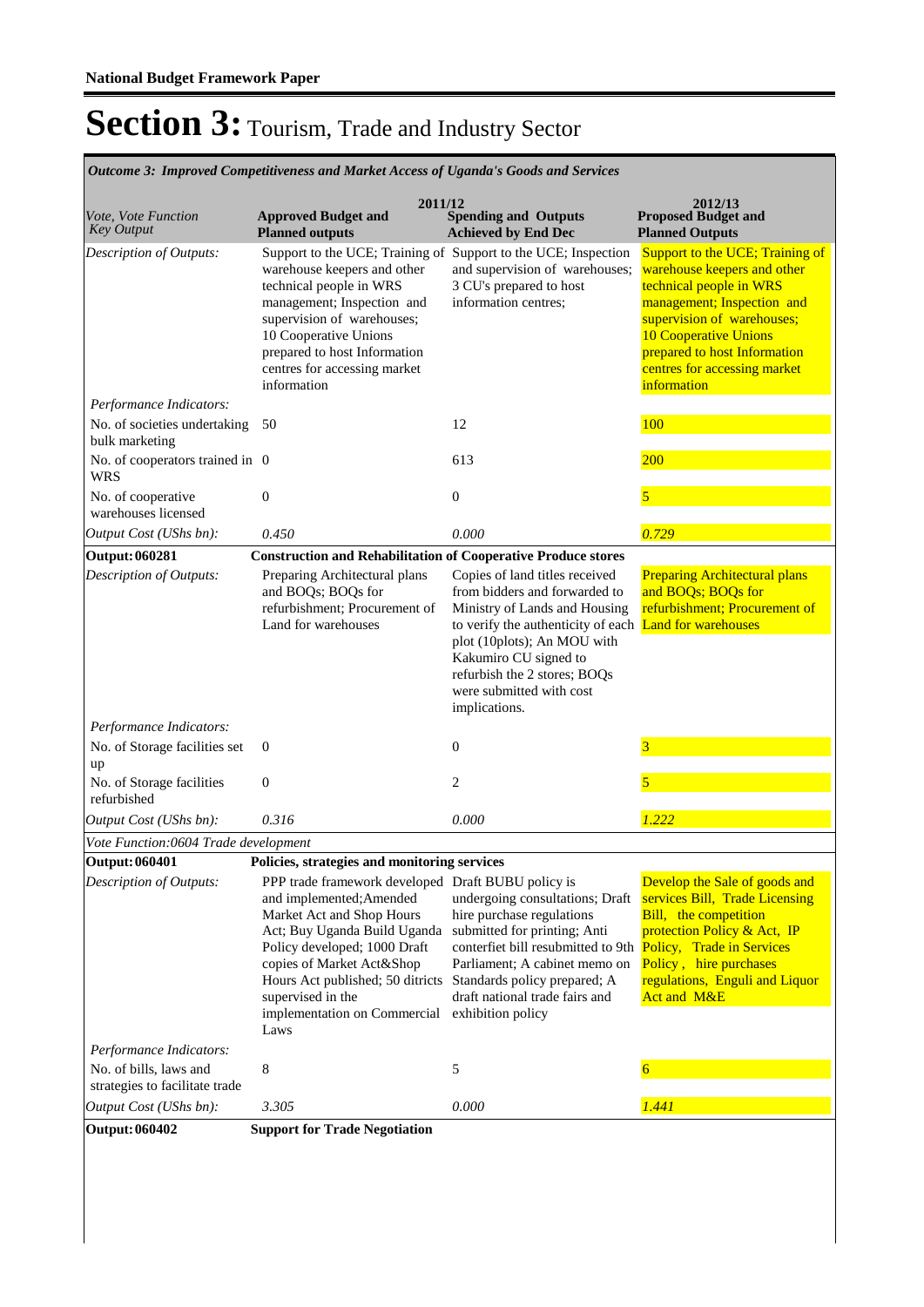**Spending and Outputs Achieved by End Dec Approved Budget and Planned outputs Proposed Budget and Planned Outputs 2011/12** *Vote, Vote Function Key Output* **2012/13** *Outcome 3: Improved Competitiveness and Market Access of Uganda's Goods and Services* A report on agreed policy recommendations for implementing the National Trade Policy A report on agreed policy recommendations for implementing the National Trade Policy; A country report to inform the trade policy review developed in the WTO Trade Policy review mission; Sensitised members of the Private Sector on Trade policy issues,Capacity built within the National Trade Negotiation Team (NTNT),Consensus on Trade negotiating positions achieved, Uganda postion taken care of at the regional and international meetings *Output Cost (UShs bn): 0.270 0.000 1.910 Description of Outputs: Performance Indicators:* No. of studies conducted to inform the negotiations 4 2 6 No. of negotiations engaged 3 in 3 2  $\sqrt{5}$ No. of consultation sessions 4 with stakeholders 4 2 6 **Output: 060403 Support to Capacity building for Staff and other MDAs** 150 training manuals for DCOs 10 DCOsrom the Eastern printed; Private sector trained and sensitized on trade policy issues Region and 20 DCOs from western region districts sensitized on the 'Prosperity for All' programme; 58 districts supported to promote commercial extension; Enhanced capacity for Private Sector and other MDAS, Training of SMEs in Good Manufacturing Practices and Hygiene undertakenFeasibility report for the establishment of Indian-African Institute of Foreign Trade *Output Cost (UShs bn): 0.535 0.000 0.699 Description of Outputs: Performance Indicators:* No. of Districts supported to 150 promote commercial extension services 150 58 180 No. of District Commercial Officers and other stakeholders trained by the sector 150 30 **Output: 060404 Product Research and Development** A list of value added products in all the regions identified A list of value added products identified in all the regions; Printed information education communication materials on the formalization informal crossboder trade Study on preferences offered by the People's Republic of China; A research report on 3 non traditional products for domestic consumption and export *Output Cost (UShs bn): 0.006 0.000 0.684 Description of Outputs: Performance Indicators:* No. of product researches undertaken  $5$  2 No. of new business ideas and products developed 4 4 No. of entrepreneurs trained on product development 18 464 **Output: 060405 Trade Promotion**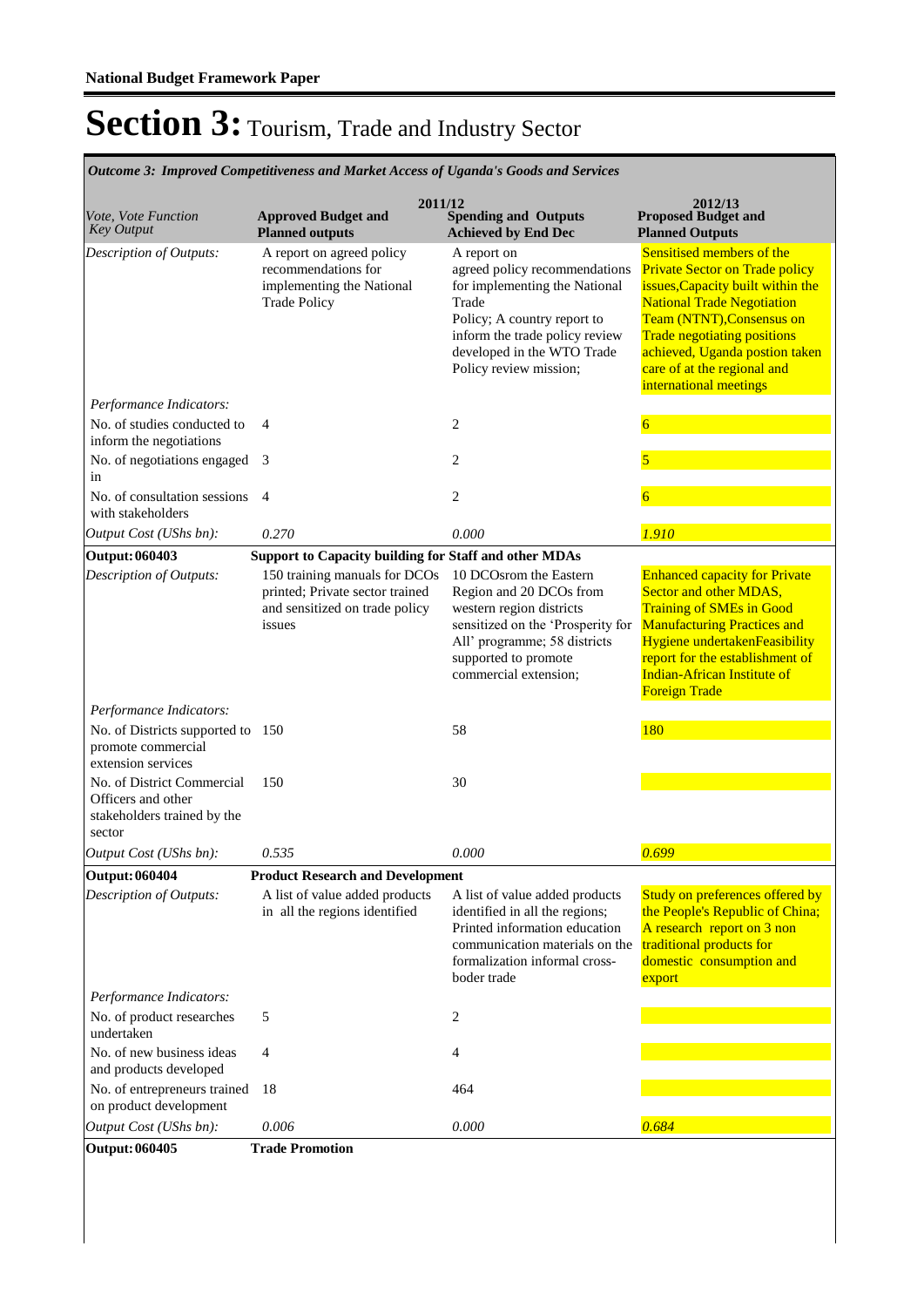**Spending and Outputs Achieved by End Dec Approved Budget and Planned outputs Proposed Budget and Planned Outputs 2011/12** *Vote, Vote Function Key Output* **2012/13** *Outcome 3: Improved Competitiveness and Market Access of Uganda's Goods and Services* 200 youth in 20 districts mobilised and sensitised on trade issues; 10 local producers sponsored to participate in regional exhibitions; Strengthened NTB monitoring and removal mechanism; 1000 people sensitisied on implementation of the common market; 85 local producers sponsored to participate in regional exhibitions;30 members of the NTB monitoring committees in Busia, Malaba and Katuna border posts trained on NTB identification. Promotion of Private Sector Competitiveness, Trade Policy implemented at District through Commercial Inspectorate Services; Products and services promoted for the regional and international markets. *Output Cost (UShs bn): 2.688 0.000 1.527 Description of Outputs: Performance Indicators:* No. of trade agreements concluded 2 1 No. of Non-Tariff Barriers identified and removed 10 2 **Output: 060451 Access to Market (UEPB)** 30 Ugandan companies linked with other companies in Western Kenya, Northern Tanzania and Rwanda; 4 Trade missions per quarter organised; 120 stakeholders sensitised on gender NES implementation; Linked 20 Ugandan firms to Markets in Mwanza Tanzania; Market secured for 12 firms through buyer seller linkages with 7 firms in Tanzania Mwanza; 85 SMEs were trained in packaging Posting of Commercial Attches to South Sudan, D R Congo, Geneva, Brussels & Beijing; Non-Tariff Barriers Monitored and effects of Trade Resitricting measures notified; NTB National Monitoring Committee **Meeting Report** *Output Cost (UShs bn): 1.319 0.000 1.319 Description of Outputs: Performance Indicators:* No. of new markets accessed  $\frac{4}{5}$  1 No. of companies and sectors participating in Trade fairs and exhibitions 50 25 25 50 No. of businesses linked to markets through matchmaking 30 20 20 50 **Vote: 110 Uganda Industrial Research Institute** *Vote Function:0651 Industrial Research* **Output: 065102 Research and Development** 1.Operationalization of value addition projects that have been set up in Kabale, Lira, Mpigi and Arua. 2. Strengthen technology adaptation for development. 3. Extend support to Business incubation and SME. 4. Commercialisation of Newcastle Vaccine. Kabala and Lira projects are operational at market trail scale. Mpigi is delayed by challenges of power supply. 90% of civil works is now complete at Arua Meat Processing Plant. Vaccine Production Unit in production and distribution in 12 pilot districts To operationalise the Arua fruit processing facility. Collect and analyze data of vaccine against Newcastle performance in the 12 pilot districts. To develop more novel products. *Output Cost (UShs bn): 1.638 0.000 1.660 Description of Outputs: Performance Indicators:* No. of research projects undertaken to increase targeted value additon for rural industralisation to reduce post harvest loss. 50 20 20 25 No. of new innovations and value added products 80 38 38 40

**Vote: 154 Uganda National Bureau of Standards**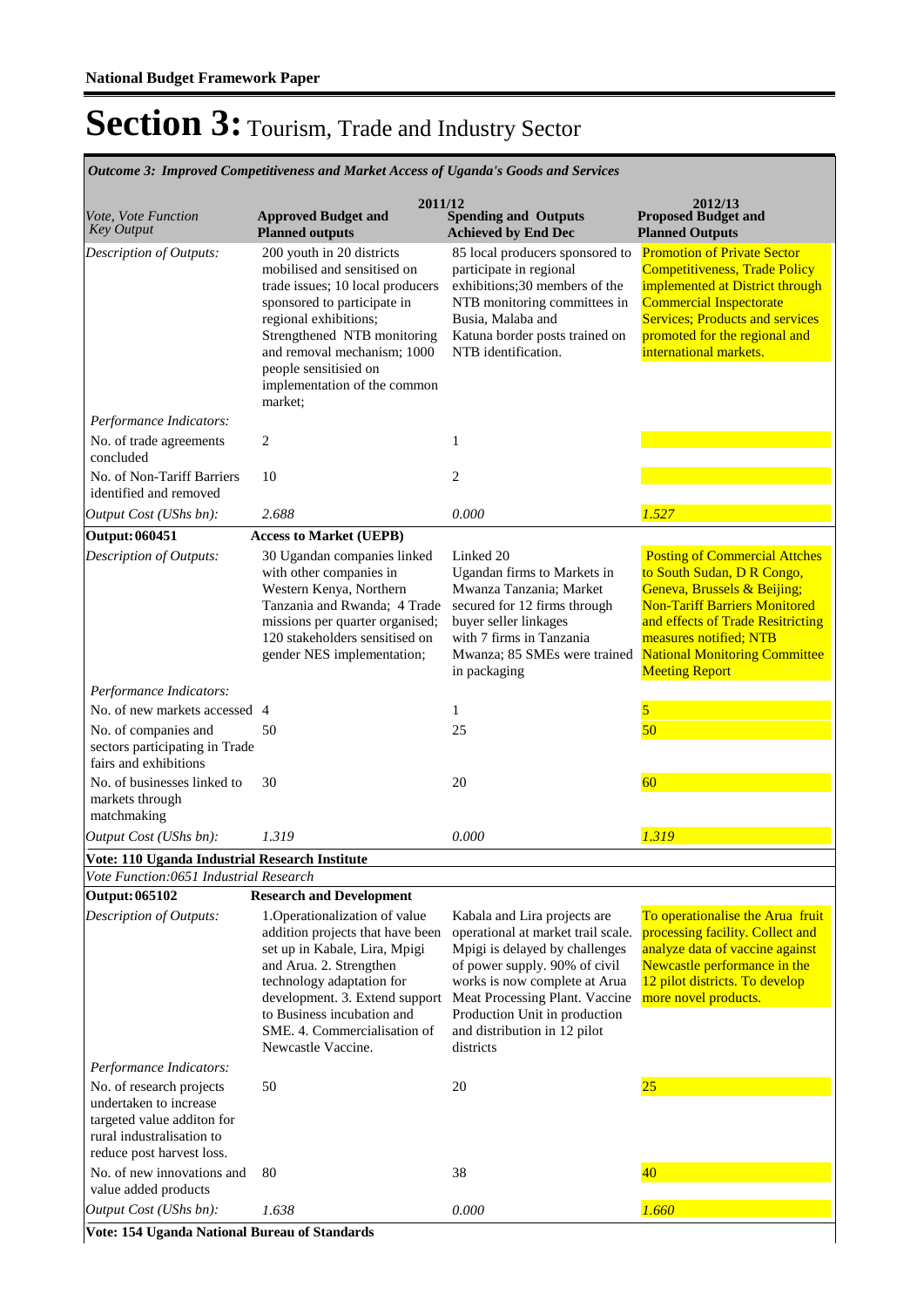| Outcome 3: Improved Competitiveness and Market Access of Uganda's Goods and Services |                                                                                                                   |                                                                                                                                                               |                                                                 |  |  |
|--------------------------------------------------------------------------------------|-------------------------------------------------------------------------------------------------------------------|---------------------------------------------------------------------------------------------------------------------------------------------------------------|-----------------------------------------------------------------|--|--|
| Vote, Vote Function<br>Key Output                                                    | 2011/12<br><b>Approved Budget and</b><br><b>Planned outputs</b>                                                   | <b>Spending and Outputs</b><br><b>Achieved by End Dec</b>                                                                                                     | 2012/13<br><b>Proposed Budget and</b><br><b>Planned Outputs</b> |  |  |
|                                                                                      | Vote Function:0652 Quality Assurance and Standards Development                                                    |                                                                                                                                                               |                                                                 |  |  |
| Output: 065202                                                                       | <b>Development of Standards</b>                                                                                   |                                                                                                                                                               |                                                                 |  |  |
| Description of Outputs:                                                              | 154 standards developed; 21<br>standards Harmonised                                                               | 192 standards developed                                                                                                                                       |                                                                 |  |  |
|                                                                                      |                                                                                                                   | 26 standards harmonized                                                                                                                                       |                                                                 |  |  |
|                                                                                      |                                                                                                                   | 21 standards promoted                                                                                                                                         |                                                                 |  |  |
| Performance Indicators:                                                              |                                                                                                                   |                                                                                                                                                               |                                                                 |  |  |
| No. of standards harmonised 21<br>with EAC and other<br>international standards      |                                                                                                                   | 26                                                                                                                                                            | 120                                                             |  |  |
| No. of standards developed                                                           | 154                                                                                                               | 192                                                                                                                                                           | 300                                                             |  |  |
| Output Cost (UShs bn):                                                               | 0.215                                                                                                             | 0.000                                                                                                                                                         | 0.215                                                           |  |  |
| Output: 065203                                                                       | <b>Quality Assurance of goods &amp; Lab Testing</b>                                                               |                                                                                                                                                               |                                                                 |  |  |
| Description of Outputs:                                                              | 60 Products certified Q-mark;<br>60 Products certified S-mark;<br>20 Management Systems                           | 100 new permits issued3<br>Management Systems Certified                                                                                                       |                                                                 |  |  |
|                                                                                      | Certified; 5 EAC harmonised<br>schemes on inspection regimes;<br>10 Regulatory Frameworks                         | 10 Management Systems<br>Certified-S Mark                                                                                                                     |                                                                 |  |  |
|                                                                                      | agreed with bodies such as<br>EAC, URA; 150 Factory<br>inspections;180 Market<br>surveilance trips                | 14,690 consignments inspected<br>against target of 12,500 thus<br>positive variance of 2190.<br>4665 samples tested giving a<br>positive variance of $+1,665$ |                                                                 |  |  |
|                                                                                      |                                                                                                                   | samples                                                                                                                                                       |                                                                 |  |  |
| Performance Indicators:                                                              |                                                                                                                   |                                                                                                                                                               |                                                                 |  |  |
| No. of samples tested in the<br>laboratories                                         | 4800                                                                                                              | 4665                                                                                                                                                          | 4,000                                                           |  |  |
| No. of products on the<br>certfication sheme                                         | 400                                                                                                               | 100                                                                                                                                                           | 440                                                             |  |  |
| Output Cost (UShs bn):                                                               | 0.954                                                                                                             | 0.000                                                                                                                                                         | 0.954                                                           |  |  |
| <b>Output: 065204</b>                                                                | Calibration and verification of equipment                                                                         |                                                                                                                                                               |                                                                 |  |  |
| Description of Outputs:                                                              | 1776 Equipment calibrated; 20<br>Traceable reference standards<br>and equipment<br>calibrated;500,000 instruments | 1,009 Equipment calibrated<br>target was 886 thus variance of<br>$+123$                                                                                       |                                                                 |  |  |
|                                                                                      | for weights and measures<br>verified; 1 Mass laboratory<br>accredited                                             | 280,021 instruments for<br>weights and measures verified<br>against target of 250,000 thus<br>positive variance of +30,021.                                   |                                                                 |  |  |
|                                                                                      |                                                                                                                   | 1,459 products prepackaged                                                                                                                                    |                                                                 |  |  |
| Performance Indicators:<br>No. of products prepackaged 2,200<br>verified             |                                                                                                                   | 1459                                                                                                                                                          | 2,200                                                           |  |  |
| No. of equipment & fuel<br>pumps used in trade verified                              | 520,000                                                                                                           | 280021                                                                                                                                                        | 520,000                                                         |  |  |
| No. of calibrated equipment<br>in industrial establishments<br>& oil companies       | 1776                                                                                                              | 1009                                                                                                                                                          | 1,800                                                           |  |  |
| Output Cost (UShs bn):                                                               | 0.571                                                                                                             | 0.000                                                                                                                                                         | 0.571                                                           |  |  |

*\* Excludes taxes and arrears*

*2012/13 Planned Outputs*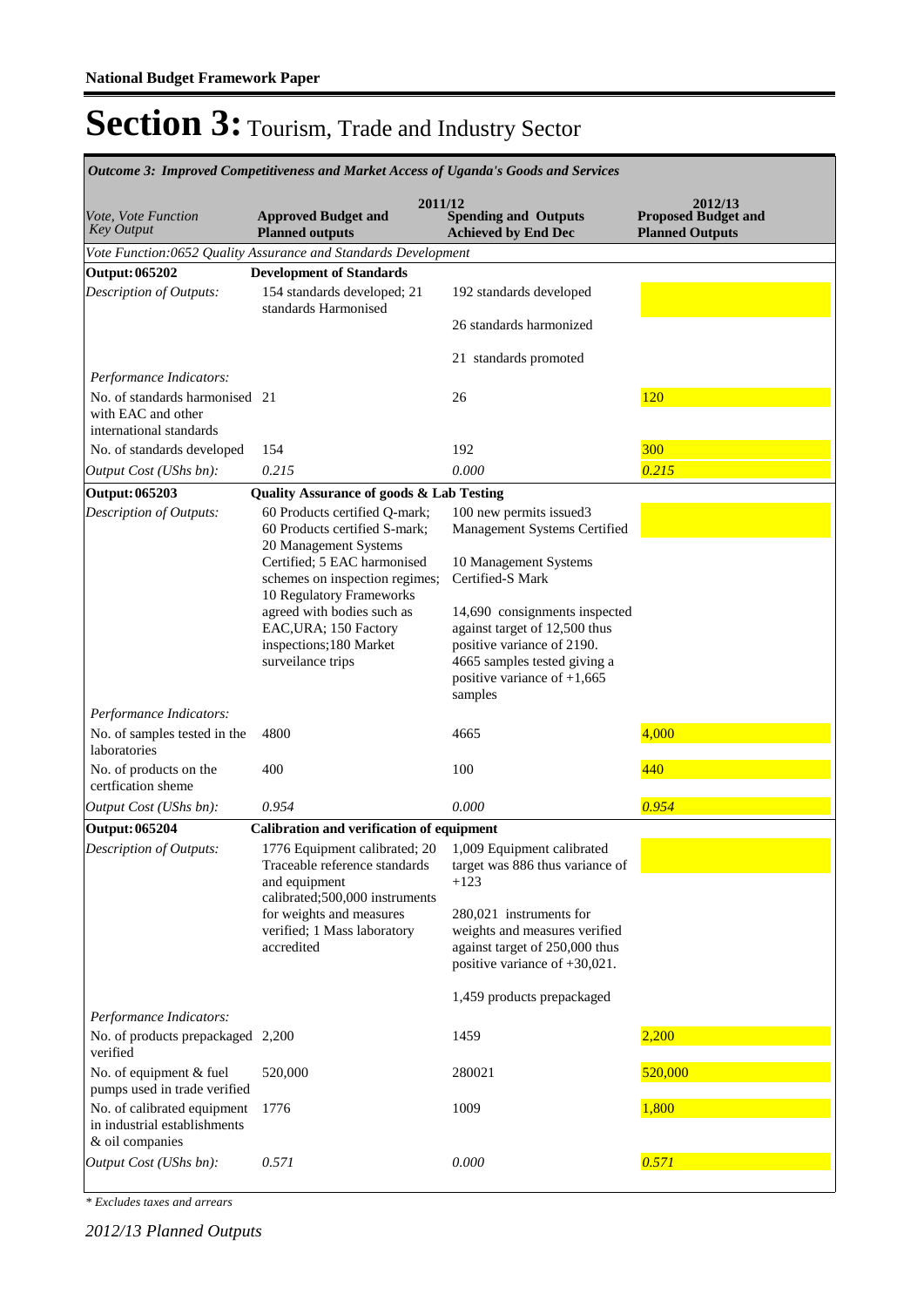In the coming Fiscal Year 2012/13, the Sector and more particularly Trade and Cooperatives subsectors, seeks to have the following outputs realized:

Draft Sale of Goods and supply of services Bill submitted to Parliament; Competition and Consumer Protection Policy submitted to Cabinet; Draft IP Policy submitted to Cabinet; Draft Trade Licensing Amendment Bill submitted to Parliament; Travelling wholesaler's and Hawkers Application forms and licenses developed; Districts sensitised on the new Trade Licensing Statutory Instruments; Draft Hire Purchases Regulations; Monitoring and supervision reports on implementation and enforcement of commercial laws policies, plans and programmes; Value Chain Development and Enguli and Liquor Act reviewed and Implemented; Skills and competencies of Internal trade Staff enhanced; Value Chain Development and Enguli and Liquor Act reviewed and implemented; Guidelines on the implementation of the Enguli and Liquor Act; A Research report on 3 Non-Traditional products for domestic consumption and export; Performance Monitoring and evaluation reports on utilisation of the Conditional Grants; Stakeholders in 5 regions identified and sensitized on the need for strategic promotions and exhibitions;

Finalisation and Operationalisation of the Competition Policy; Implementation of the Competition Policy; Development of Principles for the Competition Act; Development of the Competition Act; Operationalisation of the Standards Policy; Finalisation of the National SPS Policy; Finalisation of Intellectual Property Rights Policy; Development of Trade in Services Policy; Implementation of the Export Growth Agenda; Development of an EAC integration response strategy; Sensitised members of the Private Sector on Trade policy issues; Capacity built within the National Trade Negotiation Team (NTNT); Consensus on Trade negotiating positions achieved; Uganda position taken care of at the regional and international meetings; Enhanced capacity for Private Sector and other MDAS; Effective positioning of Uganda's products; Increase market access for Ugandan goods and services through product value chain; Concept Note on the Establishment of the Export Development Center and EPZs; Private sector competitiveness increased; Increased market access for Ugandan goods and services. .

#### *Medium Term Plans*

In the medium term, the Trade and Cooperatives sectors have planned to address a number of issues affecting their performance as shown in the following ways;

Issue: Existence of Non-Tariff Barriers (NTBs) to trade both in the regional and international markets. Medium Term plan:

- Continuous engagement of the relevant authorities in removing NTBs;
- Continuous negotiations at bilateral, regional and international levels; and
- Continuous sensitization of importers, exporter and other stakeholders.

Issue: Inadequate response to market opportunities

Medium Term plan:

- Develop and implement market access response strategies;
- Enhancing trade negotiations capacity;
- Strengthening producer and marketing associations;
- Developing and implementing marketing information systems; and
- Implementing the NES.

Issue: Weak coordination among stakeholders in the public and private trade sector Medium Term plan:

- Enhancing the capacity of trade staff, private sector and DCOs to handle trade related issues;
- MSMEs strategy in place;
- Operationalise the NTNT;
- Launching regional & district IITCs; and
- Strengthen the interlinkages in the trade sector.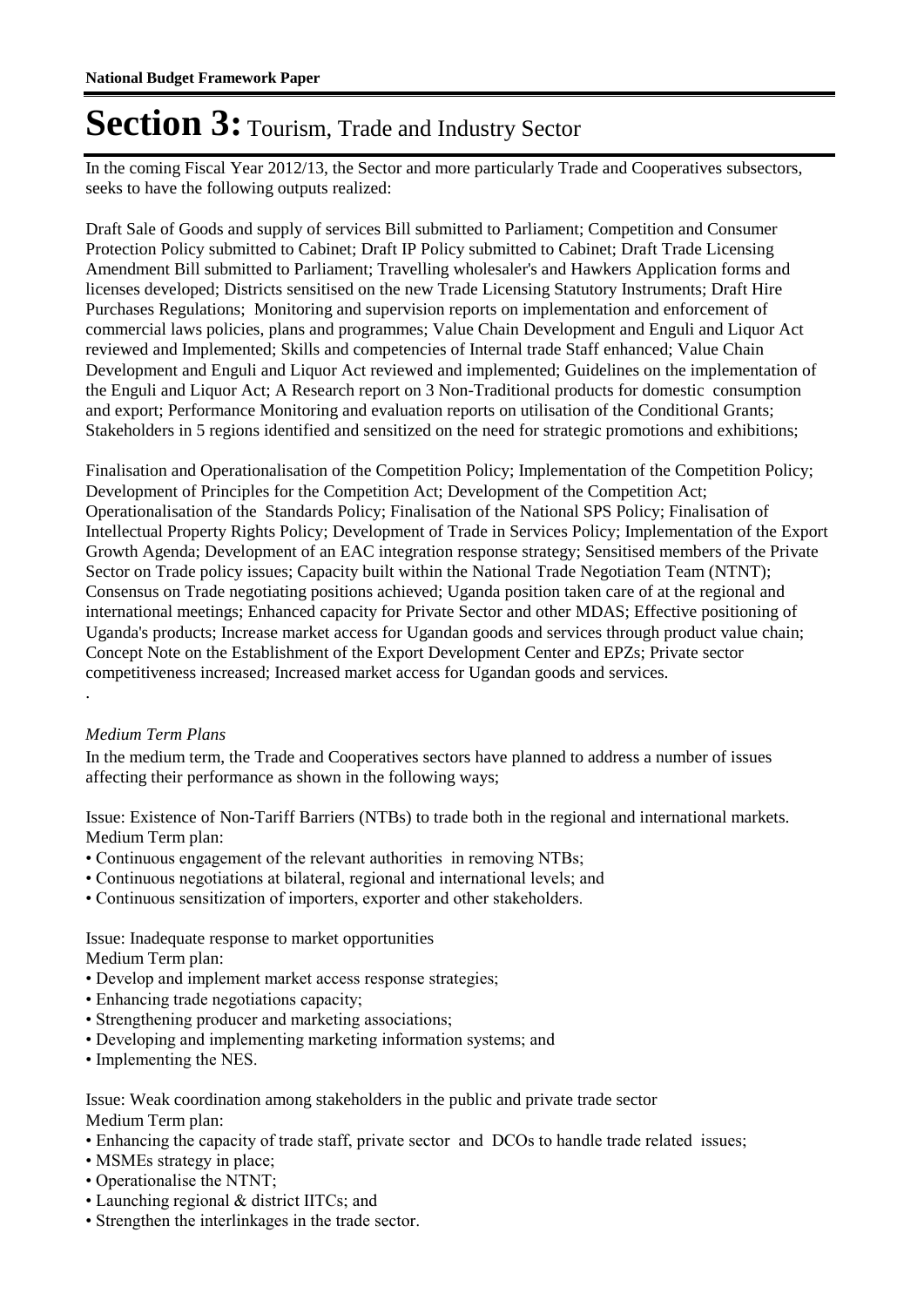Issue: Inadequate Cooperative laws to cope with the prevailing conditions Medium Term plan:

- Modifying model bye laws; and
- Implementing the cooperative policy

Issue: Weak Governance of the Cooperatives

Medium Term plan:

- Developing standards on education & training and best practices in operations of cooperatives; and
- Training cooperative members on governance issues.

Issue: Weak supply chains and marketing infrastructure Medium Term plan:

- Carrying out market research, refurbishing produce stores; and
- Networking with development partners to establish more rural information centres.

Issue: Inadequate staffing that affects activity implementation across all outputs of UNBS Medium Term plan:

- Recruit suffient staff to extend services in other border entry points; and
- Decentralize UNBS core services including establishment of mini labs at regional offices.

Issue: Inadequate infrastructure capacity in terms of office space, laboratory space, motor vehicles, laboratory & office equipment.

Medium term plan:

• Complete the home in Bweyogerere with 6 laboratories.

#### *Actions to Improve Outcome Performance*

However, to improve the performance of the sector, the Trade and Cooperatives sectors in conjunction with other contributing players have chosen to address the key sector performance issues critical to them through the following interventions:

Develop and implement the PPP trade framework; Finalize the policies in the pipeline such as Competition policy, Anti counterfeit policy, business licensing legislation, SPS policy, Standards policy, draft ecommerce policy, IPR Legislative; 24 NTBs affecting Ugandan traders to be resolved through meetings with National Monitoring Committees and 2 Complaint boxes and forms will be placed at each border post; 200 youth in 20 districts mobilized and sensitised on trade issues; 10 local producers sponsored to participate in regional exhibitions; Updating and holding regular meetings with the Parliament on trade issues; Amending Cooperative Societies Act and Co-operative Regulations; 40 Cooperatives societies supervised, 20 audits, 20 inspections and 20 investigations undertaken

#### **Table S2.3: Actions and Medium Term Strategy to Improve Sector Outcome**

| Sector Outcome 3: Improved Competitiveness and Market Access of Uganda's Goods and Services |                                                                                                                |                                                                                                                                                                 |                                                                                                                                                                 |  |  |  |
|---------------------------------------------------------------------------------------------|----------------------------------------------------------------------------------------------------------------|-----------------------------------------------------------------------------------------------------------------------------------------------------------------|-----------------------------------------------------------------------------------------------------------------------------------------------------------------|--|--|--|
| 2011/12 Planned Actions:<br>2011/12 Actions by Dec:                                         |                                                                                                                | 2012/13 Planned Actions:                                                                                                                                        | <b>MT Strategy:</b>                                                                                                                                             |  |  |  |
| Vote: 015 Ministry of Trade, Industry and Cooperatives                                      |                                                                                                                |                                                                                                                                                                 |                                                                                                                                                                 |  |  |  |
| Vote Function: 0602 Cooperative Development                                                 |                                                                                                                |                                                                                                                                                                 |                                                                                                                                                                 |  |  |  |
| Link 4 producer cooperative<br>to markets                                                   | There was continuous<br>supervision of cooperatives;<br>32 DCOs trained in SACCO<br>supervision and monitoring | <b>Sensitise the Cooperative</b><br>Societies to integrate input<br>supply credit and savings,<br>value addition, marketing and<br>distribution for consumption | Carrying out market research,<br>refurbishing produce stores;<br>Networking with development<br>partners to establish more<br><b>Rural Information Centres;</b> |  |  |  |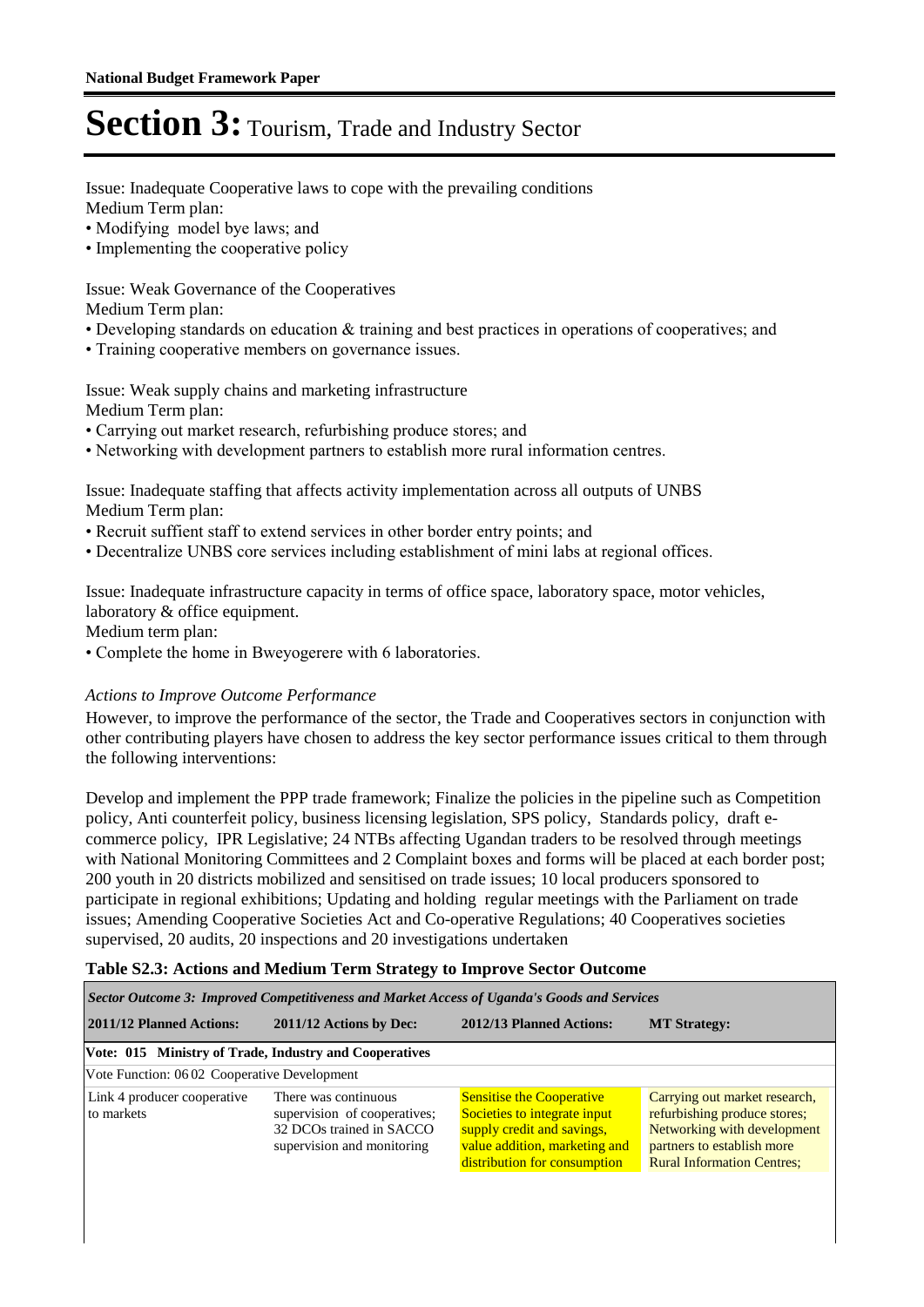| Sector Outcome 3: Improved Competitiveness and Market Access of Uganda's Goods and Services                                                                                                                                                                                                |                                                                                                                                                                                                                                                                                                                    |                                                                                                                                                                                                                                                                                                                                |                                                                                                                                                                                                                                                             |  |
|--------------------------------------------------------------------------------------------------------------------------------------------------------------------------------------------------------------------------------------------------------------------------------------------|--------------------------------------------------------------------------------------------------------------------------------------------------------------------------------------------------------------------------------------------------------------------------------------------------------------------|--------------------------------------------------------------------------------------------------------------------------------------------------------------------------------------------------------------------------------------------------------------------------------------------------------------------------------|-------------------------------------------------------------------------------------------------------------------------------------------------------------------------------------------------------------------------------------------------------------|--|
| 2011/12 Planned Actions:                                                                                                                                                                                                                                                                   | 2011/12 Actions by Dec:                                                                                                                                                                                                                                                                                            | 2012/13 Planned Actions:                                                                                                                                                                                                                                                                                                       | <b>MT Strategy:</b>                                                                                                                                                                                                                                         |  |
| Supervise 40 Cooperatives<br>societies;<br>Carry out 20 audits, 20<br>inspections and 20<br>investigations;<br>Train 4 departmental staff                                                                                                                                                  | 3 Rural information centres<br>established in Ruhinda ACE,<br>Pader, Mityana                                                                                                                                                                                                                                       | Sensitize the cooperatives<br>members on how to be in<br>charge of their Cooperative<br><b>Societies; Cooperatives to</b><br>diversify, promote value<br>addition among the producer<br>cooperatives and diversify into<br>the formation of energy and<br>housing cooperatives                                                 | <b>Construct 10 Regional</b><br>warehouses; Refurbish 180<br>warehouses; Develop<br>standards on education and<br>training, and best practices in<br>operations of Cooperatives;<br>Training cooperative members<br>on Governance issues.                   |  |
| <b>Amend Cooperative Societies</b><br>Act and Cooperative<br>Regulations; Disseminate and<br>popularize the cooperative<br>policy                                                                                                                                                          | A draft Cooperative policy<br>ready for Cabinet approval                                                                                                                                                                                                                                                           | Prioritise the revival of the<br>dormant cooperatives,<br>strengthen the weak ones, and<br>mobilise and support the<br>formation other specialised<br>types of cooperatives                                                                                                                                                    | Modifying model bye-laws;<br>implementing the National<br><b>Cooperatives Policy</b>                                                                                                                                                                        |  |
| Vote Function: 06 04 Trade development                                                                                                                                                                                                                                                     |                                                                                                                                                                                                                                                                                                                    |                                                                                                                                                                                                                                                                                                                                |                                                                                                                                                                                                                                                             |  |
| Update and hold regular<br>meetings with Parliament,<br>private sector and local<br>authorities on trade issues;<br>Regular participation in fora<br>such CICS, PIRT;                                                                                                                      | Consultative meetings with<br>NTNT, IITC; National Trade<br>Facilitation<br><b>Working Group Meeting</b><br>facilitated; 50 stakeholders<br>trained in Trade in services;<br><b>WTO Public</b><br>Forum 2009: Global Problems,<br><b>Global Solutions: Towards</b><br><b>Better Global Economic</b><br>Governance: | <b>Participation in Trade</b><br>Missions, Comm. Attaches,<br><b>Regular Meetings of the Non</b><br><b>Tariff Barrier Monitoring</b><br>Committee (NMC), Training<br>of SMEs in Good<br><b>Manufacturing Practices,</b><br><b>Strengthened Market</b><br>opportunities and trade<br>relations with our major trade<br>partners | Enhancing the capacity of<br>trade staff, Private Sector and<br>DCOs to handle trade related<br>issues; MSMEs strategy in<br>place; Operationalise the<br>NTNT; Launching Regional &<br>District IITCs; Strengthen the<br>interlinkages in the trade sector |  |
| Posting border suggestion<br>boxes for information on<br>NTBs; Hold quarterly NTB<br>National Monitoring<br>Committee meeting; Attend<br>experts' meetings of the<br><b>Regional Forum for NTBs</b><br>and EAC committee on<br>Industry, Investment, Trade<br>and Finance                  | An identification study on<br>NTBs undertaken; A time<br>bound programme for<br>elimination on NTBs at EAC;<br>Others are negotiated at<br>bilateral level:                                                                                                                                                        | <b>Operationalise the NTB</b><br>monitoring mechanisim, and<br>reduce or partially eliminate<br><b>NTBs through bilateral</b><br>negotiations                                                                                                                                                                                  | Continuous engagement of the<br>relevant authorities in<br>removing NTBs; Continuous<br>negotiations at Bilateral,<br><b>Regional and International</b><br>levels; Continuous<br>sensitization of importers,<br>exporters and other<br>stakeholders         |  |
| Develop the PPP trade<br>framework; Amend Market<br>and Shop Hours Act; Finalize<br>the Competition & consumer<br>protection policy, Anti<br>Counterfeit policy, business<br>licensing legislation, SPS<br>policy, Standards Policy,<br>draft e-commerce policy,<br><b>IPR</b> Legislative | 4 trade information points<br>established in Bushenyi, Gulu,<br>Mbale, Kampala; A number<br>meetings held in terms of<br>negotiations; An analysis o<br>ftrade infomations done; 30<br>trained in trade matters; the<br>department is actively<br>involved in EAC, COMESA<br>tripatite mtg                         | <b>Fast-track the formulation of</b><br>the comercial laws such as<br><b>Market and Shop Hours Act;</b><br>the Competition $&$ consumer<br>protection policy, Anti<br>Counterfeit policy, business<br>licensing legislation, SPS<br>policy, Standards Policy etc                                                               | Develop necessary policies<br>and laws to facilitate trade;<br>Harmonize regional<br>integration frameworks and<br>policies                                                                                                                                 |  |
| Vote: 154 Uganda National Bureau of Standards                                                                                                                                                                                                                                              |                                                                                                                                                                                                                                                                                                                    |                                                                                                                                                                                                                                                                                                                                |                                                                                                                                                                                                                                                             |  |
|                                                                                                                                                                                                                                                                                            | Vote Function: 06 52 Quality Assurance and Standards Development                                                                                                                                                                                                                                                   |                                                                                                                                                                                                                                                                                                                                |                                                                                                                                                                                                                                                             |  |
| N/A                                                                                                                                                                                                                                                                                        | <b>UNBS</b> Amendment bill<br>presented before Parliament<br>for approval                                                                                                                                                                                                                                          |                                                                                                                                                                                                                                                                                                                                | N/A                                                                                                                                                                                                                                                         |  |
| Start on the construction of<br>the home in Bweyogerere<br>starting with office block;<br>Purchase of 4 additional<br>vehicles and critical lab<br>equipment and reagents                                                                                                                  | Following up on the draft bill<br>already tabled before cabinet                                                                                                                                                                                                                                                    |                                                                                                                                                                                                                                                                                                                                | Complete the home in<br>Bweyogerere with 6<br><b>laboratories</b>                                                                                                                                                                                           |  |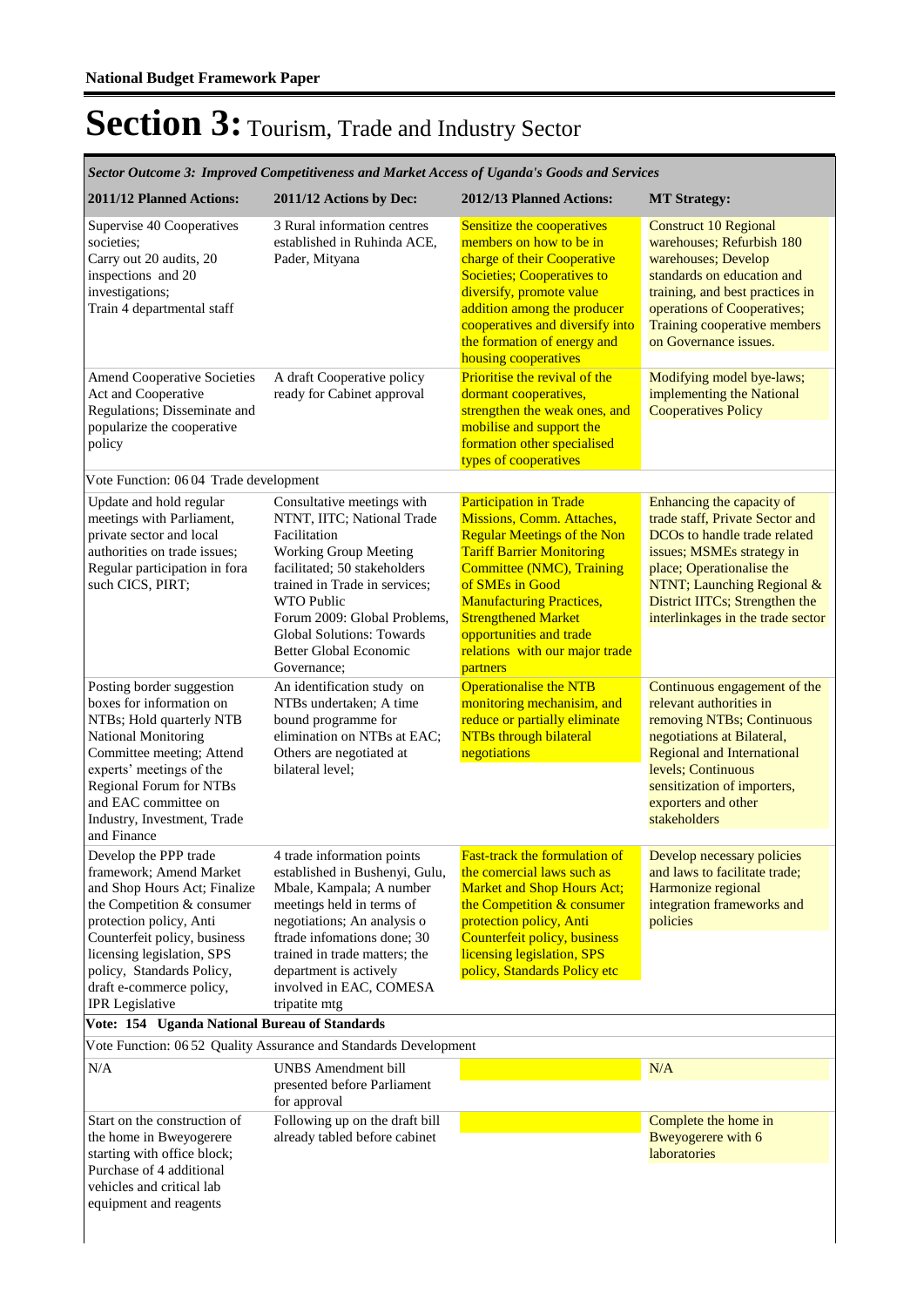| Sector Outcome 3: Improved Competitiveness and Market Access of Uganda's Goods and Services                                                               |                                                                           |  |                                                                                                                                                                                 |  |  |  |
|-----------------------------------------------------------------------------------------------------------------------------------------------------------|---------------------------------------------------------------------------|--|---------------------------------------------------------------------------------------------------------------------------------------------------------------------------------|--|--|--|
| 2011/12 Planned Actions:<br>2011/12 Actions by Dec:<br>2012/13 Planned Actions:<br><b>MT Strategy:</b>                                                    |                                                                           |  |                                                                                                                                                                                 |  |  |  |
| Recruit additional 30 staff to<br>be able to open and man at<br>least 5 additional border entry<br>points at Mpondwe, Katuna,<br>Bibia and Lia, Lwakhakha | Tendered 1st phase of<br>construction including design<br>and supervision |  | Recruit suffient staff to extend<br>services in other border entry<br>points; Decentralize UNBS<br>core services including<br>establishment of mini labs at<br>regional offices |  |  |  |

#### **(iv) Efficiency of Sector Budget Allocations**

Transport policy for Entitled Staff - Managers will be facilitated to use personal cars instead of using Board vehicles. This will cut the cost by more than 92%.

#### **Table S2.4: Allocations to Key Sector and Service Delivery Outputs over the Medium Term**

|                                 | $(i)$ Allocation (Shs Bn) |                                 |      |      | $(ii)$ % Sector Budget |          |                                 |       |
|---------------------------------|---------------------------|---------------------------------|------|------|------------------------|----------|---------------------------------|-------|
| <b>Billion Uganda Shillings</b> |                           | 2011/12 2012/13 2013/14 2014/15 |      |      |                        |          | 2011/12 2012/13 2013/14 2014/15 |       |
| <b>Key Sector</b>               | 30.0                      | 30.5                            | 35.5 | 32.3 | $51.6\%$               | 42.5%    | 50.5%                           | 42.6% |
| Service Delivery                | 13.1                      | 15.2                            | 18.8 | 18.7 | 22.6%                  | $21.6\%$ | $26.8\%$                        | 24.7% |

#### **Table S2.5: Key Unit Costs of Services in the Sector (Shs '000)**

#### **(v) Sector Investment Plans**

NA

#### **Table S2.6: Allocations to Capital Investment over the Medium Term**

|                                           | $(i)$ Allocation (Shs Bn) |      |                                 |      | $(ii)$ % Sector Budget |           |                         |           |
|-------------------------------------------|---------------------------|------|---------------------------------|------|------------------------|-----------|-------------------------|-----------|
| <b>Billion Uganda Shillings</b>           |                           |      | 2011/12 2012/13 2013/14 2014/15 |      |                        |           | 2011/12 2012/13 2013/14 | 2014/15   |
| Consumption Expendture (Outputs Provided) | 37.5                      | 41.8 | 42.1                            | 47.7 | 64.6%                  | 59.4%     | 60.0%                   | 62.9%     |
| Grants and Subsidies (Outputs Funded)     | 6.3                       | 5.0  | 5.9                             | 6.0  | $10.9\%$               | $7.2\%$   | 8.4%                    | 7.9%      |
| Investment (Capital Purchases)            | 14.3                      | 23.5 | 22.2                            | 22.2 | 24.5%                  | 33.4%     | 31.6%                   | 29.2%     |
| <b>Grand Total</b>                        | 58.1                      | 70.3 | 70.2                            | 75.8 | $100.0\%$              | $100.0\%$ | $100.0\%$               | $100.0\%$ |

#### NA

#### **Table S2.7: Major Capital Investments**

| Project                                                               | 2011/12                                                                   |                                                                                        | 2012/13                                                                                                              |  |  |  |  |
|-----------------------------------------------------------------------|---------------------------------------------------------------------------|----------------------------------------------------------------------------------------|----------------------------------------------------------------------------------------------------------------------|--|--|--|--|
| <b>Vote Function Output</b><br><b>UShs Thousand</b>                   | <b>Approved Budget, Planned</b><br><b>Outputs (Quantity and Location)</b> | <b>Actual Expenditure and</b><br><b>Outputs by December</b><br>(Quantity and Location) | <b>Proposed Budget, Planned</b><br><b>Outputs (Quantity and Location)</b>                                            |  |  |  |  |
| Vote:<br>015                                                          | <b>Ministry of Trade, Industry and Cooperatives</b>                       |                                                                                        |                                                                                                                      |  |  |  |  |
| <b>Vote Function:</b><br>0601                                         | <b>Industrial Development</b>                                             |                                                                                        |                                                                                                                      |  |  |  |  |
| Project 1164 One Village one Product Programme                        |                                                                           |                                                                                        |                                                                                                                      |  |  |  |  |
| 060176 Purchase of Office<br>and ICT Equipment,<br>including Software |                                                                           | None                                                                                   | <b>OVOP Office equipped with 1</b><br>Desktop computer, 1 laptop,<br><b>Mobile Internet and Office</b><br>stationery |  |  |  |  |
| <b>Total</b>                                                          | 5,175                                                                     | 0                                                                                      | $\mathbf{0}$                                                                                                         |  |  |  |  |
| <b>GoU</b> Development                                                | 5,175                                                                     |                                                                                        | O                                                                                                                    |  |  |  |  |
| <b>Donor Development</b>                                              | 0                                                                         | 0                                                                                      | $\theta$                                                                                                             |  |  |  |  |
| <b>Vote Function:</b><br>0602                                         | <b>Cooperative Development</b>                                            |                                                                                        |                                                                                                                      |  |  |  |  |
| <b>Project 1203 Support to Ware House Receipt System</b>              |                                                                           |                                                                                        |                                                                                                                      |  |  |  |  |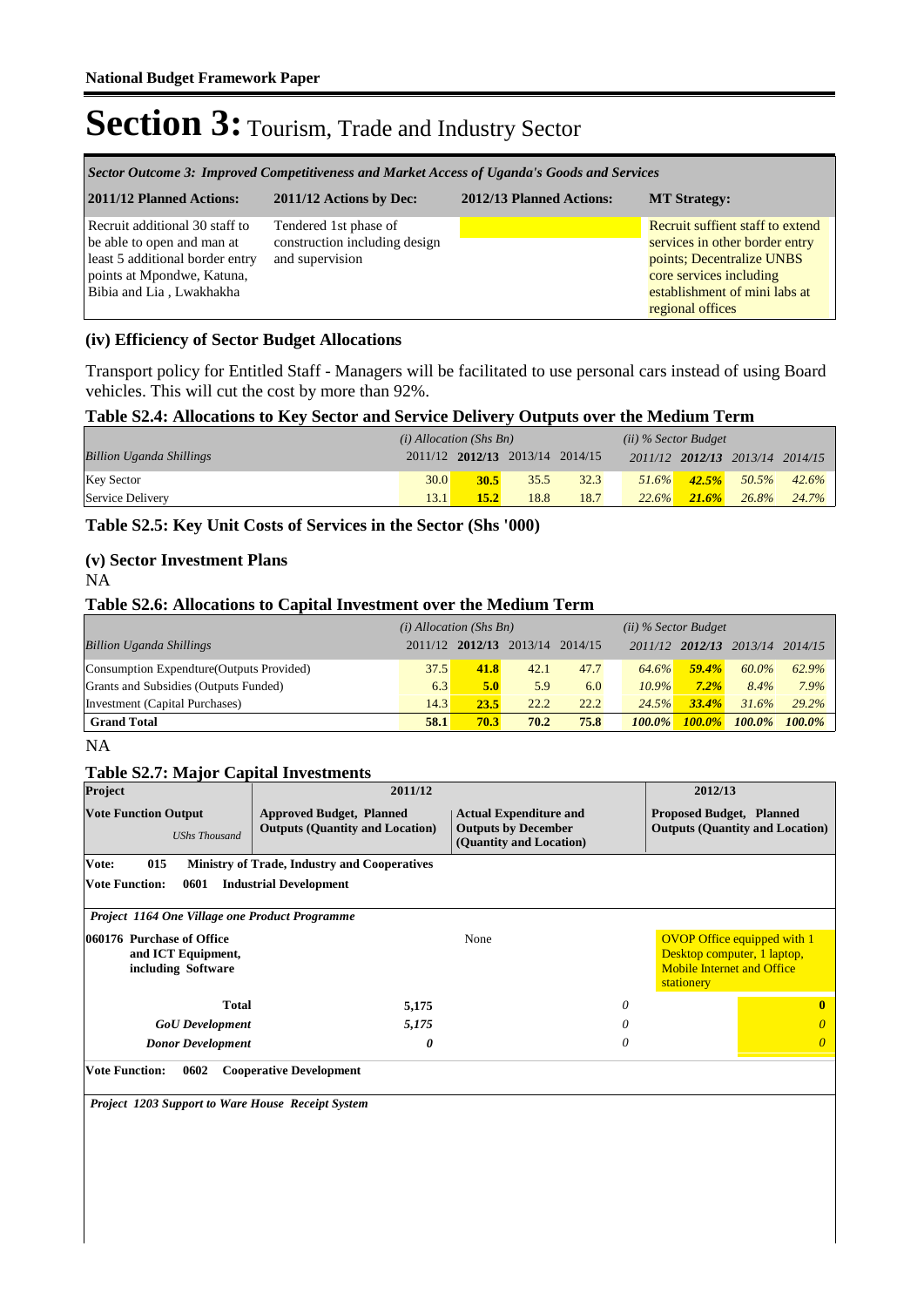| Project<br>2011/12    |                                                                                             |                                                                                | 2012/13                                                                                                                                         |                                                                                                                                           |  |
|-----------------------|---------------------------------------------------------------------------------------------|--------------------------------------------------------------------------------|-------------------------------------------------------------------------------------------------------------------------------------------------|-------------------------------------------------------------------------------------------------------------------------------------------|--|
|                       | <b>Vote Function Output</b><br><b>UShs Thousand</b>                                         | <b>Approved Budget, Planned</b><br><b>Outputs (Quantity and Location)</b>      | <b>Actual Expenditure and</b><br><b>Outputs by December</b><br>(Quantity and Location)                                                          | Proposed Budget, Planned<br><b>Outputs (Quantity and Location)</b>                                                                        |  |
| <b>Vote Function:</b> | 0602                                                                                        | <b>Cooperative Development</b>                                                 |                                                                                                                                                 |                                                                                                                                           |  |
|                       | 060271 Acquisition of Land<br>by Government                                                 |                                                                                | Copies of land titles received<br>from bidders and forwarded to<br>Ministry of Lands and Housing<br>to verify the authenticity of each<br>plot; |                                                                                                                                           |  |
|                       | <b>Total</b>                                                                                | 620,000                                                                        | $\theta$                                                                                                                                        | $\bf{0}$                                                                                                                                  |  |
|                       | <b>GoU</b> Development                                                                      | 620,000                                                                        | $\theta$                                                                                                                                        | $\boldsymbol{\theta}$                                                                                                                     |  |
|                       | <b>Donor Development</b>                                                                    | 0                                                                              | $\theta$                                                                                                                                        | $\overline{0}$                                                                                                                            |  |
|                       | 060275 Purchase of Motor<br><b>Vehicles and Other</b><br><b>Transport</b><br>Equipment      |                                                                                | Procurement process is still<br>underway.                                                                                                       | 1 Station wagon procured                                                                                                                  |  |
|                       | Total                                                                                       | 184,000                                                                        | $\theta$                                                                                                                                        | <b>100,000</b>                                                                                                                            |  |
|                       | <b>GoU</b> Development                                                                      | 184,000                                                                        | $\theta$                                                                                                                                        | 100,000                                                                                                                                   |  |
|                       | <b>Donor Development</b>                                                                    | 0                                                                              | $\theta$                                                                                                                                        | $\overline{0}$                                                                                                                            |  |
|                       | 060281 Construction and<br><b>Rehabilitation of</b><br><b>Cooperative Produce</b><br>stores |                                                                                | MoU between Kakumiro Union<br>in Kibale District with MTIC<br>for refurbishment is being<br>reviewed by the Solicitor<br>General's Office.      | 2 silos/warehouses constructed<br>by June 2013 (Mityana and<br>Kyenjojo);<br>12 Cooperative feeder stores<br>refurbished and handed over; |  |
|                       |                                                                                             |                                                                                | BOQs were submitted with cost<br>implications.                                                                                                  |                                                                                                                                           |  |
|                       | <b>Total</b>                                                                                | 316,000                                                                        | $\theta$                                                                                                                                        | 1,222,000                                                                                                                                 |  |
|                       | <b>GoU</b> Development                                                                      | 316,000                                                                        | $\theta$                                                                                                                                        | 1,222,000                                                                                                                                 |  |
|                       | <b>Donor Development</b>                                                                    | 0                                                                              | $\theta$                                                                                                                                        | $\overline{0}$                                                                                                                            |  |
| <b>Vote Function:</b> | 0604                                                                                        | <b>Trade development</b>                                                       |                                                                                                                                                 |                                                                                                                                           |  |
|                       |                                                                                             | Project 1162 Quality Infrastructure and Standards Programme                    |                                                                                                                                                 |                                                                                                                                           |  |
|                       | 060477 Purchase of<br><b>Specialised</b><br>Machinery &<br>Equipment                        |                                                                                | None                                                                                                                                            |                                                                                                                                           |  |
|                       | Total                                                                                       | 463,000                                                                        | $\theta$                                                                                                                                        | $\bf{0}$                                                                                                                                  |  |
|                       | <b>GoU</b> Development                                                                      | 0                                                                              | 0                                                                                                                                               | $\overline{0}$                                                                                                                            |  |
|                       | <b>Donor Development</b>                                                                    | 463,000                                                                        | $\theta$                                                                                                                                        | $\overline{0}$                                                                                                                            |  |
|                       | 060475 Purchase of Motor<br><b>Vehicles and Other</b><br><b>Transport</b><br>Equipment      |                                                                                | None                                                                                                                                            | 2 vehicles procured                                                                                                                       |  |
|                       | <b>Total</b>                                                                                | 300,000                                                                        | 0                                                                                                                                               | 300,000                                                                                                                                   |  |
|                       | <b>GoU</b> Development                                                                      | 0                                                                              | 0                                                                                                                                               | $\theta$                                                                                                                                  |  |
|                       | <b>Donor Development</b>                                                                    | 300,000                                                                        | $\theta$                                                                                                                                        | 300,000                                                                                                                                   |  |
|                       | 060476 Purchase of Office<br>and ICT Equipment,<br>including Software                       |                                                                                | A laptop, desktop computer, a<br>printer and projector procured                                                                                 |                                                                                                                                           |  |
|                       | <b>Total</b>                                                                                | 100,000                                                                        | $\theta$                                                                                                                                        | $\bf{0}$                                                                                                                                  |  |
|                       | <b>GoU</b> Development                                                                      | 0                                                                              | 0                                                                                                                                               | $\boldsymbol{\theta}$                                                                                                                     |  |
|                       | <b>Donor Development</b>                                                                    | 100,000                                                                        | 0                                                                                                                                               | $\boldsymbol{\theta}$                                                                                                                     |  |
|                       |                                                                                             | Project 1202 Enhancement of Market Access and Promotion of Value-Added Exports |                                                                                                                                                 |                                                                                                                                           |  |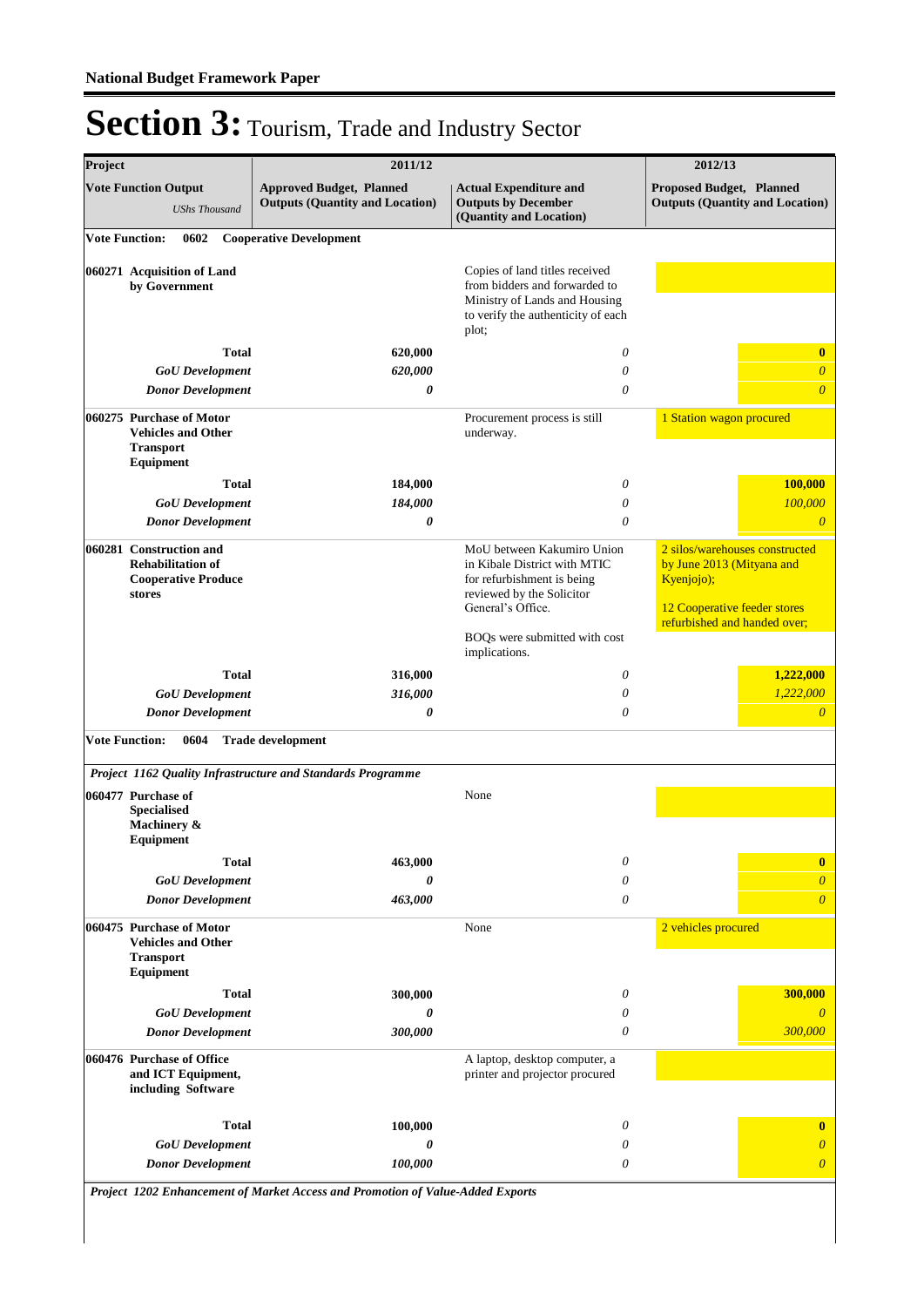| Project                                                                              |                                                                                        | 2011/12                                                                                                                                                                                   | 2012/13                                                                                                                                                                                              |                                                                                                                                                                                                                                                                          |  |
|--------------------------------------------------------------------------------------|----------------------------------------------------------------------------------------|-------------------------------------------------------------------------------------------------------------------------------------------------------------------------------------------|------------------------------------------------------------------------------------------------------------------------------------------------------------------------------------------------------|--------------------------------------------------------------------------------------------------------------------------------------------------------------------------------------------------------------------------------------------------------------------------|--|
| <b>Vote Function Output</b><br><b>UShs Thousand</b>                                  |                                                                                        | <b>Approved Budget, Planned</b><br><b>Outputs (Quantity and Location)</b>                                                                                                                 | <b>Actual Expenditure and</b><br><b>Outputs by December</b><br>(Quantity and Location)                                                                                                               | <b>Proposed Budget, Planned</b><br><b>Outputs (Quantity and Location)</b>                                                                                                                                                                                                |  |
|                                                                                      | 0604<br><b>Vote Function:</b>                                                          | <b>Trade development</b>                                                                                                                                                                  |                                                                                                                                                                                                      |                                                                                                                                                                                                                                                                          |  |
| 060472 Government<br><b>Buildings and</b><br>Administrative<br><b>Infrastructure</b> |                                                                                        |                                                                                                                                                                                           | Adverts made and tender<br>documents for Border Market<br>land offers sent out. Stakeholder<br>consultations on Border<br>Markets to discuss the District<br>Land offers scheduled for<br>Quarter 2; | Consultancy for the<br>construction of border markets<br>at 8 sites, priority given to<br>Amuru-Pibia                                                                                                                                                                    |  |
|                                                                                      |                                                                                        |                                                                                                                                                                                           | An evaluation of the consultant<br>to design the development plans<br>done                                                                                                                           |                                                                                                                                                                                                                                                                          |  |
|                                                                                      | <b>Total</b>                                                                           | 801,189                                                                                                                                                                                   | 0                                                                                                                                                                                                    | 6,409,194                                                                                                                                                                                                                                                                |  |
|                                                                                      | <b>GoU</b> Development                                                                 | 801,189                                                                                                                                                                                   | 0                                                                                                                                                                                                    | 801.194                                                                                                                                                                                                                                                                  |  |
|                                                                                      | <b>Donor Development</b>                                                               | 0                                                                                                                                                                                         | 0                                                                                                                                                                                                    | 5,608,000                                                                                                                                                                                                                                                                |  |
|                                                                                      | <b>Vote Function:</b><br>0649                                                          | <b>Policy, Planning and Support Services</b>                                                                                                                                              |                                                                                                                                                                                                      |                                                                                                                                                                                                                                                                          |  |
|                                                                                      | <b>Project 0248 Government Purchases and Taxes</b>                                     |                                                                                                                                                                                           |                                                                                                                                                                                                      |                                                                                                                                                                                                                                                                          |  |
|                                                                                      | 064978 Purchase of Office<br>and Residential                                           |                                                                                                                                                                                           | Furniture procured for the extra<br>offices; Office premises                                                                                                                                         | <b>Furniture and Fittings procured</b><br>for Offices;<br>Curtains and fittings for 10<br>offices;                                                                                                                                                                       |  |
|                                                                                      | <b>Furniture and</b><br><b>Fittings</b>                                                |                                                                                                                                                                                           | refurbished                                                                                                                                                                                          |                                                                                                                                                                                                                                                                          |  |
|                                                                                      |                                                                                        |                                                                                                                                                                                           |                                                                                                                                                                                                      | 20 Desks;                                                                                                                                                                                                                                                                |  |
|                                                                                      |                                                                                        |                                                                                                                                                                                           |                                                                                                                                                                                                      | 20 Desk Chairs;                                                                                                                                                                                                                                                          |  |
|                                                                                      |                                                                                        |                                                                                                                                                                                           |                                                                                                                                                                                                      | <b>10 Visitors Chairs;</b>                                                                                                                                                                                                                                               |  |
|                                                                                      |                                                                                        |                                                                                                                                                                                           |                                                                                                                                                                                                      |                                                                                                                                                                                                                                                                          |  |
|                                                                                      |                                                                                        |                                                                                                                                                                                           |                                                                                                                                                                                                      | <b>8 Executive Chairs;</b>                                                                                                                                                                                                                                               |  |
|                                                                                      | <b>Total</b><br><b>GoU</b> Development                                                 | 135,000<br>135,000                                                                                                                                                                        | 0<br>0                                                                                                                                                                                               | 143,400<br>143,400                                                                                                                                                                                                                                                       |  |
|                                                                                      | <b>Donor Development</b>                                                               | 0                                                                                                                                                                                         | 0                                                                                                                                                                                                    | $\overline{0}$                                                                                                                                                                                                                                                           |  |
|                                                                                      | 064976 Purchase of Office<br>and ICT Equipment,<br>including Software                  | One PABX machine (0.150); 20<br>computers (0.04); Anti virus<br>$(0.014)$ ; Purchase of catridges<br>(0.015); Network Design<br>$(0.052)$ ; IT equipment servicing<br>and repairs (0.018) | 20 UPS procured; ICT hardware<br>repaired                                                                                                                                                            | 2 Projectors, 7 Paper Shredders,<br>2 Network Photocopiers, 60<br>photocopier catridges, 1 Air<br><b>Conditioner, Antivirus, Internet</b><br>services for 12 months, 20<br>Desktop computers, 80 UPSes,<br>7 water dispensers procured;<br><b>ICT</b> hardware repaired; |  |
|                                                                                      |                                                                                        |                                                                                                                                                                                           |                                                                                                                                                                                                      | PABX Arrears (169m) cleared;                                                                                                                                                                                                                                             |  |
|                                                                                      | <b>Total</b>                                                                           | 85,000                                                                                                                                                                                    | 0                                                                                                                                                                                                    | 337,100                                                                                                                                                                                                                                                                  |  |
|                                                                                      | <b>GoU</b> Development                                                                 | 85,000                                                                                                                                                                                    | 0                                                                                                                                                                                                    | 337,100                                                                                                                                                                                                                                                                  |  |
|                                                                                      | <b>Donor Development</b>                                                               | 0                                                                                                                                                                                         | $\theta$                                                                                                                                                                                             | $\theta$                                                                                                                                                                                                                                                                 |  |
|                                                                                      | 064975 Purchase of Motor<br><b>Vehicles and Other</b><br><b>Transport</b><br>Equipment | 8 motor vehicles - Double<br>Cabin Pickup Trucks                                                                                                                                          | A request for procurement of<br>the station wagon lodged with<br>the Office of Prime Minister<br>and awaiting approval                                                                               | 2 Station wagons, 2 Pick up<br>trucks and a 14-seater omnibus<br>procured                                                                                                                                                                                                |  |
|                                                                                      | <b>Total</b>                                                                           | 195,000                                                                                                                                                                                   | 0                                                                                                                                                                                                    | 682,000                                                                                                                                                                                                                                                                  |  |
|                                                                                      | <b>GoU</b> Development                                                                 | 195,000                                                                                                                                                                                   | 0                                                                                                                                                                                                    | 682,000                                                                                                                                                                                                                                                                  |  |
|                                                                                      | <b>Donor Development</b>                                                               | 0                                                                                                                                                                                         | 0                                                                                                                                                                                                    | $\theta$                                                                                                                                                                                                                                                                 |  |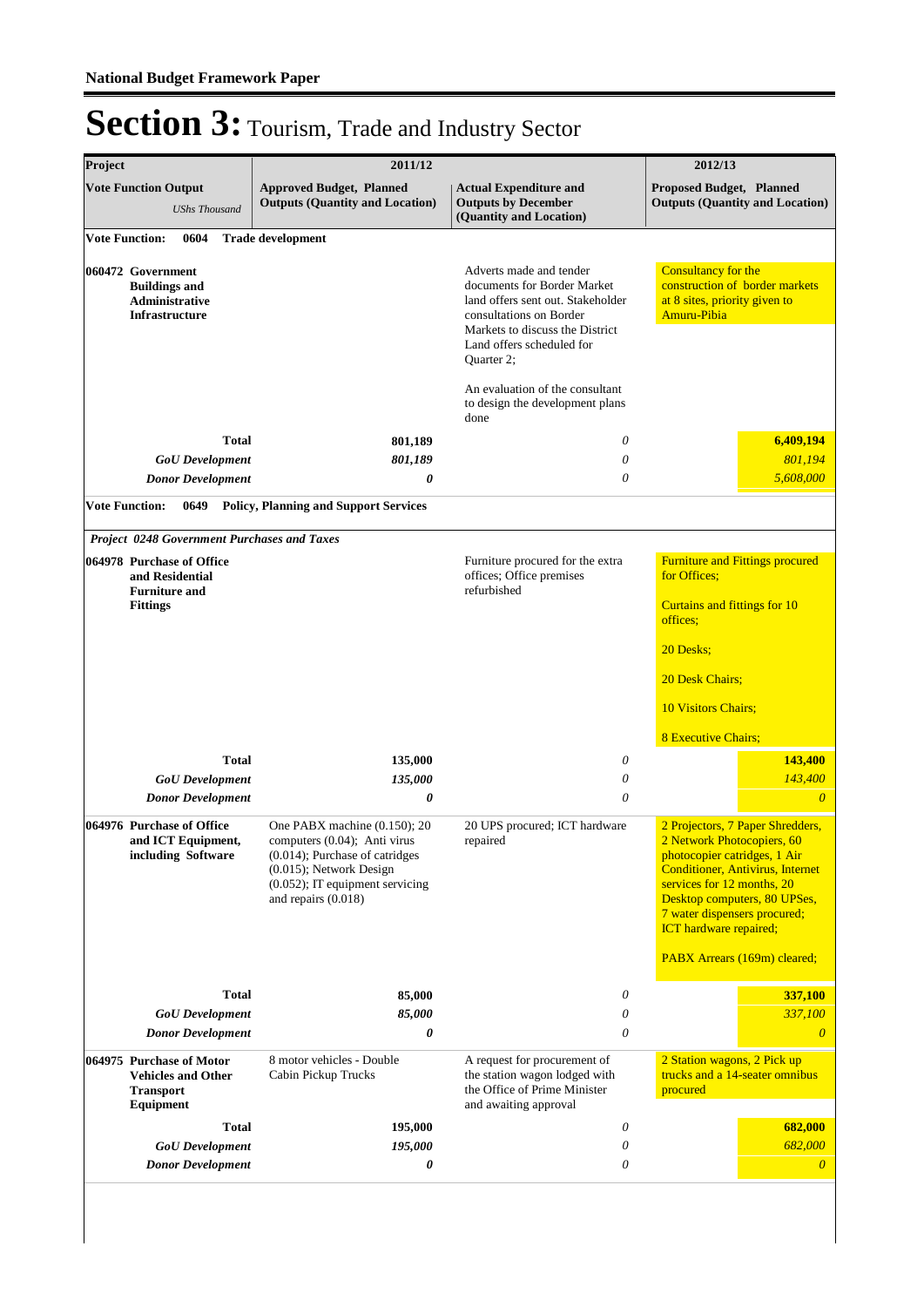| Project               |                                                                               |                          |              | 2011/12                                                                                                                                                                                                                                                                                                                                                                                                                          |                                                                                                                        |          | 2012/13                                                                   |
|-----------------------|-------------------------------------------------------------------------------|--------------------------|--------------|----------------------------------------------------------------------------------------------------------------------------------------------------------------------------------------------------------------------------------------------------------------------------------------------------------------------------------------------------------------------------------------------------------------------------------|------------------------------------------------------------------------------------------------------------------------|----------|---------------------------------------------------------------------------|
|                       | <b>Vote Function Output</b>                                                   | <b>UShs Thousand</b>     |              | <b>Approved Budget, Planned</b><br><b>Actual Expenditure and</b><br><b>Outputs (Quantity and Location)</b><br><b>Outputs by December</b><br>(Quantity and Location)                                                                                                                                                                                                                                                              |                                                                                                                        |          | <b>Proposed Budget, Planned</b><br><b>Outputs (Quantity and Location)</b> |
| <b>Vote Function:</b> |                                                                               | 0649                     |              | <b>Policy, Planning and Support Services</b>                                                                                                                                                                                                                                                                                                                                                                                     |                                                                                                                        |          |                                                                           |
|                       | 064971 Acquisition of Land<br>by Government                                   |                          |              | Plot of land-Jua kali procured                                                                                                                                                                                                                                                                                                                                                                                                   | None                                                                                                                   |          |                                                                           |
|                       |                                                                               |                          | <b>Total</b> | 287,000                                                                                                                                                                                                                                                                                                                                                                                                                          |                                                                                                                        | 0        | $\bf{0}$                                                                  |
|                       |                                                                               | <b>GoU</b> Development   |              | 287,000                                                                                                                                                                                                                                                                                                                                                                                                                          |                                                                                                                        | $\theta$ | $\boldsymbol{\theta}$                                                     |
|                       |                                                                               | <b>Donor Development</b> |              | 0                                                                                                                                                                                                                                                                                                                                                                                                                                |                                                                                                                        | $\theta$ | $\overline{0}$                                                            |
|                       | 064972 Government<br><b>Buildings and</b><br>Administrative<br>Infrastructure |                          |              | 3 Structures for the Jua kali<br>constructed at Luwafu-<br>Makindye;<br>Consultancy for the<br>construction-Juakali<br>undertakedn;<br>Consultancy for the Office<br>block undertaken;<br>Plot of land-Jua kali; Farmers<br>House Corridor and roof<br>refurbished<br>Museums block maintained                                                                                                                                   | Consultations on undertaking<br>the consultancy for the<br>construction of Ultra Modern<br>building on Kiira road held |          | The 3rd, 4th, 5th and 6th Floor<br>corridors at Farmers House<br>retiled  |
|                       |                                                                               |                          | <b>Total</b> | 1,600,554                                                                                                                                                                                                                                                                                                                                                                                                                        |                                                                                                                        | 0        | 80,000                                                                    |
|                       |                                                                               | <b>GoU</b> Development   |              | 1,600,554                                                                                                                                                                                                                                                                                                                                                                                                                        |                                                                                                                        | $\theta$ | 80,000                                                                    |
|                       |                                                                               | <b>Donor Development</b> |              | 0                                                                                                                                                                                                                                                                                                                                                                                                                                |                                                                                                                        | $\theta$ | $\boldsymbol{0}$                                                          |
|                       | 060382 Tourism<br><b>Infrastructure and</b><br>Construction                   |                          |              | Project 0258 Wildlife Education Center Trust<br>Road to pier; Pier restaurant<br>BOQs done and drawings ready.<br>constructed                                                                                                                                                                                                                                                                                                    |                                                                                                                        |          | Pier restaurant constructed                                               |
|                       |                                                                               |                          | <b>Total</b> | 300,000                                                                                                                                                                                                                                                                                                                                                                                                                          |                                                                                                                        | 0        | 300,000                                                                   |
|                       |                                                                               | <b>GoU</b> Development   |              | 300,000                                                                                                                                                                                                                                                                                                                                                                                                                          |                                                                                                                        | 0        | 300,000                                                                   |
|                       |                                                                               | <b>Donor Development</b> |              | 0                                                                                                                                                                                                                                                                                                                                                                                                                                |                                                                                                                        | 0        | $\theta$                                                                  |
|                       |                                                                               |                          |              | <b>Project 0948 Support to Tourism Development</b>                                                                                                                                                                                                                                                                                                                                                                               |                                                                                                                        |          |                                                                           |
|                       | 060376 Purchase of Office<br>and ICT Equipment,<br>including Software         |                          |              | Two Desktop Computers,<br>Two laptops,<br>Three UPS for the Wildlife<br>department $(9.15m)$ ; 4<br>Catridges, 3 Tonner-<br>Photocopier,<br>Equipment servicing, one<br>Network Switch, 2 Computers<br>and 3<br>statistical packages for the TSA<br>$(11.8m)$ ; one Laptop, one<br>Professonal Digital Camera; one<br>GPS and Accessories; one<br>Photocopier, one<br>Scanner, one<br>Colour Printer for the<br>cordination part | none                                                                                                                   |          |                                                                           |
|                       |                                                                               | <b>GoU</b> Development   | <b>Total</b> | 5,000<br>5,000                                                                                                                                                                                                                                                                                                                                                                                                                   |                                                                                                                        | 0<br>0   | $\bf{0}$<br>$\boldsymbol{\theta}$                                         |
|                       |                                                                               | <b>Donor Development</b> |              | 0                                                                                                                                                                                                                                                                                                                                                                                                                                |                                                                                                                        | 0        | $\overline{0}$                                                            |

*Project 1205 Support to Uganda Museums*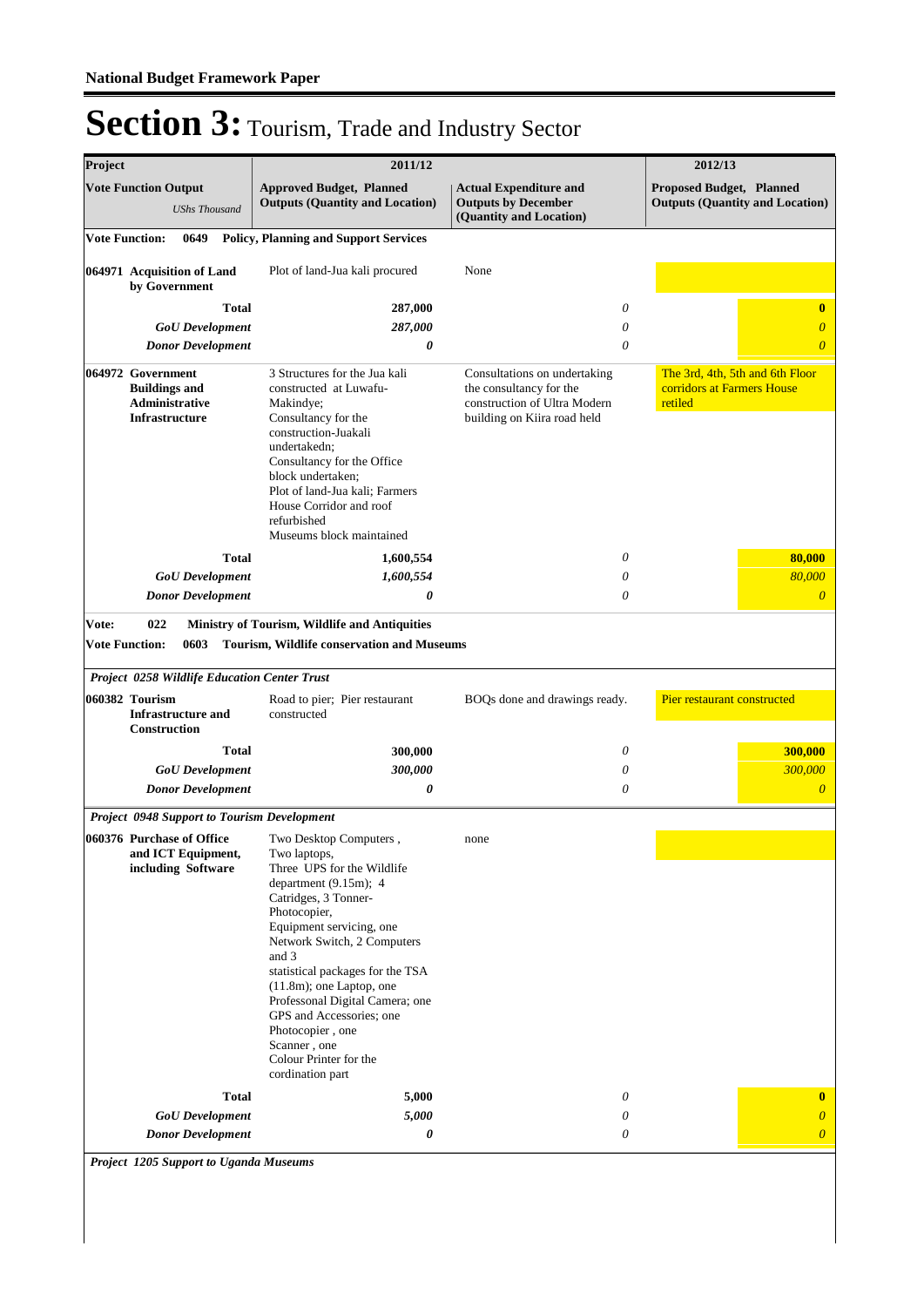| Project<br><b>Vote Function Output</b><br><b>UShs Thousand</b> |                                                                                               | 2011/12                                                                   | 2012/13                                                                                                                                                                                                                                                                                                                                                            |                                                                           |  |
|----------------------------------------------------------------|-----------------------------------------------------------------------------------------------|---------------------------------------------------------------------------|--------------------------------------------------------------------------------------------------------------------------------------------------------------------------------------------------------------------------------------------------------------------------------------------------------------------------------------------------------------------|---------------------------------------------------------------------------|--|
|                                                                |                                                                                               | <b>Approved Budget, Planned</b><br><b>Outputs (Quantity and Location)</b> | <b>Actual Expenditure and</b><br><b>Outputs by December</b><br>(Quantity and Location)                                                                                                                                                                                                                                                                             | <b>Proposed Budget, Planned</b><br><b>Outputs (Quantity and Location)</b> |  |
| <b>Vote Function:</b>                                          | 0603                                                                                          | Tourism, Wildlife conservation and Museums                                |                                                                                                                                                                                                                                                                                                                                                                    |                                                                           |  |
|                                                                | 060375 Purchase of Motor<br><b>Vehicles and Other</b><br><b>Transport</b><br>Equipment        |                                                                           | <b>NONE</b>                                                                                                                                                                                                                                                                                                                                                        |                                                                           |  |
|                                                                | <b>Total</b>                                                                                  | 305,150                                                                   | 0                                                                                                                                                                                                                                                                                                                                                                  | $\bf{0}$                                                                  |  |
|                                                                | <b>GoU</b> Development                                                                        | 305,150                                                                   | $\theta$                                                                                                                                                                                                                                                                                                                                                           | $\boldsymbol{\theta}$                                                     |  |
|                                                                | <b>Donor Development</b>                                                                      | 0                                                                         | $\theta$                                                                                                                                                                                                                                                                                                                                                           | $\boldsymbol{\theta}$                                                     |  |
|                                                                | 060382 Tourism<br><b>Infrastructure and</b><br><b>Construction</b>                            |                                                                           | Three sites have been<br>successfully<br>Documented; Acquisition of<br>Nyero and Mukongoro sites isin<br>progress; EIAs done,<br>Management plans done;<br>-Signage carried out for Nyero<br>and Nkongoro rocks<br>-Promotional materials for<br>nyero,<br>-Boundaries of nyero land<br>indentified,<br>-Kapir-Kumi, Kakor-paliisa<br>and Omuge-Ngora are still at | <b>Development of Fort Portal</b><br>Heritage Trail;                      |  |
|                                                                |                                                                                               |                                                                           | negotiations for land                                                                                                                                                                                                                                                                                                                                              |                                                                           |  |
|                                                                | <b>Total</b>                                                                                  | 845,250                                                                   | 0                                                                                                                                                                                                                                                                                                                                                                  | 682,080                                                                   |  |
|                                                                | <b>GoU</b> Development                                                                        | 845,250                                                                   | $\theta$                                                                                                                                                                                                                                                                                                                                                           | 682,080                                                                   |  |
|                                                                | <b>Donor Development</b>                                                                      | 0                                                                         | $\theta$                                                                                                                                                                                                                                                                                                                                                           | $\theta$                                                                  |  |
|                                                                | 060377 Purchase of<br><b>Specialised</b><br>Machinery &<br>Equipment                          |                                                                           | <b>NONE</b>                                                                                                                                                                                                                                                                                                                                                        | Kabale Museum Equiped with<br>support services                            |  |
|                                                                | <b>Total</b>                                                                                  | 136,400                                                                   | $\boldsymbol{\mathit{0}}$                                                                                                                                                                                                                                                                                                                                          | 30,000                                                                    |  |
|                                                                | <b>GoU</b> Development                                                                        | 136,400                                                                   | $\theta$                                                                                                                                                                                                                                                                                                                                                           | 30,000                                                                    |  |
|                                                                | <b>Donor Development</b>                                                                      | 0                                                                         | $\theta$                                                                                                                                                                                                                                                                                                                                                           | $\overline{0}$                                                            |  |
|                                                                | 060372 Government<br><b>Buildings and</b><br>Administrative<br><b>Infrastructure</b>          |                                                                           | A contract signed with the firm<br>to start the renovations                                                                                                                                                                                                                                                                                                        |                                                                           |  |
|                                                                | <b>Total</b>                                                                                  | 323,200                                                                   | $\theta$                                                                                                                                                                                                                                                                                                                                                           | $\bf{0}$                                                                  |  |
|                                                                | <b>GoU</b> Development                                                                        | 323,200                                                                   | 0                                                                                                                                                                                                                                                                                                                                                                  | $\boldsymbol{\theta}$                                                     |  |
|                                                                | <b>Donor Development</b>                                                                      | 0                                                                         | 0                                                                                                                                                                                                                                                                                                                                                                  | $\overline{0}$                                                            |  |
| <b>Vote Function:</b>                                          |                                                                                               | 0649 Policy, Planning and Support Services                                |                                                                                                                                                                                                                                                                                                                                                                    |                                                                           |  |
|                                                                | Project 0248 Government Purchases and Taxes                                                   |                                                                           |                                                                                                                                                                                                                                                                                                                                                                    |                                                                           |  |
|                                                                | 064975 Purchase of Motor<br><b>Vehicles and Other</b><br><b>Transport</b><br><b>Equipment</b> |                                                                           | Bid documents for procuring<br>vehicles Bid documents for<br>procuring vehicles have been<br>prepared; Permission to procure<br>vehicles secured                                                                                                                                                                                                                   | 3 Station wagons; 2 double<br>pickups and 1 motocycles<br>procured        |  |
|                                                                | <b>Total</b>                                                                                  | 195,000                                                                   | $\theta$                                                                                                                                                                                                                                                                                                                                                           | 518,500                                                                   |  |
|                                                                | <b>GoU</b> Development<br><b>Donor Development</b>                                            | 195,000<br>0                                                              | 0<br>0                                                                                                                                                                                                                                                                                                                                                             | 518,500<br>$\theta$                                                       |  |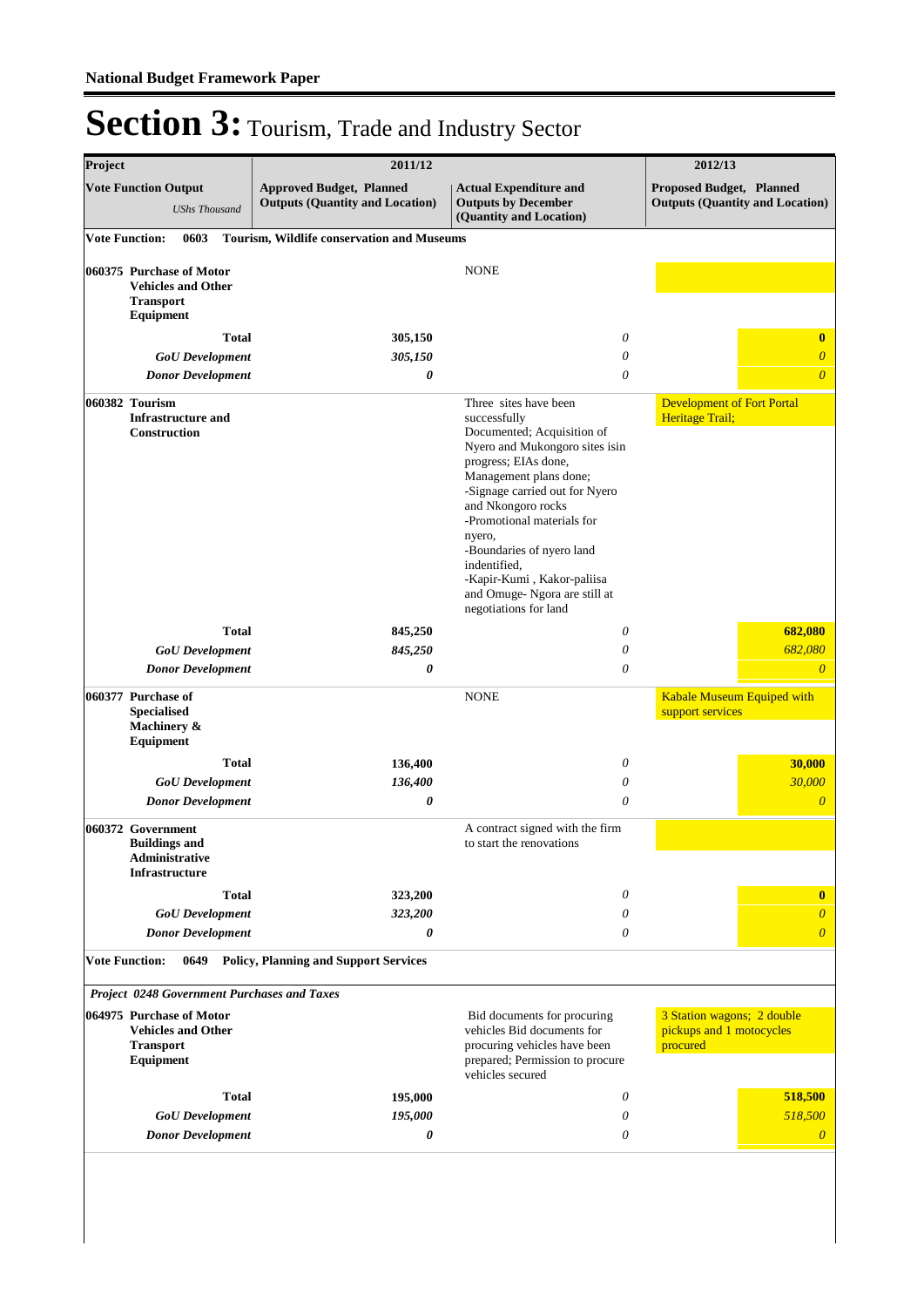| Project |                                                                                   | 2011/12                                                                                                                    | 2012/13                                                                                |                                                                                                                                                                                                                                                                                                                                                               |
|---------|-----------------------------------------------------------------------------------|----------------------------------------------------------------------------------------------------------------------------|----------------------------------------------------------------------------------------|---------------------------------------------------------------------------------------------------------------------------------------------------------------------------------------------------------------------------------------------------------------------------------------------------------------------------------------------------------------|
|         | <b>Vote Function Output</b><br><b>UShs Thousand</b>                               | <b>Approved Budget, Planned</b><br><b>Outputs (Quantity and Location)</b>                                                  | <b>Actual Expenditure and</b><br><b>Outputs by December</b><br>(Quantity and Location) | Proposed Budget, Planned<br><b>Outputs (Quantity and Location)</b>                                                                                                                                                                                                                                                                                            |
|         | <b>Vote Function:</b><br>0649                                                     | <b>Policy, Planning and Support Services</b>                                                                               |                                                                                        |                                                                                                                                                                                                                                                                                                                                                               |
|         | 064978 Purchase of Office<br>and Residential<br><b>Furniture and</b>              |                                                                                                                            | 2 pieces of furniture procured                                                         | 10 tables and 10 chairs                                                                                                                                                                                                                                                                                                                                       |
|         | <b>Fittings</b>                                                                   |                                                                                                                            |                                                                                        |                                                                                                                                                                                                                                                                                                                                                               |
|         | <b>Total</b>                                                                      | 95,000                                                                                                                     | 0                                                                                      | 23,000                                                                                                                                                                                                                                                                                                                                                        |
|         | <b>GoU</b> Development<br><b>Donor Development</b>                                | 95,000<br>$\boldsymbol{\theta}$                                                                                            | 0<br>0                                                                                 | 23,000<br>$\overline{0}$                                                                                                                                                                                                                                                                                                                                      |
|         | 064976 Purchase of Office<br>and ICT Equipment,<br>including Software             |                                                                                                                            | Bids for the procuremnt of ICT<br>equipment prepared                                   | 2 Laptops<br>20Computers<br>50 Flash disks<br>20 UPSs<br>50 Printer catridges<br>12 photocopier catridges<br>3 printers ; 20 Stapling<br>machines; 20 punching<br>machines; 2 heavy duty<br>punching machines; 2 heavy<br>duty stapling machine; 2<br>Scanner; 2 Photocopiers; 4<br>Maintenance of machinery; 10<br>Office fans; 12 Photocopier<br>cartridges |
|         | <b>Total</b>                                                                      | 100,000                                                                                                                    | 0                                                                                      | 170,220                                                                                                                                                                                                                                                                                                                                                       |
|         | <b>GoU</b> Development                                                            | 100,000                                                                                                                    | 0                                                                                      | 170,220                                                                                                                                                                                                                                                                                                                                                       |
|         | <b>Donor Development</b>                                                          | 0                                                                                                                          | 0                                                                                      | $\overline{\theta}$                                                                                                                                                                                                                                                                                                                                           |
|         | Project 1163 Uganda Tourism Satellite Account                                     |                                                                                                                            |                                                                                        |                                                                                                                                                                                                                                                                                                                                                               |
|         | 064971 Acquisition of Land<br>by Government                                       |                                                                                                                            | none                                                                                   |                                                                                                                                                                                                                                                                                                                                                               |
|         | <b>Total</b>                                                                      | 25,000                                                                                                                     | 0                                                                                      | $\bf{0}$                                                                                                                                                                                                                                                                                                                                                      |
|         | <b>GoU</b> Development<br><b>Donor Development</b>                                | 25,000<br>0                                                                                                                | $\theta$<br>0                                                                          | $\overline{\theta}$<br>$\overline{\theta}$                                                                                                                                                                                                                                                                                                                    |
|         | 064976 Purchase of Office<br>and ICT Equipment,<br>including Software             | 4 Catridges;<br>3 Tonner-Photocopier;<br>Equipment servicing;<br>1 Network Switch;<br>2 Computers;<br>3 Software procument | none                                                                                   | 1 Laptops; 3 Tonners-<br>Photocopier; 2 Equipment<br>servicing; 2 Computers                                                                                                                                                                                                                                                                                   |
|         | <b>Total</b>                                                                      | 8,900                                                                                                                      | 0                                                                                      | $\bf{0}$                                                                                                                                                                                                                                                                                                                                                      |
|         | <b>GoU</b> Development                                                            | 8,900                                                                                                                      | 0                                                                                      | 0                                                                                                                                                                                                                                                                                                                                                             |
|         | <b>Donor Development</b>                                                          | 0                                                                                                                          | 0                                                                                      | $\overline{\theta}$                                                                                                                                                                                                                                                                                                                                           |
|         | 064973 Roads, Streets and<br><b>Highways</b>                                      |                                                                                                                            | none                                                                                   |                                                                                                                                                                                                                                                                                                                                                               |
|         | <b>Total</b>                                                                      | $\bf{0}$                                                                                                                   | 0                                                                                      | $\bf{0}$                                                                                                                                                                                                                                                                                                                                                      |
|         | <b>GoU</b> Development                                                            | 0                                                                                                                          | 0<br>0                                                                                 | $\theta$<br>$\overline{\theta}$                                                                                                                                                                                                                                                                                                                               |
|         | <b>Donor Development</b><br>064975 Purchase of Motor<br><b>Vehicles and Other</b> | 0<br>One double cabin pickup                                                                                               | none                                                                                   | One double cabin pickup                                                                                                                                                                                                                                                                                                                                       |
|         | <b>Transport</b><br><b>Equipment</b>                                              |                                                                                                                            |                                                                                        |                                                                                                                                                                                                                                                                                                                                                               |
|         | <b>Total</b>                                                                      | 75,000                                                                                                                     | 0                                                                                      | $\bf{0}$                                                                                                                                                                                                                                                                                                                                                      |
|         | <b>GoU</b> Development                                                            | 75,000                                                                                                                     | 0                                                                                      | $\theta$                                                                                                                                                                                                                                                                                                                                                      |
|         | <b>Donor Development</b>                                                          | 0                                                                                                                          | 0                                                                                      | $\theta$                                                                                                                                                                                                                                                                                                                                                      |

**Vote: 110 Uganda Industrial Research Institute**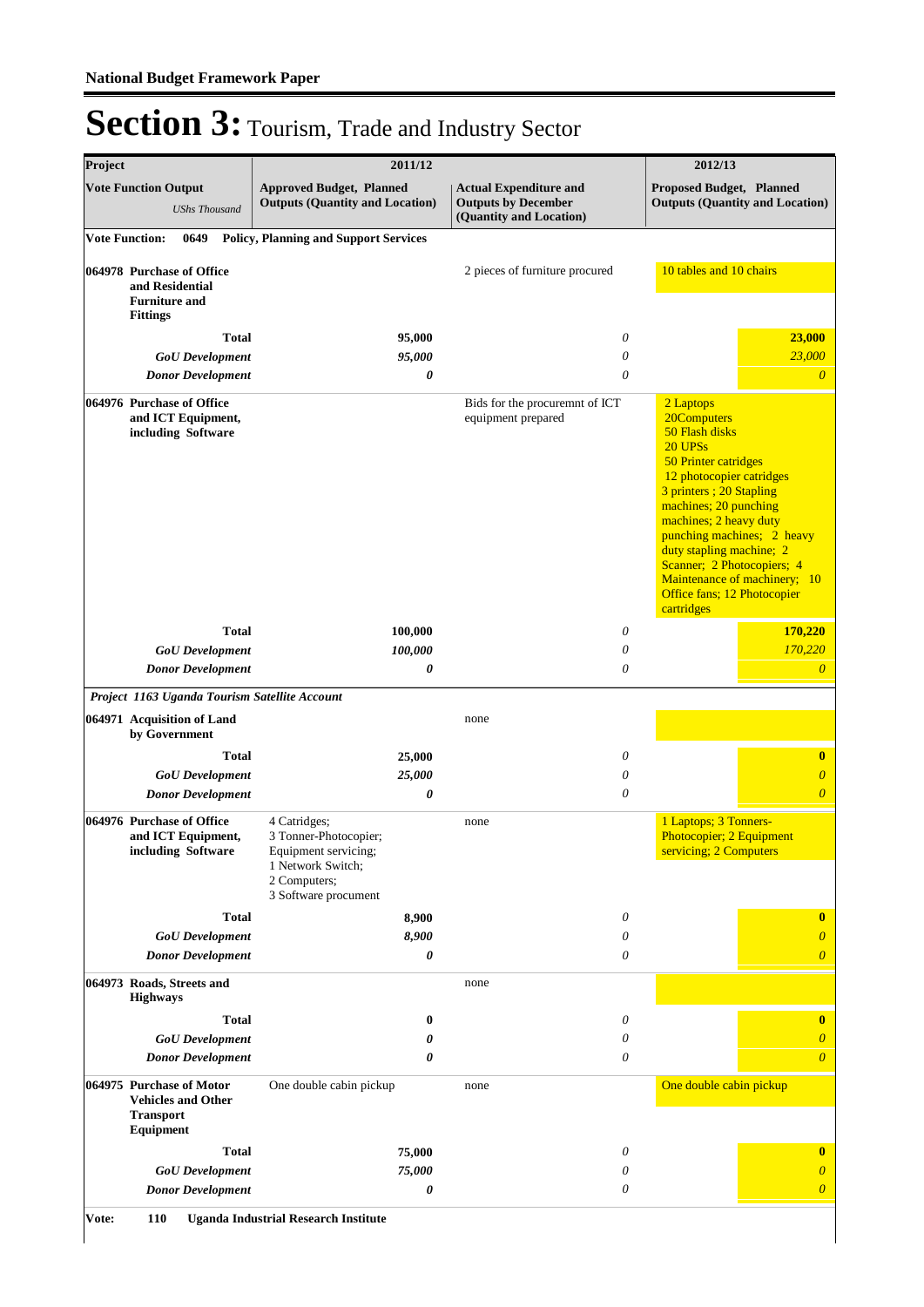| Project                                             | 2011/12                                                                   | 2012/13                                                                           |                                                                    |  |
|-----------------------------------------------------|---------------------------------------------------------------------------|-----------------------------------------------------------------------------------|--------------------------------------------------------------------|--|
| <b>Vote Function Output</b><br><b>UShs Thousand</b> | <b>Approved Budget, Planned</b><br><b>Outputs (Quantity and Location)</b> | <b>Actual Expenditure and<br/>Outputs by December<br/>(Quantity and Location)</b> | Proposed Budget, Planned<br><b>Outputs (Quantity and Location)</b> |  |
| <b>Vote Function:</b>                               | 0651 Industrial Research                                                  |                                                                                   |                                                                    |  |
| Project 0430 Uganda Industrial Research Institute   |                                                                           |                                                                                   |                                                                    |  |
|                                                     |                                                                           |                                                                                   |                                                                    |  |
|                                                     |                                                                           |                                                                                   |                                                                    |  |
|                                                     |                                                                           |                                                                                   |                                                                    |  |
|                                                     |                                                                           |                                                                                   |                                                                    |  |
|                                                     |                                                                           |                                                                                   |                                                                    |  |
|                                                     |                                                                           |                                                                                   |                                                                    |  |
|                                                     |                                                                           |                                                                                   |                                                                    |  |
|                                                     |                                                                           |                                                                                   |                                                                    |  |
|                                                     |                                                                           |                                                                                   |                                                                    |  |
|                                                     |                                                                           |                                                                                   |                                                                    |  |
|                                                     |                                                                           |                                                                                   |                                                                    |  |
|                                                     |                                                                           |                                                                                   |                                                                    |  |
|                                                     |                                                                           |                                                                                   |                                                                    |  |
|                                                     |                                                                           |                                                                                   |                                                                    |  |
|                                                     |                                                                           |                                                                                   |                                                                    |  |
|                                                     |                                                                           |                                                                                   |                                                                    |  |
|                                                     |                                                                           |                                                                                   |                                                                    |  |
|                                                     |                                                                           |                                                                                   |                                                                    |  |
|                                                     |                                                                           |                                                                                   |                                                                    |  |
|                                                     |                                                                           |                                                                                   |                                                                    |  |
|                                                     |                                                                           |                                                                                   |                                                                    |  |
|                                                     |                                                                           |                                                                                   |                                                                    |  |
|                                                     |                                                                           |                                                                                   |                                                                    |  |
|                                                     |                                                                           |                                                                                   |                                                                    |  |
|                                                     |                                                                           |                                                                                   |                                                                    |  |
|                                                     |                                                                           |                                                                                   |                                                                    |  |
|                                                     |                                                                           |                                                                                   |                                                                    |  |
|                                                     |                                                                           |                                                                                   |                                                                    |  |
|                                                     |                                                                           |                                                                                   |                                                                    |  |
|                                                     |                                                                           |                                                                                   |                                                                    |  |
|                                                     |                                                                           |                                                                                   |                                                                    |  |
|                                                     |                                                                           |                                                                                   |                                                                    |  |
|                                                     |                                                                           |                                                                                   |                                                                    |  |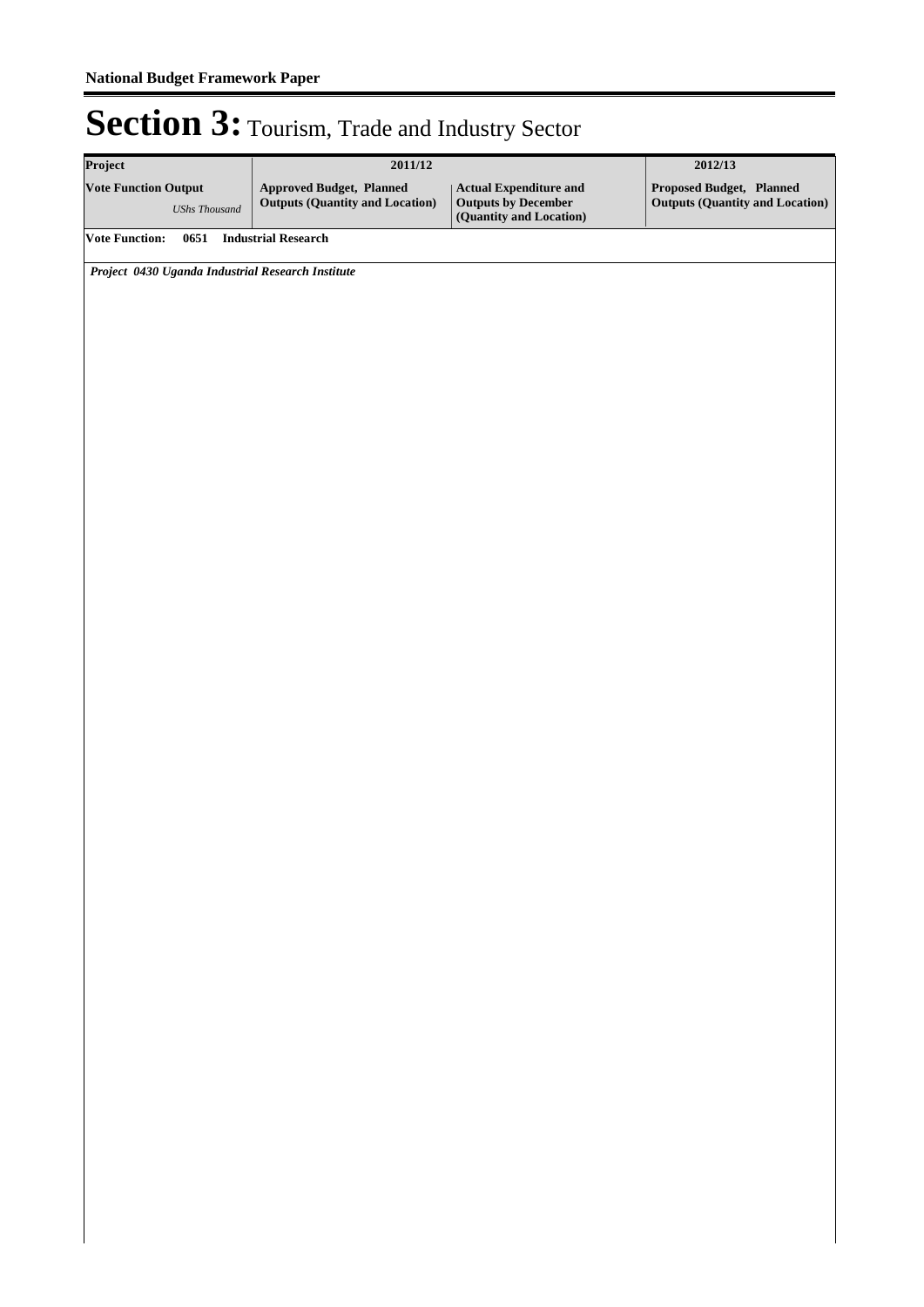| Project                                                              | 2011/12                                                                                                                                                                                                                                                                                                                                                                                                                                                                                                                                                                                                                                                                                                                                                                                                                                                                                         | 2012/13                                                                                                                                                                                                                                                                                                                                                                                                                                                                                                             |                                                                                                                                                                                                                                                                                                                                                                                                                                                                                                                                                                                                                                                                                                                                                                                                                                                           |  |  |
|----------------------------------------------------------------------|-------------------------------------------------------------------------------------------------------------------------------------------------------------------------------------------------------------------------------------------------------------------------------------------------------------------------------------------------------------------------------------------------------------------------------------------------------------------------------------------------------------------------------------------------------------------------------------------------------------------------------------------------------------------------------------------------------------------------------------------------------------------------------------------------------------------------------------------------------------------------------------------------|---------------------------------------------------------------------------------------------------------------------------------------------------------------------------------------------------------------------------------------------------------------------------------------------------------------------------------------------------------------------------------------------------------------------------------------------------------------------------------------------------------------------|-----------------------------------------------------------------------------------------------------------------------------------------------------------------------------------------------------------------------------------------------------------------------------------------------------------------------------------------------------------------------------------------------------------------------------------------------------------------------------------------------------------------------------------------------------------------------------------------------------------------------------------------------------------------------------------------------------------------------------------------------------------------------------------------------------------------------------------------------------------|--|--|
| <b>Vote Function Output</b><br><b>UShs Thousand</b>                  | <b>Approved Budget, Planned</b><br><b>Outputs (Quantity and Location)</b>                                                                                                                                                                                                                                                                                                                                                                                                                                                                                                                                                                                                                                                                                                                                                                                                                       | <b>Actual Expenditure and</b><br><b>Outputs by December</b><br>(Quantity and Location)                                                                                                                                                                                                                                                                                                                                                                                                                              | <b>Proposed Budget, Planned</b><br><b>Outputs (Quantity and Location)</b>                                                                                                                                                                                                                                                                                                                                                                                                                                                                                                                                                                                                                                                                                                                                                                                 |  |  |
| <b>Vote Function:</b><br>0651                                        | <b>Industrial Research</b>                                                                                                                                                                                                                                                                                                                                                                                                                                                                                                                                                                                                                                                                                                                                                                                                                                                                      |                                                                                                                                                                                                                                                                                                                                                                                                                                                                                                                     |                                                                                                                                                                                                                                                                                                                                                                                                                                                                                                                                                                                                                                                                                                                                                                                                                                                           |  |  |
| 065177 Purchase of<br><b>Specialised</b><br>Machinery &<br>Equipment | 1. Metal shop<br>2. Carpentry shop<br>3. Textile & crafts shop I.<br>4. Fitting & maintenance shop<br>5. Refrigeration & air<br>conditioning unit.<br>6. Foundry shop II<br>7. Emerging technologies (MDF<br>board).<br>8. Bamboo shoot processing line.<br>9. Office Equipment $&$<br>Installations.<br>10. Materials evaluation $\&$<br>technical services unit<br>11. Surface treatment/Heat<br>treatment unit.<br>12. Instrumentation<br>13. ICT<br>14. Motor rewinding shop<br>15. Plumbing unit<br>16. Minerals beneficiation.<br>17. Energy Systems<br>18. Electrical & Electronics<br>Maintenance and<br>communication unit.<br>19. Textile & crafts shop II<br>20. Bamboo Charcoal and<br>Vinegar processing line.<br>21.CAD/CAM unit<br>22. Mechatronics & Automation<br>unit.<br>23. Electrical & Electronics<br>Maintenance and<br>communication unit.<br>24. Emerging technologies | A motor of the new Hollander<br>was replaced for improvement<br>in recycling of secondary fibers.<br>Staff trained on how to operate<br>the newly commissioned and<br>installed CHNSO Analyzer.<br>We are completing<br>refurbishment of our fresh milk<br>processing and packaging<br>facility with a capacity of 2000<br>liters of milk per hour.<br>Key machinery & equipment for<br>instrumentation unit are being<br>procured.<br>Key machinery & equipment for<br>instrumentation unit are being<br>procured. | <b>Essential oils extraction</b><br>equipments<br>A flavor applicator for Potato<br>project in Kabale<br>A Biscuit production equipment<br>line for Kabale<br>A Savoury meat equipment for<br><b>UIRI</b><br>A range of different fruit juice<br>pulpers for UIRI<br>Chill unit equipment for UIRI<br><b>Bentonite Processing equipment</b><br><b>Cosmetics and detergents</b><br>technology<br>Grains and animal feeds<br>processing technology<br>Refrigerated cool boxes<br><b>Procurement of toothpick</b><br>packaging machine,<br>ICT hardware & software, ICT<br>requirements, ICT network<br>security systems, ICT utilities<br><b>Establishment of Multi-purpose</b><br>Engineering training lab,<br>plumbing tools and equipment,<br>energy Laboratory purchase of<br>equipments for the initial phase<br>of establishing Energy systems<br>lab |  |  |
|                                                                      | (Formica)<br>25. Briquett press<br>26. Renewable energy village<br>project<br>27. One mineral laboratory                                                                                                                                                                                                                                                                                                                                                                                                                                                                                                                                                                                                                                                                                                                                                                                        |                                                                                                                                                                                                                                                                                                                                                                                                                                                                                                                     |                                                                                                                                                                                                                                                                                                                                                                                                                                                                                                                                                                                                                                                                                                                                                                                                                                                           |  |  |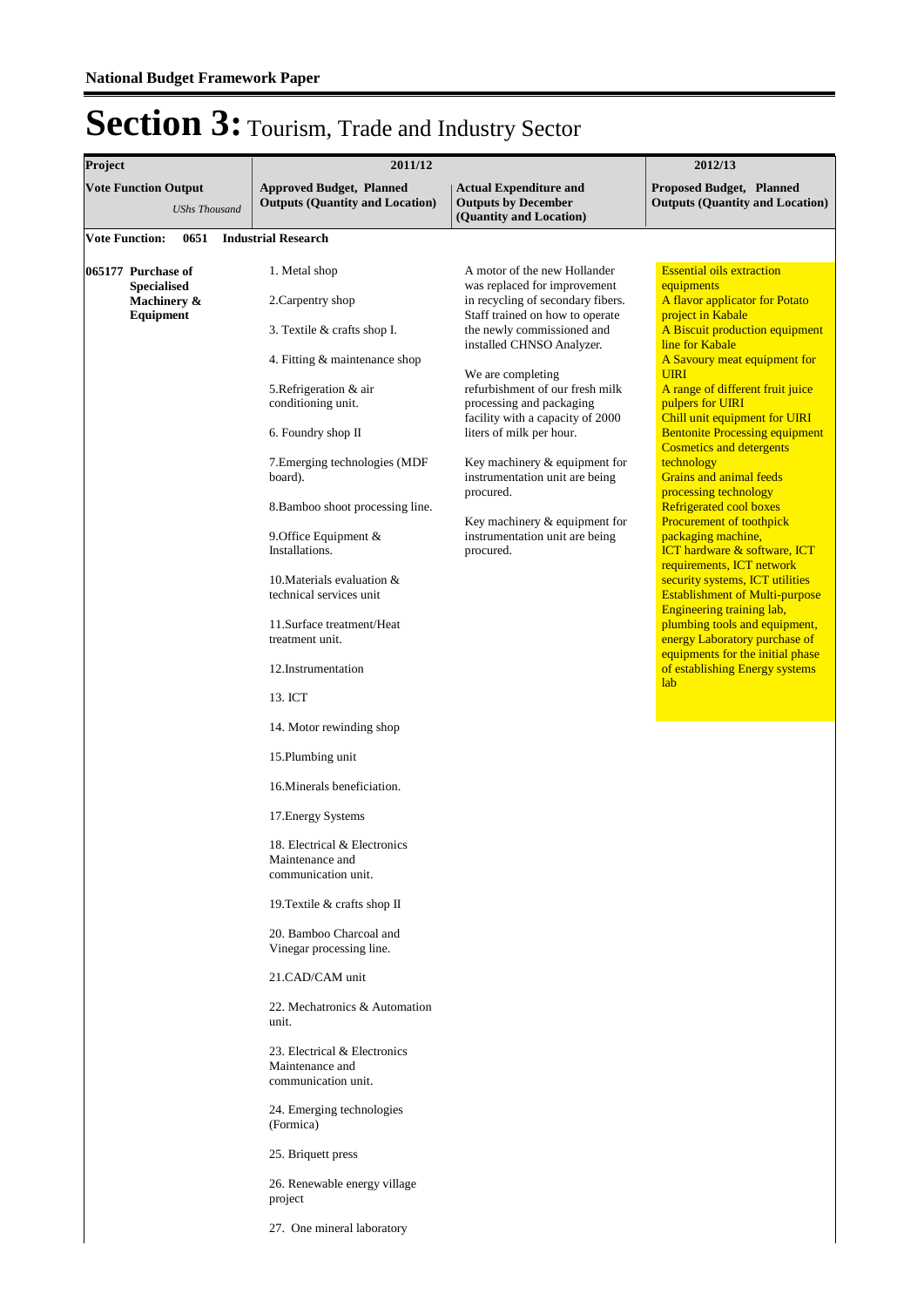| Project                                     |                          | 2011/12                                                                          | 2012/13                                                                                |                                                                    |  |
|---------------------------------------------|--------------------------|----------------------------------------------------------------------------------|----------------------------------------------------------------------------------------|--------------------------------------------------------------------|--|
| <b>Vote Function Output</b>                 | <b>UShs Thousand</b>     | <b>Approved Budget, Planned</b><br><b>Outputs (Quantity and Location)</b>        | <b>Actual Expenditure and</b><br><b>Outputs by December</b><br>(Quantity and Location) | Proposed Budget, Planned<br><b>Outputs (Quantity and Location)</b> |  |
| <b>Vote Function:</b>                       |                          | 0651 Industrial Research                                                         |                                                                                        |                                                                    |  |
|                                             |                          | equipped at UIRI                                                                 |                                                                                        |                                                                    |  |
|                                             |                          | 28. Equipped Food Lab at UIRI                                                    |                                                                                        |                                                                    |  |
|                                             |                          | 29. Four Fruit pulp extraction<br>center set upcountry                           |                                                                                        |                                                                    |  |
|                                             |                          | 30. Essential oils extraction and<br>processing unit set up at UIRI              |                                                                                        |                                                                    |  |
|                                             |                          | 31. Meat Cold Rooms equipped<br>at UIRI                                          |                                                                                        |                                                                    |  |
|                                             |                          | 32. One virtual incubation meat<br>pilot plant set up and equipped<br>in Mbarara |                                                                                        |                                                                    |  |
|                                             |                          | 33. One cereal agro-processing<br>partner venture supported at<br>Kabale         |                                                                                        |                                                                    |  |
|                                             |                          | 34. One cranberry fruit<br>processing unit set up in Pader                       |                                                                                        |                                                                    |  |
|                                             |                          | 35. One production line for<br>NCD vaccine set up at UIRI<br>unit.               |                                                                                        |                                                                    |  |
|                                             |                          | 36. One production line for<br>NCD vaccine set up at UIRI unit                   |                                                                                        |                                                                    |  |
|                                             |                          | 37. One food powder plant<br>refurbished at UIRI                                 |                                                                                        |                                                                    |  |
|                                             |                          | 38. Two virtual incubation meat<br>centers upgraded in Kabale and<br>Soroti      |                                                                                        |                                                                    |  |
|                                             |                          | 39. One microbiology lab at<br>UIRI equipped-phase I                             |                                                                                        |                                                                    |  |
|                                             |                          | 40. Two cereal agro-processing<br>partner venture supported at<br>Kabale         |                                                                                        |                                                                    |  |
|                                             |                          | 41. Chemistry lab requipped at<br>UIRI - final phase                             |                                                                                        |                                                                    |  |
|                                             |                          | 42. . Bakery pilot plant<br>upgraded at UIRI                                     |                                                                                        |                                                                    |  |
|                                             | <b>Total</b>             | 4,064,656                                                                        | 0                                                                                      | 2,706,000                                                          |  |
|                                             | <b>GoU</b> Development   | 4,064,656                                                                        | 0                                                                                      | 2,706,000                                                          |  |
|                                             | <b>Donor Development</b> | 0                                                                                | 0                                                                                      | $\boldsymbol{\theta}$                                              |  |
| 065171 Acquisition of Land<br>by Government |                          |                                                                                  | n/a                                                                                    |                                                                    |  |
|                                             | <b>Total</b>             | $\bf{0}$                                                                         | 0                                                                                      | $\bf{0}$                                                           |  |
|                                             | <b>GoU</b> Development   | 0                                                                                | 0                                                                                      | $\boldsymbol{0}$                                                   |  |
|                                             | <b>Donor Development</b> | 0                                                                                | 0                                                                                      | $\boldsymbol{\theta}$                                              |  |
|                                             |                          |                                                                                  |                                                                                        |                                                                    |  |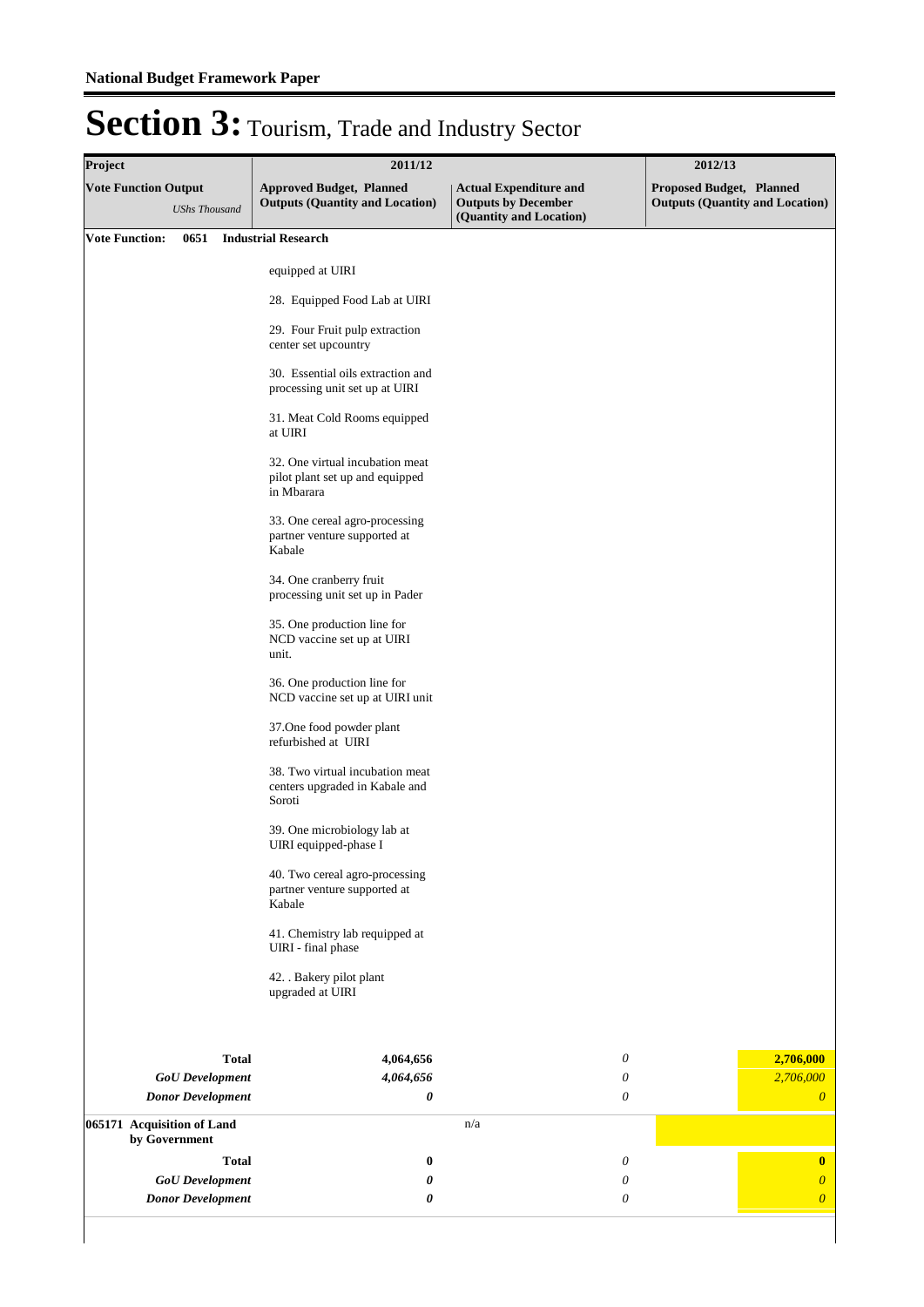| Project                                                                                       |              | 2011/12                                                                               |                                                                                                                                                                                       | 2012/13                                                                                                                                                                                      |
|-----------------------------------------------------------------------------------------------|--------------|---------------------------------------------------------------------------------------|---------------------------------------------------------------------------------------------------------------------------------------------------------------------------------------|----------------------------------------------------------------------------------------------------------------------------------------------------------------------------------------------|
| <b>Vote Function Output</b><br><b>UShs Thousand</b>                                           |              | <b>Approved Budget, Planned</b><br><b>Outputs (Quantity and Location)</b>             | <b>Actual Expenditure and</b><br><b>Outputs by December</b><br>(Quantity and Location)                                                                                                | <b>Proposed Budget, Planned</b><br><b>Outputs (Quantity and Location)</b>                                                                                                                    |
| <b>Vote Function:</b><br>0651                                                                 |              | <b>Industrial Research</b>                                                            |                                                                                                                                                                                       |                                                                                                                                                                                              |
| 065172 Government<br><b>Buildings and</b><br>Administrative<br><b>Infrastructure</b>          |              |                                                                                       | <b>Architectural Services for</b><br>modification and reconstruction<br>of the ceramic unit and a<br>packaging center of excellence<br>are being procured.<br>The Institute completed | Civil works renovations and<br>modifications to Ceramics lab<br>facility<br><b>Upgrading of storm water</b><br>channel along the northern<br>boundary<br><b>Construction of the northern</b> |
|                                                                                               |              |                                                                                       | construction of a dedicated<br>Eastern Gate entrance and<br>parking facilities. Overall<br>campus security has also been<br>enhanced by construction of a<br>Southern boundary wall.  | <b>Boundary wall</b><br>Upgrading of access road to the<br>Eastern gate                                                                                                                      |
|                                                                                               |              |                                                                                       | Acquiring assorted fittings for<br>micro-biology and food pilot<br>plants for repairs is under<br>procurement.                                                                        |                                                                                                                                                                                              |
|                                                                                               |              |                                                                                       | Procurement of server, install<br>and connect to other networks is<br>under procurement                                                                                               |                                                                                                                                                                                              |
|                                                                                               | <b>Total</b> | 505,000                                                                               | 0                                                                                                                                                                                     | 361,002                                                                                                                                                                                      |
| <b>GoU</b> Development                                                                        |              | 505,000                                                                               | 0                                                                                                                                                                                     | 361,002                                                                                                                                                                                      |
| <b>Donor Development</b>                                                                      |              | $\theta$                                                                              | $\theta$                                                                                                                                                                              | $\theta$                                                                                                                                                                                     |
| Vote:<br>117<br><b>Vote Function:</b><br>0653<br>Project 1127 Support to Uganda Tourism Board |              | <b>Uganda Tourism Board</b><br><b>Tourism Services</b>                                |                                                                                                                                                                                       |                                                                                                                                                                                              |
| 065375 Purchase of Motor<br><b>Vehicles and Other</b><br><b>Transport</b><br>Equipment        |              | Purchase of 2 SUV Vehicles                                                            | no vehicles bought because of<br>the ban                                                                                                                                              | <b>Transport for Managers</b>                                                                                                                                                                |
|                                                                                               | <b>Total</b> | 219,718                                                                               | 0                                                                                                                                                                                     | 100,000                                                                                                                                                                                      |
| <b>GoU</b> Development                                                                        |              | 219,718                                                                               | $\theta$                                                                                                                                                                              | 100,000                                                                                                                                                                                      |
| <b>Donor Development</b>                                                                      |              | 0                                                                                     | $\theta$                                                                                                                                                                              | $\theta$                                                                                                                                                                                     |
| 065376 Purchase of Office<br>and ICT Equipment,<br>including Software                         |              | 7 computers and 5 laptops<br>4 printers, Air conditioner, 2<br>Internet Modems, 2 UPS | No computers bought yet                                                                                                                                                               | <b>Upgrade Website</b>                                                                                                                                                                       |
|                                                                                               | <b>Total</b> | 41,200                                                                                | 0                                                                                                                                                                                     | 40,000                                                                                                                                                                                       |
| <b>GoU</b> Development                                                                        |              | 41,200                                                                                | 0                                                                                                                                                                                     | 40,000                                                                                                                                                                                       |
| <b>Donor Development</b>                                                                      |              | 0                                                                                     | 0                                                                                                                                                                                     | $\boldsymbol{\theta}$                                                                                                                                                                        |
| 065378 Purchase of Office<br>and Residential                                                  |              | 20 work stations                                                                      | not bought                                                                                                                                                                            |                                                                                                                                                                                              |
| <b>Furniture and</b><br><b>Fittings</b>                                                       |              | Office partitioning                                                                   |                                                                                                                                                                                       |                                                                                                                                                                                              |
|                                                                                               | <b>Total</b> | 64,000<br>64,000                                                                      | 0                                                                                                                                                                                     | $\bf{0}$                                                                                                                                                                                     |
| <b>GoU</b> Development<br><b>Donor Development</b>                                            |              | 0                                                                                     | 0<br>0                                                                                                                                                                                | $\boldsymbol{\theta}$<br>$\boldsymbol{\theta}$                                                                                                                                               |
|                                                                                               |              |                                                                                       |                                                                                                                                                                                       |                                                                                                                                                                                              |
| Vote:<br>154                                                                                  |              | <b>Uganda National Bureau of Standards</b>                                            |                                                                                                                                                                                       |                                                                                                                                                                                              |
| <b>Vote Function:</b><br>0652                                                                 |              | <b>Quality Assurance and Standards Development</b>                                    |                                                                                                                                                                                       |                                                                                                                                                                                              |
| Project 0253 Support to UNBS                                                                  |              |                                                                                       |                                                                                                                                                                                       |                                                                                                                                                                                              |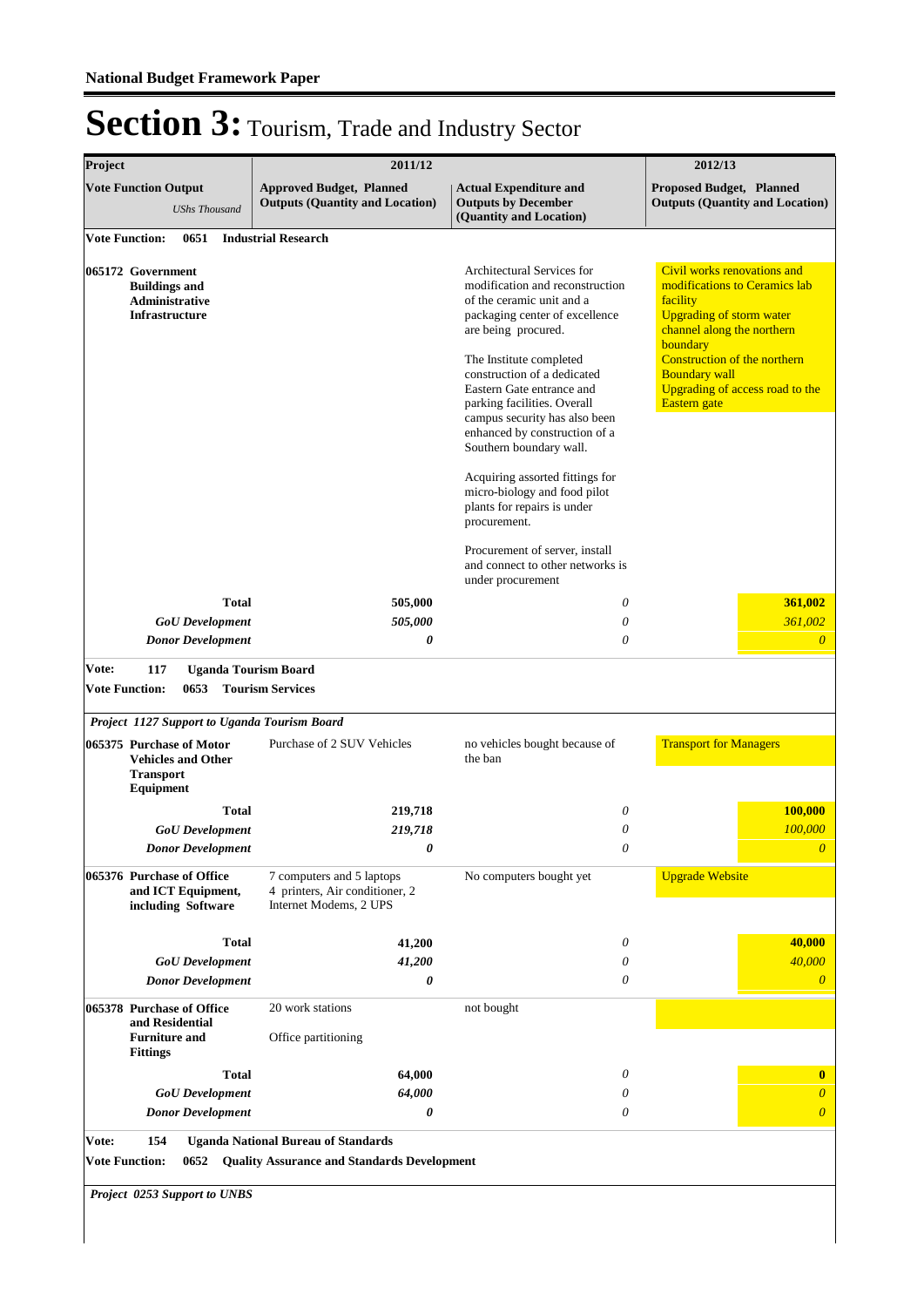| Project                                                                                 |                                                                                             | 2011/12                                                                   |                                                                                                                                                                                                                                                                                                                                                     | 2012/13                                                                                   |
|-----------------------------------------------------------------------------------------|---------------------------------------------------------------------------------------------|---------------------------------------------------------------------------|-----------------------------------------------------------------------------------------------------------------------------------------------------------------------------------------------------------------------------------------------------------------------------------------------------------------------------------------------------|-------------------------------------------------------------------------------------------|
|                                                                                         | <b>Vote Function Output</b><br><b>UShs Thousand</b>                                         | <b>Approved Budget, Planned</b><br><b>Outputs (Quantity and Location)</b> | <b>Actual Expenditure and</b><br><b>Outputs by December</b><br>(Quantity and Location)                                                                                                                                                                                                                                                              | <b>Proposed Budget, Planned</b><br><b>Outputs (Quantity and Location)</b>                 |
| <b>Vote Function:</b>                                                                   | 0652                                                                                        | <b>Quality Assurance and Standards Development</b>                        |                                                                                                                                                                                                                                                                                                                                                     |                                                                                           |
| 065278 Purchase of Office<br>and Residential<br><b>Furniture and</b><br><b>Fittings</b> |                                                                                             | Furnish regional offices;<br>furniture for new staff; etc                 | Did not acquired Office desks,<br>chairs and committee tables to<br>be procured                                                                                                                                                                                                                                                                     | <b>Furniture and fittings</b>                                                             |
|                                                                                         | Total                                                                                       | 110,000                                                                   | 0                                                                                                                                                                                                                                                                                                                                                   | 110,000                                                                                   |
|                                                                                         | <b>GoU</b> Development                                                                      | 80,000                                                                    | 0                                                                                                                                                                                                                                                                                                                                                   | 80,000                                                                                    |
|                                                                                         | <b>Donor Development</b>                                                                    | 0                                                                         | 0                                                                                                                                                                                                                                                                                                                                                   |                                                                                           |
|                                                                                         | NTR                                                                                         | 30,000                                                                    | 0                                                                                                                                                                                                                                                                                                                                                   | 30,000                                                                                    |
|                                                                                         | 065272 Government<br><b>Buildings and</b><br><b>Administrative</b><br><b>Infrastructure</b> | 2nd Phase; construction of ofice<br>block and two laboraories.            | -Architectural work for Phase 1<br>completed.<br>-Constructed and completed the<br>Calibration Rig for Road<br>Tankers (Soon to be<br>commissioned)<br>-Completed process to identify<br>the supervisory consultants for<br>the project. Only awaiting<br>confirmation of project funding<br>by MFPED so that the actual<br>construction can start. | <b>UNBS</b> home in Bweyogerere                                                           |
|                                                                                         | Total                                                                                       | 2,000,000                                                                 | 0                                                                                                                                                                                                                                                                                                                                                   | 2,000,000                                                                                 |
|                                                                                         | <b>GoU</b> Development                                                                      | 2,000,000                                                                 | 0                                                                                                                                                                                                                                                                                                                                                   | 2,000,000                                                                                 |
|                                                                                         | <b>Donor Development</b>                                                                    | 0                                                                         | 0                                                                                                                                                                                                                                                                                                                                                   | 0                                                                                         |
|                                                                                         | 065276 Purchase of Office<br>and ICT Equipment,                                             | -procuring 10 computers with<br>accessories to replace old ones;          | Payment made for all<br>outstanding debts                                                                                                                                                                                                                                                                                                           | <b>ICT</b> equipment including<br>laptops, desktops, printers.                            |
|                                                                                         | including Software                                                                          | -procure new telephony system;<br>procure laboratory equipment            | Could not acquire Asset register<br>software. aptops, desktops and<br>IHP phones; Only aquired<br>printers                                                                                                                                                                                                                                          |                                                                                           |
|                                                                                         | <b>Total</b>                                                                                | 520,000                                                                   | 0                                                                                                                                                                                                                                                                                                                                                   | 520,000                                                                                   |
|                                                                                         | <b>GoU</b> Development                                                                      | 420,000                                                                   | 0                                                                                                                                                                                                                                                                                                                                                   | 420,000                                                                                   |
|                                                                                         | <b>Donor Development</b>                                                                    | 0                                                                         | 0                                                                                                                                                                                                                                                                                                                                                   | $\overline{\theta}$                                                                       |
|                                                                                         | <b>NTR</b>                                                                                  | 100,000                                                                   | 0                                                                                                                                                                                                                                                                                                                                                   | 100,000                                                                                   |
|                                                                                         | 065277 Purchase of<br><b>Specialised</b><br>Machinery &<br>Equipment                        | Procure various laboratory and<br>office equipment                        | -A 50 meter coild acquired to<br>facilitate calibrations of storage<br>tanks.                                                                                                                                                                                                                                                                       | Procure an assorted equipment<br>for import inspection.                                   |
|                                                                                         |                                                                                             |                                                                           |                                                                                                                                                                                                                                                                                                                                                     | 20 Traceable reference<br>standards and equipment<br>calibrated for National<br>metrology |
|                                                                                         | <b>Total</b>                                                                                | 741,042                                                                   | 0                                                                                                                                                                                                                                                                                                                                                   | 741,000                                                                                   |
|                                                                                         | <b>GoU</b> Development                                                                      | 494,000                                                                   | 0                                                                                                                                                                                                                                                                                                                                                   | 494,000                                                                                   |
|                                                                                         | <b>Donor Development</b><br>NTR                                                             | 0<br>247,042                                                              | 0<br>0                                                                                                                                                                                                                                                                                                                                              | 0<br>247,000                                                                              |

### *S3 Proposed Budget Allocations for 2012/13 and the Medium Term*

*This section sets out the proposed sector budget allocations for 2012/13 and the medium term, including major areas of expenditures and any notable changes in allocations.* 

#### **Table S3.1: Past Expenditure and Medium Term Projections by Vote Function**

|                                                        | 2010/11 | 2011/12                |                            | <b>Medium Term Projections</b> |         |         |
|--------------------------------------------------------|---------|------------------------|----------------------------|--------------------------------|---------|---------|
|                                                        | Outturn | Appr.<br><b>Budget</b> | Spent by<br><b>End Dec</b> | 2012/13                        | 2013/14 | 2014/15 |
| Vote: 015 Ministry of Trade, Industry and Cooperatives |         |                        |                            |                                |         |         |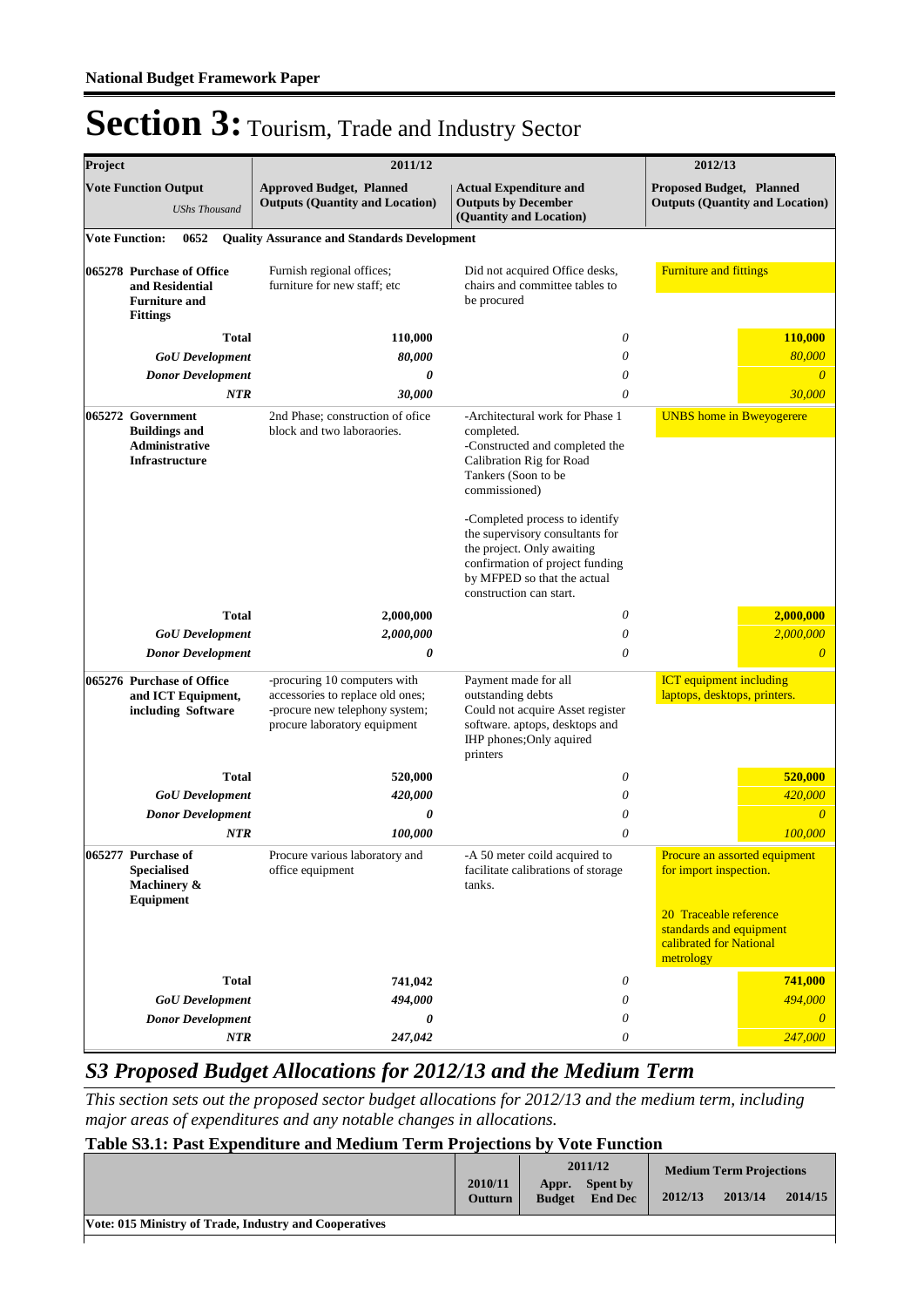|                                                         |                           | 2011/12                |                            | <b>Medium Term Projections</b> |         |         |  |
|---------------------------------------------------------|---------------------------|------------------------|----------------------------|--------------------------------|---------|---------|--|
|                                                         | 2010/11<br><b>Outturn</b> | Appr.<br><b>Budget</b> | Spent by<br><b>End Dec</b> | 2012/13                        | 2013/14 | 2014/15 |  |
| 0601 Industrial Development                             | 0.537                     | 1.385                  | 0.000                      | 8.221                          | 9.607   | 10.641  |  |
| 0602 Cooperative Development                            | 0.268                     | 2.438                  | 0.000                      | 2.476                          | 2.941   | 3.279   |  |
| 0604 Trade development                                  | 2.623                     | 9.788                  | 0.000                      | 14.289                         | 10.729  | 9.145   |  |
| 0649 Policy, Planning and Support Services              | 5.661                     | 3.372                  | 0.000                      | 3.488                          | 4.137   | 4.547   |  |
| <b>Total for Vote:</b>                                  | 9.089                     | 16.983                 | 0.000                      | 28.474                         | 27.414  | 27.612  |  |
| Vote: 022 Ministry of Tourism, Wildlife and Antiquities |                           |                        |                            |                                |         |         |  |
| 0603 Tourism, Wildlife conservation and Museums         | 0.000                     | 8.354                  | 0.000                      | 7.767                          | 8.658   | 8.911   |  |
| 0649 Policy, Planning and Support Services              | 0.000                     | 2.454                  | 0.000                      | 3.555                          | 4.531   | 5.717   |  |
| <b>Total for Vote:</b>                                  | 0.000                     | 10.807                 | 0.000                      | 11.322                         | 13.189  | 14.628  |  |
| Vote: 110 Uganda Industrial Research Institute          |                           |                        |                            |                                |         |         |  |
| 0651 Industrial Research                                | 10.893                    | 12.843                 | 0.000                      | 12.843                         | 14.993  | 8.922   |  |
| <b>Total for Vote:</b>                                  | 10.893                    | 12.843                 | 0.000                      | 12.843                         | 14.993  | 8.922   |  |
| Vote: 117 Uganda Tourism Board                          |                           |                        |                            |                                |         |         |  |
| 0653 Tourism Services                                   | 1.876                     | 2.054                  | 0.000                      | 2.054                          | 2.365   | 10.653  |  |
| <b>Total for Vote:</b>                                  | 1.876                     | 2.054                  | 0.000                      | 2.054                          | 2.365   | 10.653  |  |
| Vote: 154 Uganda National Bureau of Standards           |                           |                        |                            |                                |         |         |  |
| 0652 Ouality Assurance and Standards Development        | 8.837                     | 15.447                 | 0.000                      | 15.577                         | 12.237  | 13.989  |  |
| <b>Total for Vote:</b>                                  | 8.837                     | 15.447                 | 0.000                      | 15.577                         | 12.237  | 13.989  |  |
| <b>Total for Sector:</b>                                | 30.695                    | 58.134                 | 0.000                      | 70.271                         | 70.198  | 75.804  |  |

*\* Excluding Taxes and Arrears and including NTR*

#### **(i) The Total Budget over the Medium Term**

The total budget for the Tourism, Trade and Industry sector is projected to decrease by UShs. 0.4bn (7%) in FY 2012/13 from UGX 58.134bn in FY 2011/12. The allocation is expected to increase to UShs. 59.956 bn in FY 2013/14 and then to UShs. 61.355bn in FY 2014/15. In greater detail, the changes in allocations will be as follows:

The total allocation for Ministry of Trade, Industry and Cooperatives (Vote 015) is projected to increase by UShs. 1.878bn (11%) from UShs. 16.983bn in FY 2011/12 to UShs.18.861bn in 2012/13. In the medium term, it will increase to UShs. 21.14 bn in FY 2013/14 and reduce to UShs. 17.659bn in FY 2014/15.

The total allocation for Ministry of Tourism, Wildlife and Heritage (Vote 022) is projected to reduce by UShs. 1.60bn (15%) from UShs. 10.807bn in FY 2011/12 to UShs. 9.207bn in FY 2012/13. In the medium term, it will increase to UShs. 10.201bn in FY 2013/14 and UShs. 11.287bn in FY 2014/15.

The total allocation for the Uganda Industrial Research Institute (Vote 110) is projected to remain constant at UShs. 12.843bn in FY 2012/13 as in FY 2011/12. In the medium term, it will increase to UShs. 14.378bn in FY 2013/14 and reduce to UShs. 8.768bn in FY 2014/15.

The total allocation for the Uganda Tourism Board (Vote 117) projected to remain constant in the FY 2012/13 at UShs. 2.054bn (last year's NTR projection was excluded). In the medium term, it will increase to UShs. 2.296bn in FY 2013/14 and to UShs. 9.997bn in FY 2014/15.

The total allocation for the Uganda National Bureau of Standards (Vote 154) is projected to increase by UShs. 0.13bn (1%) from UShs. 15.447bn in FY 2011/12 to UShs. 15.577bn in 2012/13. In the medium term, it will reduce to 11.941bn in FY 2013/14 and increase to UShs. 13.643bn in FY 2014/15.

#### **(ii) The major expenditure allocations in the sector**

.

There has been a decrease of Shs.1.967 bn in the allocation for vote function Tourism, wildlife and heritage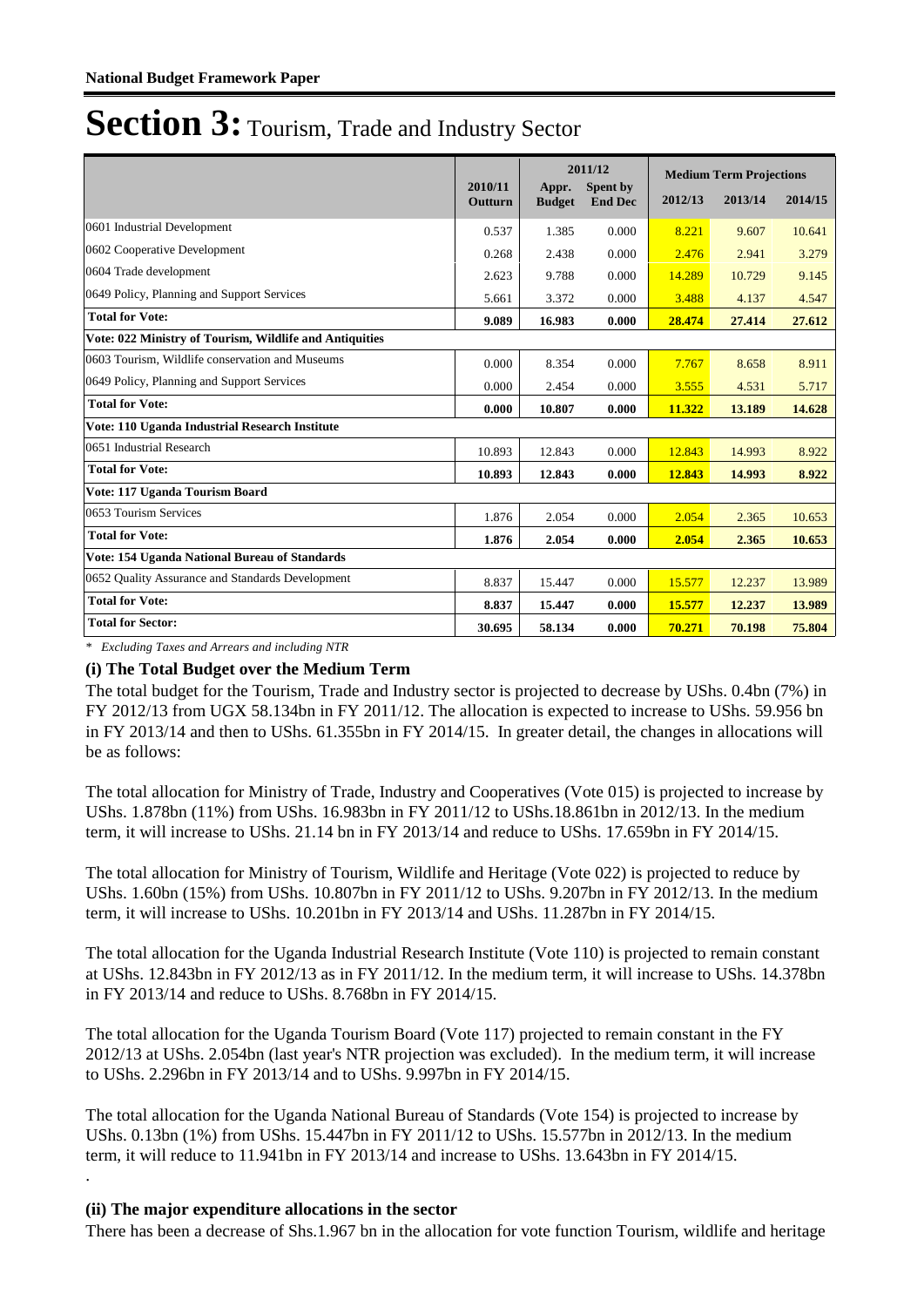from shs. 8.354bn to Shs. 6.387 bn mainly due to a one off activity (reconstruction of Kasubi tombs) that was supported in this Financial year. The policy, planning and support services got an increase of about Shs. 400m from Shs. 2.454bn to Shs. 2.813bn as additional allocation to procure vehicles having granted permission to procure vehicles for the entitled officers.

#### **(iii) The major planned changes in resource allocations within the sector**

#### **Table S3.2: Major Changes in Sector Resource Allocation**

*\* Excluding Taxes and Arrears*

### *S4: Unfunded Outputs for 2012/13 and the Medium Term*

*This section sets out the highest priotrity outputs in 2012/13 and the medium term which the sector has been unable to fund in its spending plans.*

The Tourism, Trade and Industry sector faces a number of challenges that constraint its performance in service delivery. The major challenges that cannot be addressed in the Sector's spending plans for FY 2012/13 and the medium term are;

Under Tourism, Wildlife and Heritage subsector:

- Lack of Ministry headquarters (Shs. 2.386bn)
- Mitigation of human wildlife conflicts (Shs. 15.39bn)
- Inadequate funding for tourism promotion (Shs. 8.46bn)
- Inadequate Human Resource in the Tourism sector (Shs. 3.5bn)
- Tourism investment and product development (Shs. 4.6bn)

Under the Trade, Industry and Cooperatives subsectors;

- Facilitate and support cooperatives revival and development. (Shs. 1.1bn)
- Strengthening the District Commercial Extension Services (Shs 2.3 bn)
- Establishment of Border Markets (Shs. 8.5 bn)
- Promotion of Economic Diplomacy Strategy (Shs 2.5 bn)

• Construction and equipping storage facilities (Silos & Warehouses) (USD 1-1.6 m for 2 silos and Shs 5.45 bn for 8 warehouses per Financial Year)

• Institutional Capacity Building of UNBS to improve the quality and standards of products that enter or leave the country – office facilities for HQs, 8 additional regional offices and coverage of 21 entry points (Shs. 46bn)

• Establishment of an annual US \$ 5 million Technology upgradation revolving fund and a US \$ 3 million revolving Cotton Buffer fund

• Strengthen and capitalize Uganda Development Corporation to act as an industrial development arm of the government (Shs. 300 bn)

• Compensation of Ugandan traders in Southern Sudan (US \$ 70 million)

#### **Table S4.1: Additional Output Funding Requests**

.

| <b>Additional Requirements for Funding and</b><br>Outputs in 2012/13                                                                                                                       | <b>Justification of Requirement for Additional Outputs and Funding</b>                                                                                                                                                                                                                                                                                                                   |
|--------------------------------------------------------------------------------------------------------------------------------------------------------------------------------------------|------------------------------------------------------------------------------------------------------------------------------------------------------------------------------------------------------------------------------------------------------------------------------------------------------------------------------------------------------------------------------------------|
| Vote Function:0604 Industrial Development                                                                                                                                                  |                                                                                                                                                                                                                                                                                                                                                                                          |
| 0601 04 Support to Value Addition<br>Output:                                                                                                                                               |                                                                                                                                                                                                                                                                                                                                                                                          |
| <b>Funding Requirement (UShs Bn):</b><br>• Establishment of an annual US \$ 5 million<br><b>Technology upgradation revolving fund and a US \$3</b><br>million revolving Cotton Buffer fund | <b>24.500</b> These funds will facilitate investment integration, and enable textile mills<br>purchase cotton lint as stipulated in the National Textile Policy.<br>Government committed itself to establish these funds but 3 years down the<br>road, they are not yet actualised. The current pricing problems in the<br>cotton/textile sector are attributed to lack of this support. |
| Vote Function:0603 Cooperative Development                                                                                                                                                 |                                                                                                                                                                                                                                                                                                                                                                                          |
| Output:<br>0602 03 Support to Commodity Marketing                                                                                                                                          |                                                                                                                                                                                                                                                                                                                                                                                          |
| <b>Funding Requirement (UShs Bn):</b><br>• Facilitate and support cooperatives revival and                                                                                                 | $10.550$ • There is great need for Government to revitalise and support the inactive<br>Produce and Marketing Cooperatives in the country to boost the value                                                                                                                                                                                                                             |